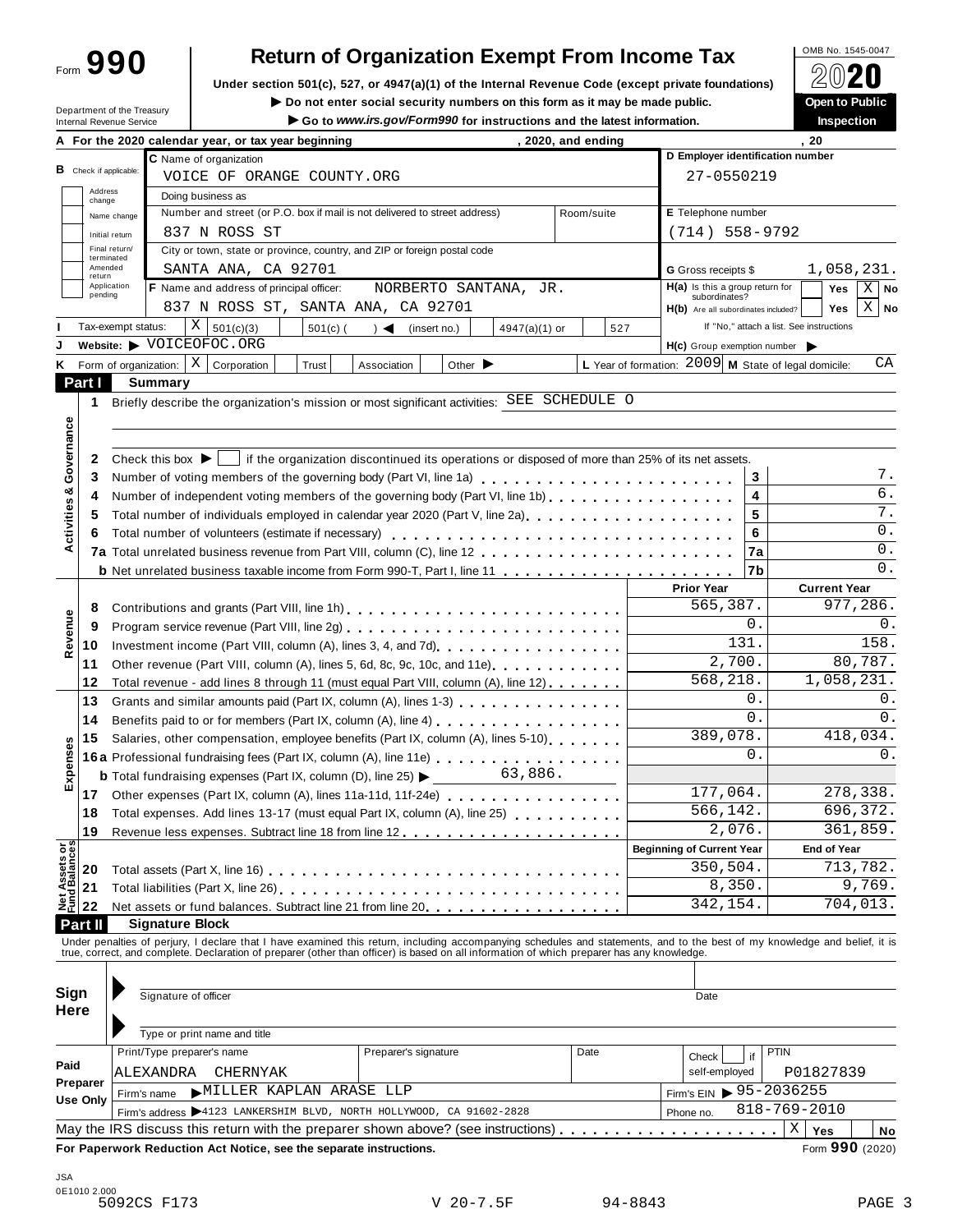|            | Form 990 (2020)                                                                                                                                                                                                                                                                                                                                   | Page 2                             |
|------------|---------------------------------------------------------------------------------------------------------------------------------------------------------------------------------------------------------------------------------------------------------------------------------------------------------------------------------------------------|------------------------------------|
|            | Part III<br><b>Statement of Program Service Accomplishments</b>                                                                                                                                                                                                                                                                                   | $\mathbf X$                        |
|            | 1 Briefly describe the organization's mission:                                                                                                                                                                                                                                                                                                    |                                    |
|            | SEE SCHEDULE O                                                                                                                                                                                                                                                                                                                                    |                                    |
|            |                                                                                                                                                                                                                                                                                                                                                   |                                    |
|            |                                                                                                                                                                                                                                                                                                                                                   |                                    |
|            |                                                                                                                                                                                                                                                                                                                                                   |                                    |
| 2          | Did the organization undertake any significant program services during the year which were not listed on the<br>If "Yes," describe these new services on Schedule O.                                                                                                                                                                              | $ X $ No<br>Yes                    |
| 3          | Did the organization cease conducting, or make significant changes in how it conducts, any program                                                                                                                                                                                                                                                | $\lceil x \rceil$ No<br><b>Yes</b> |
|            | If "Yes," describe these changes on Schedule O.                                                                                                                                                                                                                                                                                                   |                                    |
|            | 4 Describe the organization's program service accomplishments for each of its three largest program services, as measured by<br>expenses. Section $501(c)(3)$ and $501(c)(4)$ organizations are required to report the amount of grants and allocations to others,<br>the total expenses, and revenue, if any, for each program service reported. |                                    |
|            | $(\text{Expenses }$ \$ 426,543. including grants of \$ ) (Revenue \$ )<br>4a (Code:<br>SEE SCHEDULE O                                                                                                                                                                                                                                             |                                    |
|            |                                                                                                                                                                                                                                                                                                                                                   |                                    |
|            |                                                                                                                                                                                                                                                                                                                                                   |                                    |
|            |                                                                                                                                                                                                                                                                                                                                                   |                                    |
|            | 4b (Code: ) (Expenses \$ including grants of \$ ) (Revenue \$                                                                                                                                                                                                                                                                                     |                                    |
|            |                                                                                                                                                                                                                                                                                                                                                   |                                    |
|            |                                                                                                                                                                                                                                                                                                                                                   |                                    |
|            |                                                                                                                                                                                                                                                                                                                                                   |                                    |
|            |                                                                                                                                                                                                                                                                                                                                                   |                                    |
|            | (Expenses \$ including grants of \$ ) (Revenue \$<br>4c (Code:                                                                                                                                                                                                                                                                                    |                                    |
|            |                                                                                                                                                                                                                                                                                                                                                   |                                    |
|            |                                                                                                                                                                                                                                                                                                                                                   |                                    |
|            |                                                                                                                                                                                                                                                                                                                                                   |                                    |
|            | 4d Other program services (Describe on Schedule O.)                                                                                                                                                                                                                                                                                               |                                    |
|            | (Expenses \$<br>including grants of \$<br>) (Revenue \$                                                                                                                                                                                                                                                                                           |                                    |
|            | 426,543.<br>4e Total program service expenses >                                                                                                                                                                                                                                                                                                   |                                    |
| <b>JSA</b> | 0E1020 1.000<br>5092CS F173<br>$V$ 20-7.5F<br>94-8843                                                                                                                                                                                                                                                                                             | Form 990 (2020)<br>PAGE 4          |
|            |                                                                                                                                                                                                                                                                                                                                                   |                                    |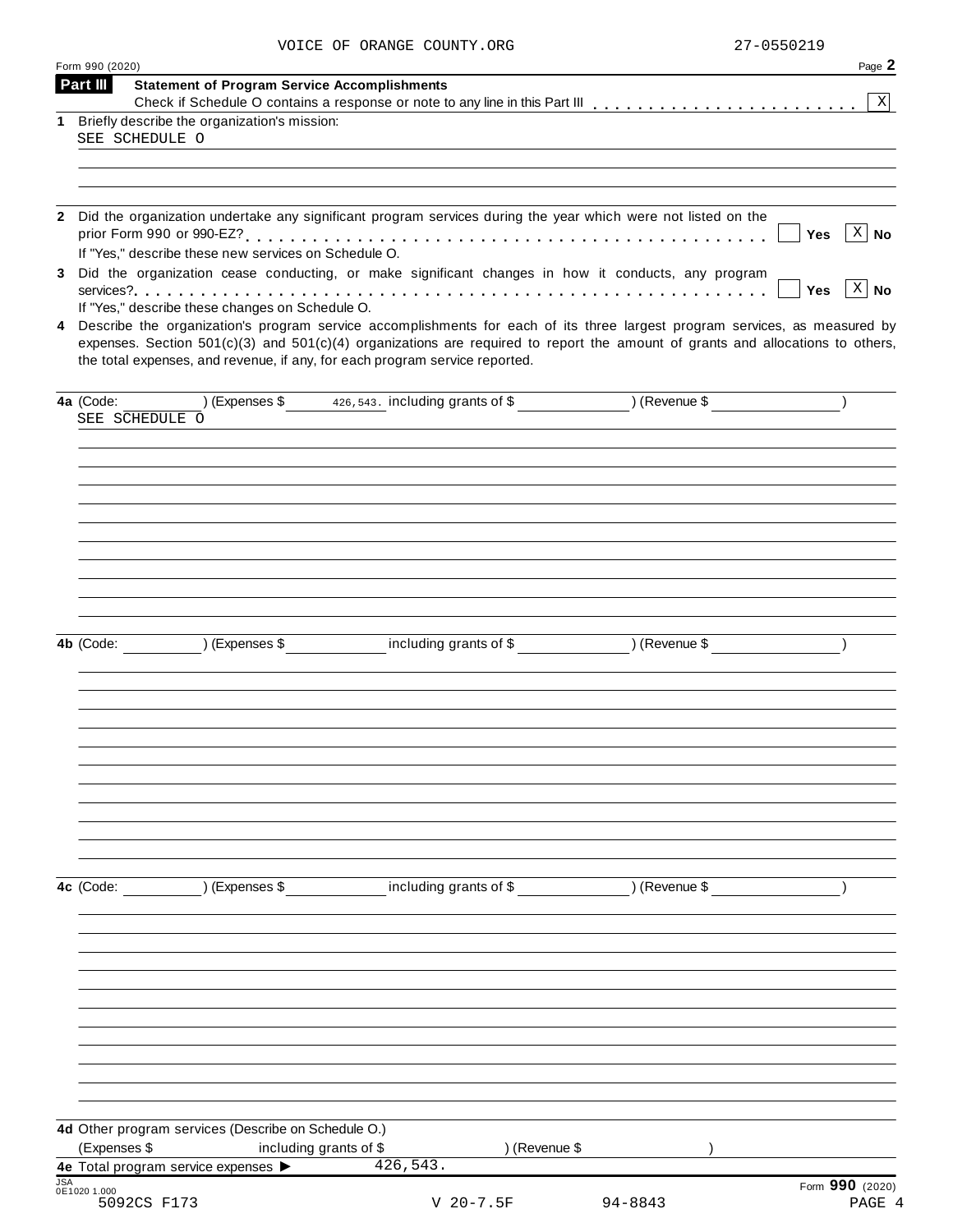|              |                                                                                                                                                                                                                                                                                                                                                                                               |                   | Yes         | No |
|--------------|-----------------------------------------------------------------------------------------------------------------------------------------------------------------------------------------------------------------------------------------------------------------------------------------------------------------------------------------------------------------------------------------------|-------------------|-------------|----|
| 1            | Is the organization described in section $501(c)(3)$ or $4947(a)(1)$ (other than a private foundation)? If "Yes,"                                                                                                                                                                                                                                                                             |                   | Χ           |    |
|              | Is the organization required to complete Schedule B, Schedule of Contributors See instructions?                                                                                                                                                                                                                                                                                               | 1<br>$\mathbf{2}$ | $\mathbf X$ |    |
| $\mathbf{2}$ |                                                                                                                                                                                                                                                                                                                                                                                               |                   |             |    |
| 3            | Did the organization engage in direct or indirect political campaign activities on behalf of or in opposition to                                                                                                                                                                                                                                                                              |                   |             |    |
|              |                                                                                                                                                                                                                                                                                                                                                                                               | 3                 |             |    |
| 4            | Section 501(c)(3) organizations. Did the organization engage in lobbying activities, or have a section 501(h)                                                                                                                                                                                                                                                                                 |                   |             |    |
|              |                                                                                                                                                                                                                                                                                                                                                                                               | 4                 |             |    |
| 5.           | Is the organization a section $501(c)(4)$ , $501(c)(5)$ , or $501(c)(6)$ organization that receives membership dues,                                                                                                                                                                                                                                                                          |                   |             |    |
|              | assessments, or similar amounts as defined in Revenue Procedure 98-19? If "Yes," complete Schedule C, Part III                                                                                                                                                                                                                                                                                | 5                 |             |    |
| 6            | Did the organization maintain any donor advised funds or any similar funds or accounts for which donors                                                                                                                                                                                                                                                                                       |                   |             |    |
|              | have the right to provide advice on the distribution or investment of amounts in such funds or accounts? If                                                                                                                                                                                                                                                                                   |                   |             |    |
|              | "Yes," complete Schedule D, Part $l_1, \ldots, l_k, \ldots, l_k, \ldots, l_k, \ldots, l_k, \ldots, l_k, \ldots, l_k, \ldots, l_k, \ldots, l_k, \ldots, l_k, \ldots, l_k, \ldots, l_k, \ldots, l_k, \ldots, l_k, \ldots, l_k, \ldots, l_k, \ldots, l_k, \ldots, l_k, \ldots, l_k, \ldots, l_k, \ldots, l_k, \ldots, l_k, \ldots, l_k, \ldots, l_k, \ldots, l_k, \ldots, l_k, \ldots, l_k, \ld$ | 6                 |             |    |
| 7            | Did the organization receive or hold a conservation easement, including easements to preserve open space,                                                                                                                                                                                                                                                                                     |                   |             |    |
|              | the environment, historic land areas, or historic structures? If "Yes," complete Schedule D, Part II.                                                                                                                                                                                                                                                                                         | $\overline{7}$    |             |    |
| 8            | Did the organization maintain collections of works of art, historical treasures, or other similar assets? If "Yes,"                                                                                                                                                                                                                                                                           |                   |             |    |
|              |                                                                                                                                                                                                                                                                                                                                                                                               | 8                 |             |    |
| 9            | Did the organization report an amount in Part X, line 21, for escrow or custodial account liability, serve as a                                                                                                                                                                                                                                                                               |                   |             |    |
|              | custodian for amounts not listed in Part X; or provide credit counseling, debt management, credit repair, or                                                                                                                                                                                                                                                                                  |                   |             |    |
|              |                                                                                                                                                                                                                                                                                                                                                                                               | 9                 |             |    |
| 10           | Did the organization, directly or through a related organization, hold assets in donor-restricted endowments                                                                                                                                                                                                                                                                                  |                   |             |    |
|              |                                                                                                                                                                                                                                                                                                                                                                                               | 10                |             |    |
| 11           | If the organization's answer to any of the following questions is "Yes," then complete Schedule D, Parts VI,                                                                                                                                                                                                                                                                                  |                   |             |    |
|              | VII, VIII, IX, or X as applicable.                                                                                                                                                                                                                                                                                                                                                            |                   |             |    |
|              | a Did the organization report an amount for land, buildings, and equipment in Part X, line 10? If "Yes,"                                                                                                                                                                                                                                                                                      |                   |             |    |
|              |                                                                                                                                                                                                                                                                                                                                                                                               | 11a               | Χ           |    |
|              | <b>b</b> Did the organization report an amount for investments-other securities in Part X, line 12, that is 5% or more                                                                                                                                                                                                                                                                        |                   |             |    |
|              | of its total assets reported in Part X, line 16? If "Yes," complete Schedule D, Part VII                                                                                                                                                                                                                                                                                                      | 11 <sub>b</sub>   |             |    |
|              | c Did the organization report an amount for investments-program related in Part X, line 13, that is 5% or more                                                                                                                                                                                                                                                                                |                   |             |    |
|              | of its total assets reported in Part X, line 16? If "Yes," complete Schedule D, Part VIII                                                                                                                                                                                                                                                                                                     | 11c               |             |    |
|              | d Did the organization report an amount for other assets in Part X, line 15, that is 5% or more of its total assets                                                                                                                                                                                                                                                                           |                   |             |    |
|              |                                                                                                                                                                                                                                                                                                                                                                                               | 11d               |             |    |
|              | e Did the organization report an amount for other liabilities in Part X, line 25? If "Yes," complete Schedule D, Part X                                                                                                                                                                                                                                                                       | 11e               |             |    |
|              | f Did the organization's separate or consolidated financial statements for the tax year include a footnote that addresses                                                                                                                                                                                                                                                                     |                   |             |    |
|              | the organization's liability for uncertain tax positions under FIN 48 (ASC 740)? If "Yes," complete Schedule D, Part X                                                                                                                                                                                                                                                                        | 11f               | Χ           |    |
|              | 12a Did the organization obtain separate, independent audited financial statements for the tax year? If "Yes," complete                                                                                                                                                                                                                                                                       |                   |             |    |
|              |                                                                                                                                                                                                                                                                                                                                                                                               | 12a               | Χ           |    |
|              | <b>b</b> Was the organization included in consolidated, independent audited financial statements for the tax year? If                                                                                                                                                                                                                                                                         |                   |             |    |
|              | "Yes," and if the organization answered "No" to line 12a, then completing Schedule D, Parts XI and XII is optional                                                                                                                                                                                                                                                                            | 12 <sub>b</sub>   |             |    |
| 13           | Is the organization a school described in section $170(b)(1)(A)(ii)?$ If "Yes," complete Schedule E.                                                                                                                                                                                                                                                                                          | 13                |             |    |
|              | 14a Did the organization maintain an office, employees, or agents outside of the United States?.                                                                                                                                                                                                                                                                                              | 14a               |             |    |
|              | <b>b</b> Did the organization have aggregate revenues or expenses of more than \$10,000 from grantmaking,                                                                                                                                                                                                                                                                                     |                   |             |    |
|              | fundraising, business, investment, and program service activities outside the United States, or aggregate                                                                                                                                                                                                                                                                                     |                   |             |    |
|              | foreign investments valued at \$100,000 or more? If "Yes," complete Schedule F, Parts I and IV                                                                                                                                                                                                                                                                                                | 14b               |             |    |
| 15           | Did the organization report on Part IX, column (A), line 3, more than \$5,000 of grants or other assistance to or                                                                                                                                                                                                                                                                             |                   |             |    |
|              |                                                                                                                                                                                                                                                                                                                                                                                               | 15                |             |    |
| 16           | Did the organization report on Part IX, column (A), line 3, more than \$5,000 of aggregate grants or other                                                                                                                                                                                                                                                                                    |                   |             |    |
|              | assistance to or for foreign individuals? If "Yes," complete Schedule F, Parts III and IV                                                                                                                                                                                                                                                                                                     | 16                |             |    |
| 17           | Did the organization report a total of more than \$15,000 of expenses for professional fundraising services on                                                                                                                                                                                                                                                                                |                   |             |    |
|              | Part IX, column (A), lines 6 and 11e? If "Yes," complete Schedule G, Part I See instructions                                                                                                                                                                                                                                                                                                  | 17                |             |    |
| 18           | Did the organization report more than \$15,000 total of fundraising event gross income and contributions on                                                                                                                                                                                                                                                                                   |                   |             |    |
|              |                                                                                                                                                                                                                                                                                                                                                                                               | 18                |             |    |
| 19           | Did the organization report more than \$15,000 of gross income from gaming activities on Part VIII, line 9a?                                                                                                                                                                                                                                                                                  |                   |             |    |
|              |                                                                                                                                                                                                                                                                                                                                                                                               | 19                |             |    |
|              | 20a Did the organization operate one or more hospital facilities? If "Yes," complete Schedule H                                                                                                                                                                                                                                                                                               | 20a               |             |    |
|              |                                                                                                                                                                                                                                                                                                                                                                                               |                   |             |    |
|              |                                                                                                                                                                                                                                                                                                                                                                                               |                   |             |    |
| 21           | <b>b</b> If "Yes" to line 20a, did the organization attach a copy of its audited financial statements to this return?<br>Did the organization report more than \$5,000 of grants or other assistance to any domestic organization or                                                                                                                                                          | 20 <sub>b</sub>   |             |    |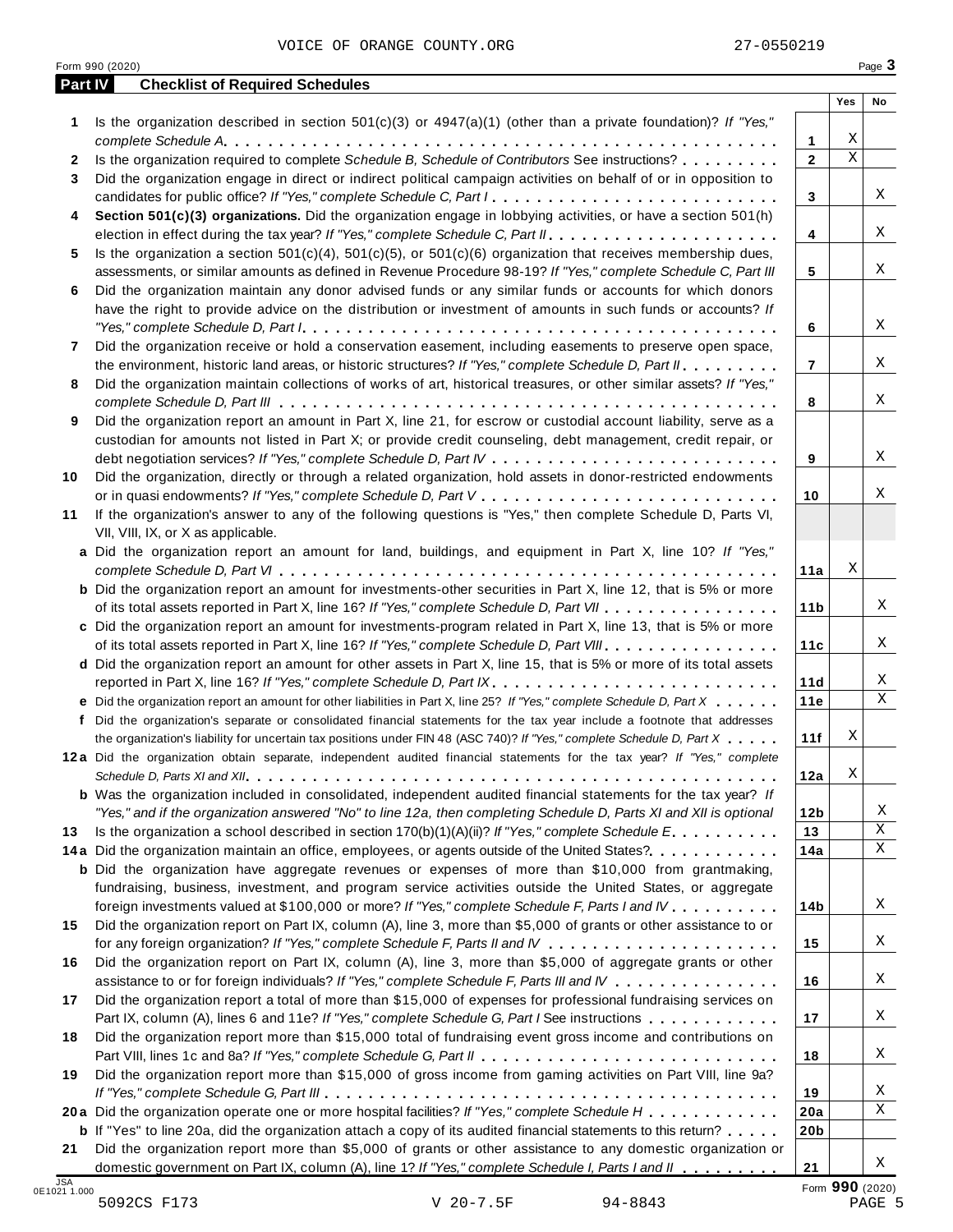|    | Form 990 (2020)                                                                                                                                                                                                   |                 |                 | Page 4           |
|----|-------------------------------------------------------------------------------------------------------------------------------------------------------------------------------------------------------------------|-----------------|-----------------|------------------|
|    | <b>Checklist of Required Schedules (continued)</b><br>Part IV                                                                                                                                                     |                 | Yes             | No               |
| 22 | Did the organization report more than \$5,000 of grants or other assistance to or for domestic individuals on                                                                                                     |                 |                 |                  |
|    | Part IX, column (A), line 2? If "Yes," complete Schedule I, Parts I and III                                                                                                                                       | 22              |                 | Χ                |
|    | Did the organization answer "Yes" to Part VII, Section A, line 3, 4, or 5 about compensation of the                                                                                                               |                 |                 |                  |
|    | organization's current and former officers, directors, trustees, key employees, and highest compensated                                                                                                           |                 |                 |                  |
|    |                                                                                                                                                                                                                   | 23              |                 | Χ                |
|    | 24a Did the organization have a tax-exempt bond issue with an outstanding principal amount of more than                                                                                                           |                 |                 |                  |
|    | \$100,000 as of the last day of the year, that was issued after December 31, 2002? If "Yes," answer lines 24b                                                                                                     |                 |                 |                  |
|    |                                                                                                                                                                                                                   | 24a             |                 | Χ                |
|    | <b>b</b> Did the organization invest any proceeds of tax-exempt bonds beyond a temporary period exception?                                                                                                        | 24 <sub>b</sub> |                 |                  |
|    | c Did the organization maintain an escrow account other than a refunding escrow at any time during the year                                                                                                       |                 |                 |                  |
|    |                                                                                                                                                                                                                   | 24c             |                 |                  |
|    | d Did the organization act as an "on behalf of" issuer for bonds outstanding at any time during the year?                                                                                                         | 24d             |                 |                  |
|    | 25a Section 501(c)(3), 501(c)(4), and 501(c)(29) organizations. Did the organization engage in an excess benefit                                                                                                  |                 |                 |                  |
|    | transaction with a disqualified person during the year? If "Yes," complete Schedule L, Part I.                                                                                                                    | 25a             |                 | Χ                |
|    | <b>b</b> Is the organization aware that it engaged in an excess benefit transaction with a disqualified person in a prior                                                                                         |                 |                 |                  |
|    | year, and that the transaction has not been reported on any of the organization's prior Forms 990 or 990-EZ?                                                                                                      |                 |                 | Χ                |
|    |                                                                                                                                                                                                                   | 25 <sub>b</sub> |                 |                  |
|    | Did the organization report any amount on Part X, line 5 or 22, for receivables from or payables to any current                                                                                                   |                 |                 |                  |
|    | or former officer, director, trustee, key employee, creator or founder, substantial contributor, or 35%<br>controlled entity or family member of any of these persons? If "Yes," complete Schedule L, Part II.    | 26              |                 | Χ                |
|    | Did the organization provide a grant or other assistance to any current or former officer, director, trustee, key                                                                                                 |                 |                 |                  |
|    | employee, creator or founder, substantial contributor or employee thereof, a grant selection committee                                                                                                            |                 |                 |                  |
|    | member, or to a 35% controlled entity (including an employee thereof) or family member of any of these                                                                                                            |                 |                 |                  |
|    |                                                                                                                                                                                                                   | 27              |                 | Χ                |
|    | Was the organization a party to a business transaction with one of the following parties (see Schedule L,                                                                                                         |                 |                 |                  |
|    | Part IV instructions, for applicable filing thresholds, conditions, and exceptions):                                                                                                                              |                 |                 |                  |
|    | a A current or former officer, director, trustee, key employee, creator or founder, or substantial contributor? If                                                                                                |                 |                 |                  |
|    |                                                                                                                                                                                                                   | 28a             |                 | Χ                |
|    | <b>b</b> A family member of any individual described in line 28a? If "Yes," complete Schedule L, Part IV.                                                                                                         | 28 <sub>b</sub> |                 | X                |
|    | c A 35% controlled entity of one or more individuals and/or organizations described in lines 28a or 28b? If                                                                                                       |                 |                 |                  |
|    |                                                                                                                                                                                                                   | 28c             |                 | Χ                |
|    | Did the organization receive more than \$25,000 in non-cash contributions? If "Yes," complete Schedule M                                                                                                          | 29              |                 | X                |
|    | Did the organization receive contributions of art, historical treasures, or other similar assets, or qualified                                                                                                    |                 |                 |                  |
|    |                                                                                                                                                                                                                   | 30              |                 | Χ                |
|    | Did the organization liquidate, terminate, or dissolve and cease operations? If "Yes," complete Schedule N, Part I                                                                                                | 31              |                 | $\mathbf X$      |
|    | Did the organization sell, exchange, dispose of, or transfer more than 25% of its net assets? If "Yes,"                                                                                                           |                 |                 |                  |
|    |                                                                                                                                                                                                                   | 32              |                 | Χ                |
|    | Did the organization own 100% of an entity disregarded as separate from the organization under Regulations                                                                                                        |                 |                 |                  |
|    | sections 301.7701-2 and 301.7701-3? If "Yes," complete Schedule R, Part $l_1, \ldots, l_l, l_l, \ldots, l_l, l_l, l_l$                                                                                            | 33              |                 | Χ                |
|    | Was the organization related to any tax-exempt or taxable entity? If "Yes," complete Schedule R, Part II, III,                                                                                                    |                 |                 |                  |
|    |                                                                                                                                                                                                                   | 34              |                 | Χ<br>$\mathbf X$ |
|    | 35a Did the organization have a controlled entity within the meaning of section 512(b)(13)?                                                                                                                       | 35a             |                 |                  |
|    | b If "Yes" to line 35a, did the organization receive any payment from or engage in any transaction with a                                                                                                         |                 |                 |                  |
|    | controlled entity within the meaning of section 512(b)(13)? If "Yes," complete Schedule R, Part V, line 2<br>Section 501(c)(3) organizations. Did the organization make any transfers to an exempt non-charitable | 35 <sub>b</sub> |                 |                  |
|    | related organization? If "Yes," complete Schedule R, Part V, line 2.                                                                                                                                              | 36              |                 | Χ                |
|    | Did the organization conduct more than 5% of its activities through an entity that is not a related organization                                                                                                  |                 |                 |                  |
|    | and that is treated as a partnership for federal income tax purposes? If "Yes," complete Schedule R, Part VI                                                                                                      | 37              |                 | Χ                |
|    | Did the organization complete Schedule O and provide explanations in Schedule O for Part VI, lines 11b and                                                                                                        |                 |                 |                  |
|    | 19? Note: All Form 990 filers are required to complete Schedule O.                                                                                                                                                | 38              | Χ               |                  |
|    | <b>Statements Regarding Other IRS Filings and Tax Compliance</b><br><b>Part V</b>                                                                                                                                 |                 |                 |                  |
|    | Check if Schedule O contains a response or note to any line in this Part V                                                                                                                                        |                 |                 |                  |
|    |                                                                                                                                                                                                                   |                 | <b>Yes</b>      | No               |
|    | 21<br>1a Enter the number reported in Box 3 of Form 1096. Enter -0- if not applicable   1a                                                                                                                        |                 |                 |                  |
|    | 0.<br><b>b</b> Enter the number of Forms W-2G included in line 1a. Enter -0- if not applicable   1b                                                                                                               |                 |                 |                  |
|    | c Did the organization comply with backup withholding rules for reportable payments to vendors and                                                                                                                |                 |                 |                  |
|    |                                                                                                                                                                                                                   | 1c              | Χ               |                  |
|    | JSA<br>0E1030 1.000                                                                                                                                                                                               |                 | Form 990 (2020) |                  |
|    | 5092CS F173<br>V 20-7.5F<br>94-8843                                                                                                                                                                               |                 |                 | PAGE 6           |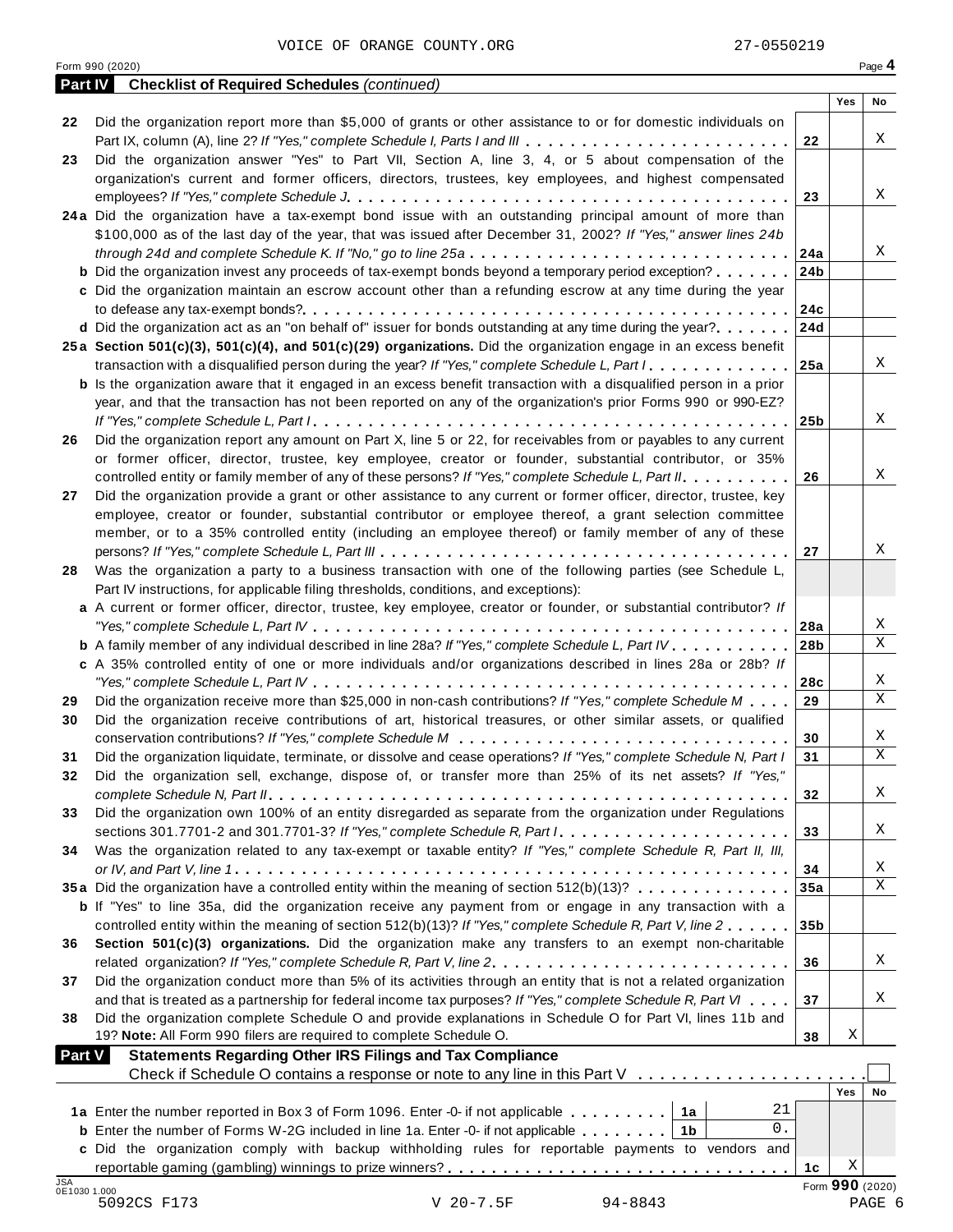|        | Form 990 (2020)                                                                                                                      |     |     | Page 5 |
|--------|--------------------------------------------------------------------------------------------------------------------------------------|-----|-----|--------|
| Part V | <b>Statements Regarding Other IRS Filings and Tax Compliance (continued)</b>                                                         |     |     |        |
|        |                                                                                                                                      |     | Yes | No     |
|        | 2a Enter the number of employees reported on Form W-3, Transmittal of Wage and Tax                                                   |     |     |        |
|        | 7<br>Statements, filed for the calendar year ending with or within the year covered by this return. $2a$                             |     |     |        |
|        | <b>b</b> If at least one is reported on line 2a, did the organization file all required federal employment tax returns?              | 2b  | X   |        |
|        | <b>Note:</b> If the sum of lines 1a and 2a is greater than 250, you may be required to e-file (see instructions)                     |     |     |        |
|        | 3a Did the organization have unrelated business gross income of \$1,000 or more during the year?                                     | 3a  |     | Χ      |
|        | <b>b</b> If "Yes," has it filed a Form 990-T for this year? If "No" to line 3b, provide an explanation on Schedule O                 | 3b  |     |        |
|        | 4a At any time during the calendar year, did the organization have an interest in, or a signature or other authority over,           |     |     |        |
|        | a financial account in a foreign country (such as a bank account, securities account, or other financial account)?                   | 4a  |     | Χ      |
|        | <b>b</b> If "Yes," enter the name of the foreign country $\blacktriangleright$                                                       |     |     |        |
|        | See instructions for filing requirements for FinCEN Form 114, Report of Foreign Bank and Financial Accounts (FBAR).                  |     |     |        |
|        | 5a Was the organization a party to a prohibited tax shelter transaction at any time during the tax year?                             | 5a  |     | Χ      |
|        | <b>b</b> Did any taxable party notify the organization that it was or is a party to a prohibited tax shelter transaction?            | 5b  |     | Χ      |
|        | c If "Yes" to line 5a or 5b, did the organization file Form 8886-T?                                                                  | 5c  |     |        |
|        | 6a Does the organization have annual gross receipts that are normally greater than \$100,000, and did the                            |     |     |        |
|        | organization solicit any contributions that were not tax deductible as charitable contributions?                                     | 6a  |     | Χ      |
|        | <b>b</b> If "Yes," did the organization include with every solicitation an express statement that such contributions or              |     |     |        |
|        |                                                                                                                                      | 6b  |     |        |
| 7      | Organizations that may receive deductible contributions under section 170(c).                                                        |     |     |        |
|        | a Did the organization receive a payment in excess of \$75 made partly as a contribution and partly for goods                        |     |     |        |
|        |                                                                                                                                      | 7а  |     |        |
|        | <b>b</b> If "Yes," did the organization notify the donor of the value of the goods or services provided?                             | 7b  |     |        |
|        | c Did the organization sell, exchange, or otherwise dispose of tangible personal property for which it was                           |     |     |        |
|        |                                                                                                                                      | 7с  |     |        |
|        | 7d<br>d If "Yes," indicate the number of Forms 8282 filed during the year                                                            |     |     |        |
|        | e Did the organization receive any funds, directly or indirectly, to pay premiums on a personal benefit contract?                    | 7е  |     |        |
|        | f Did the organization, during the year, pay premiums, directly or indirectly, on a personal benefit contract?                       | 7f  |     |        |
|        | g If the organization received a contribution of qualified intellectual property, did the organization file Form 8899 as required?   | 7g  |     |        |
|        | h If the organization received a contribution of cars, boats, airplanes, or other vehicles, did the organization file a Form 1098-C? | 7h  |     |        |
| 8      | Sponsoring organizations maintaining donor advised funds. Did a donor advised fund maintained by the                                 |     |     |        |
|        | sponsoring organization have excess business holdings at any time during the year?                                                   | 8   |     |        |
| 9      | Sponsoring organizations maintaining donor advised funds.                                                                            |     |     |        |
|        | a Did the sponsoring organization make any taxable distributions under section 4966?                                                 | 9а  |     |        |
|        | <b>b</b> Did the sponsoring organization make a distribution to a donor, donor advisor, or related person?                           | 9b  |     |        |
|        | 10 Section 501(c)(7) organizations. Enter:                                                                                           |     |     |        |
|        | 10a <br>a Initiation fees and capital contributions included on Part VIII, line 12                                                   |     |     |        |
|        | 10b<br><b>b</b> Gross receipts, included on Form 990, Part VIII, line 12, for public use of club facilities                          |     |     |        |
| 11     | Section 501(c)(12) organizations. Enter:                                                                                             |     |     |        |
|        | 11a                                                                                                                                  |     |     |        |
|        | b Gross income from other sources (Do not net amounts due or paid to other sources                                                   |     |     |        |
|        | 11b                                                                                                                                  |     |     |        |
|        | 12a Section 4947(a)(1) non-exempt charitable trusts. Is the organization filing Form 990 in lieu of Form 1041?                       | 12a |     |        |
|        | 12b<br><b>b</b> If "Yes," enter the amount of tax-exempt interest received or accrued during the year                                |     |     |        |
| 13.    | Section 501(c)(29) qualified nonprofit health insurance issuers.                                                                     |     |     |        |
|        | a Is the organization licensed to issue qualified health plans in more than one state?                                               | 13а |     |        |
|        | Note: See the instructions for additional information the organization must report on Schedule O.                                    |     |     |        |
|        | <b>b</b> Enter the amount of reserves the organization is required to maintain by the states in which                                |     |     |        |
|        | 13b<br>the organization is licensed to issue qualified health plans $\ldots \ldots \ldots \ldots \ldots \ldots \ldots$               |     |     |        |
|        | 13c                                                                                                                                  |     |     |        |
|        | 14a Did the organization receive any payments for indoor tanning services during the tax year?                                       | 14a |     | Χ      |
|        | <b>b</b> If "Yes," has it filed a Form 720 to report these payments? If "No," provide an explanation on Schedule O                   | 14b |     |        |
| 15     | Is the organization subject to the section 4960 tax on payment(s) of more than \$1,000,000 in remuneration or                        |     |     |        |
|        |                                                                                                                                      | 15  |     | Χ      |
|        | If "Yes," see instructions and file Form 4720, Schedule N.                                                                           |     |     |        |
| 16     | Is the organization an educational institution subject to the section 4968 excise tax on net investment income?                      | 16  |     | Χ      |
|        | If "Yes," complete Form 4720, Schedule O.                                                                                            |     |     |        |

Form **990** (2020)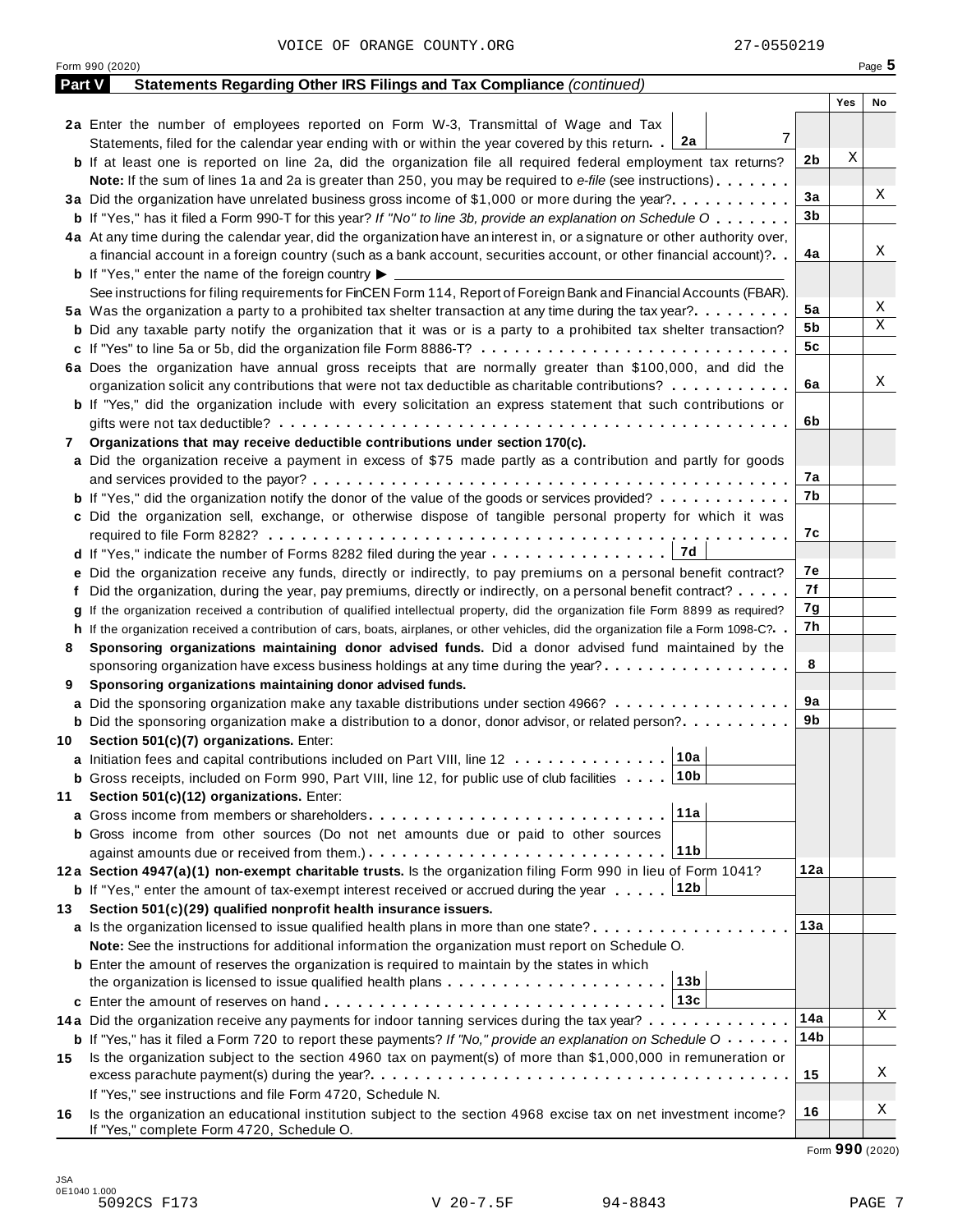|         | 27-0550219<br>VOICE OF ORANGE COUNTY.ORG<br>Form 990 (2020)                                                                                                                                                                      |                 |            | Page $6$ |
|---------|----------------------------------------------------------------------------------------------------------------------------------------------------------------------------------------------------------------------------------|-----------------|------------|----------|
| Part VI | Governance, Management, and Disclosure For each "Yes" response to lines 2 through 7b below, and for a "No"                                                                                                                       |                 |            |          |
|         | response to line 8a, 8b, or 10b below, describe the circumstances, processes, or changes on Schedule O. See instructions.                                                                                                        |                 |            |          |
|         |                                                                                                                                                                                                                                  |                 |            | X        |
|         | <b>Section A. Governing Body and Management</b>                                                                                                                                                                                  |                 | <b>Yes</b> | No       |
|         | 7                                                                                                                                                                                                                                |                 |            |          |
|         | 1a<br>1a Enter the number of voting members of the governing body at the end of the tax year<br>If there are material differences in voting rights among members of the governing body, or                                       |                 |            |          |
|         | if the governing body delegated broad authority to an executive committee or similar                                                                                                                                             |                 |            |          |
|         | committee, explain on Schedule O.<br>6<br>1b                                                                                                                                                                                     |                 |            |          |
| 2       | Enter the number of voting members included on line 1a, above, who are independent<br>Did any officer, director, trustee, or key employee have a family relationship or a business relationship with                             |                 |            |          |
|         |                                                                                                                                                                                                                                  | 2               |            | Χ        |
| 3       | Did the organization delegate control over management duties customarily performed by or under the direct                                                                                                                        |                 |            |          |
|         | supervision of officers, directors, trustees, or key employees to a management company or other person?                                                                                                                          | 3               |            | Χ        |
| 4       | Did the organization make any significant changes to its governing documents since the prior Form 990 was filed?                                                                                                                 | 4               |            | X        |
| 5       | Did the organization become aware during the year of a significant diversion of the organization's assets?                                                                                                                       | 5               |            | Χ        |
| 6       |                                                                                                                                                                                                                                  | 6               |            | X        |
| 7a      | Did the organization have members, stockholders, or other persons who had the power to elect or appoint                                                                                                                          |                 |            |          |
|         |                                                                                                                                                                                                                                  | 7a              |            | Χ        |
|         | Are any governance decisions of the organization reserved to (or subject to approval by) members,                                                                                                                                |                 |            |          |
|         |                                                                                                                                                                                                                                  | 7b              |            | Χ        |
| 8       | Did the organization contemporaneously document the meetings held or written actions undertaken during                                                                                                                           |                 |            |          |
|         | the year by the following:                                                                                                                                                                                                       |                 |            |          |
|         |                                                                                                                                                                                                                                  | 8a              | X          |          |
| b       |                                                                                                                                                                                                                                  | 8b              |            | Χ        |
| 9       | Is there any officer, director, trustee, or key employee listed in Part VII, Section A, who cannot be reached at                                                                                                                 |                 |            | Χ        |
|         | the organization's mailing address? If "Yes," provide the names and addresses on Schedule O.<br>Section B. Policies (This Section B requests information about policies not required by the Internal Revenue Code.)              | 9               |            |          |
|         |                                                                                                                                                                                                                                  |                 | Yes        | No       |
|         |                                                                                                                                                                                                                                  | 10a             |            | Χ        |
| b       | 10a Did the organization have local chapters, branches, or affiliates?<br>If "Yes," did the organization have written policies and procedures governing the activities of such chapters,                                         |                 |            |          |
|         | affiliates, and branches to ensure their operations are consistent with the organization's exempt purposes?                                                                                                                      | 10 <sub>b</sub> |            |          |
|         | 11a Has the organization provided a complete copy of this Form 990 to all members of its governing body before filing the form?                                                                                                  | 11a             | Χ          |          |
|         | <b>b</b> Describe in Schedule O the process, if any, used by the organization to review this Form 990.                                                                                                                           |                 |            |          |
|         | 12a Did the organization have a written conflict of interest policy? If "No," go to line 13                                                                                                                                      | 12a             |            | Χ        |
|         | <b>b</b> Were officers, directors, or trustees, and key employees required to disclose annually interests that could give                                                                                                        |                 |            |          |
|         |                                                                                                                                                                                                                                  | 12 <sub>b</sub> |            |          |
|         | Did the organization regularly and consistently monitor and enforce compliance with the policy? If "Yes,"                                                                                                                        |                 |            |          |
|         |                                                                                                                                                                                                                                  | 12c             |            |          |
| 13      | Did the organization have a written whistleblower policy?                                                                                                                                                                        | 13              |            | Χ        |
| 14      | Did the organization have a written document retention and destruction policy?                                                                                                                                                   | 14              |            | X        |
| 15      | Did the process for determining compensation of the following persons include a review and approval by                                                                                                                           |                 |            |          |
|         | independent persons, comparability data, and contemporaneous substantiation of the deliberation and decision?                                                                                                                    |                 |            |          |
|         |                                                                                                                                                                                                                                  | 15a             |            | Χ        |
| b       |                                                                                                                                                                                                                                  | 15b             |            |          |
|         | If "Yes" to line 15a or 15b, describe the process in Schedule O (see instructions).                                                                                                                                              |                 |            |          |
|         | 16a Did the organization invest in, contribute assets to, or participate in a joint venture or similar arrangement                                                                                                               |                 |            | Χ        |
|         |                                                                                                                                                                                                                                  | 16a             |            |          |
|         | b If "Yes," did the organization follow a written policy or procedure requiring the organization to evaluate its                                                                                                                 |                 |            |          |
|         | participation in joint venture arrangements under applicable federal tax law, and take steps to safeguard the                                                                                                                    | 16 <sub>b</sub> |            |          |
|         | <b>Section C. Disclosure</b>                                                                                                                                                                                                     |                 |            |          |
|         |                                                                                                                                                                                                                                  |                 |            |          |
| 17      | List the states with which a copy of this Form 990 is required to be filed $\blacktriangleright$<br>Section 6104 requires an organization to make its Forms 1023 (1024 or 1024-A, if applicable), 990, and 990-T (Section 501(c) |                 |            |          |
| 18      | (3)s only) available for public inspection. Indicate how you made these available. Check all that apply.                                                                                                                         |                 |            |          |
|         | $\mathbf{X}$<br>Own website<br>Another's website<br>Upon request<br>Other (explain on Schedule O)                                                                                                                                |                 |            |          |
| 19      | Describe on Schedule O whether (and if so, how) the organization made its governing documents, conflict of interest policy,                                                                                                      |                 |            |          |
|         | and financial statements available to the public during the tax year.                                                                                                                                                            |                 |            |          |
| 20      |                                                                                                                                                                                                                                  |                 |            |          |
|         | State the name, address, and telephone number of the person who possesses the organization's books and records $\blacktriangleright$ NORBERTO SANTANA, JR., 837 N ROSS ST, SANTA ANA, CA 92701                                   |                 |            |          |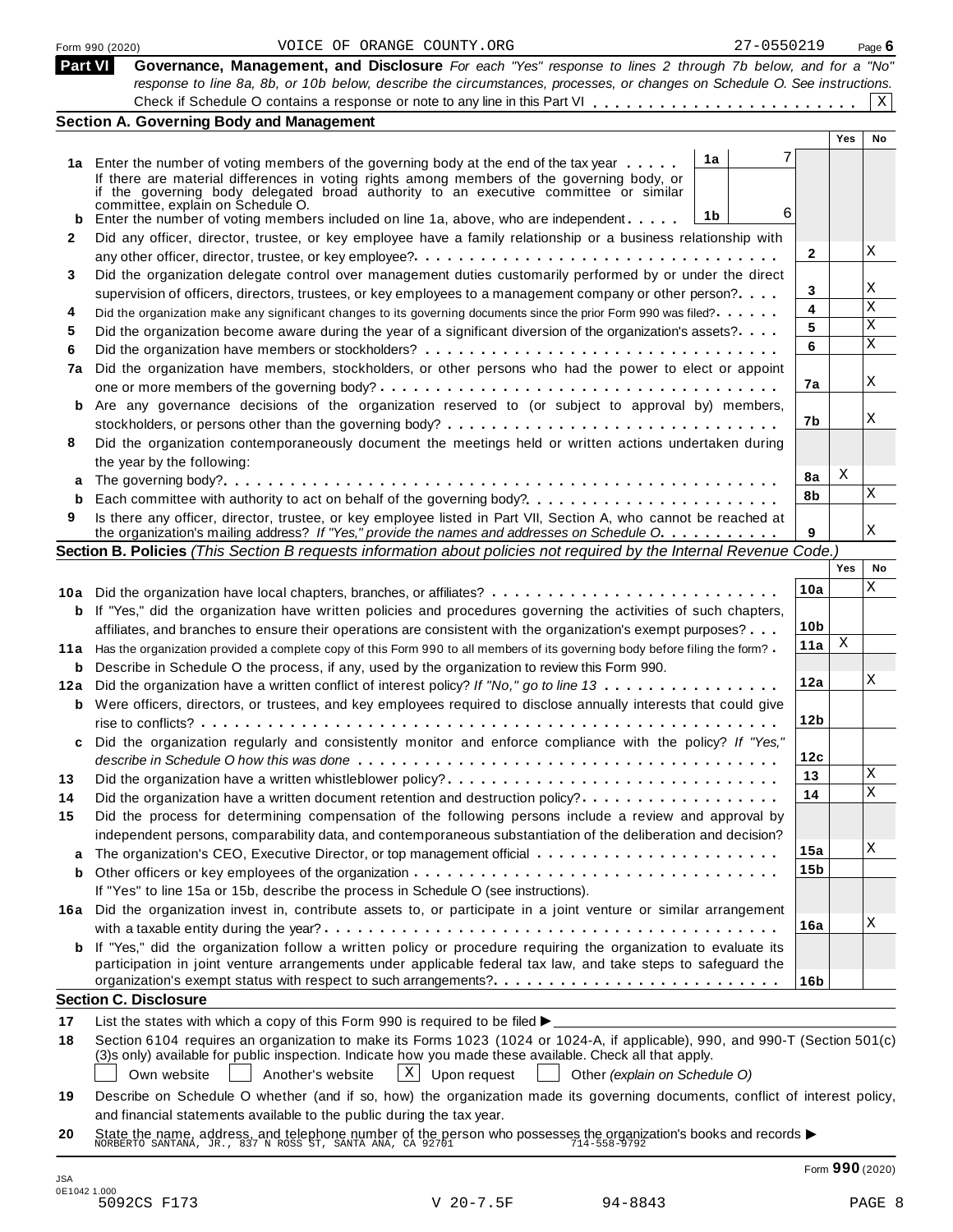**Part V** 

| <b>The Compensation of Officers, Directors, Trustees, Key Employees, Highest Compensated Employees, and</b> |  |  |  |  |  |
|-------------------------------------------------------------------------------------------------------------|--|--|--|--|--|
| <b>Independent Contractors</b>                                                                              |  |  |  |  |  |

Check if Schedule O contains a response or note to any line in this Part VII  $\dots \dots \dots \dots \dots \dots \dots \dots \dots \dots$ 

**Section A. Officers, Directors, Trustees, Key Employees, and Highest Compensated Employees**

**1a** Complete this table for all persons required to be listed. Report compensation for the calendar year ending with or within the organization's tax year.

anization's lax year.<br>● List all of the organization's **current** officers, directors, trustees (whether individuals or organizations), regardless of amount of<br>nnensation Enter -0- in columns (D) (E) and (E) if no compensa compensation. Enter -0- in columns (D), (E), and (F) if no compensation was paid.

• List all of the organization's current key employees, if any. See instructions for definition of "key employee."

■ List all of the organization's current key employees, if any. See instructions for definition of "key employee."<br>■ List the organization's five current highest compensated employees (other than an officer, director, tru who received reportable compensation (Box 5 of Form W-2 and/or Box 7 of Form 1099-MISC) of more than \$100,000 from the

organization and any related organizations.<br>• List all of the organization's **former** officers, key employees, and highest compensated employees who received more than<br>\$1.00.000 of reportable componention from the erganiza \$100,000 of reportable compensation from the organization and any related organizations.

% List all of the organization's **former directors or trustees** that received, in the capacity as a former director or trustee of the organization, more than \$10,000 of reportable compensation from the organization and any related organizations. See instructions for the order in which to list the persons above.

Check this box if neither the organization nor any related organization compensated any current officer, director, or trustee.

| (A)<br>Name and title      | (B)<br>Average<br>hours<br>per week<br>(list any<br>hours for<br>related | (C)<br>Position<br>(do not check more than one<br>box, unless person is both an<br>officer and a director/trustee)<br>Former<br>Officer<br>Key employee |                       |   |  |                                 | (D)<br>Reportable<br>compensation<br>from the<br>organization<br>(W-2/1099-MISC) | (E)<br>Reportable<br>compensation<br>from related<br>organizations<br>(W-2/1099-MISC) | (F)<br><b>Estimated amount</b><br>of other<br>compensation<br>from the<br>organization and<br>related organizations |
|----------------------------|--------------------------------------------------------------------------|---------------------------------------------------------------------------------------------------------------------------------------------------------|-----------------------|---|--|---------------------------------|----------------------------------------------------------------------------------|---------------------------------------------------------------------------------------|---------------------------------------------------------------------------------------------------------------------|
|                            | organizations<br>below<br>dotted line)                                   | Individual trustee<br>or director                                                                                                                       | Institutional trustee |   |  | Highest compensated<br>employee |                                                                                  |                                                                                       |                                                                                                                     |
| (1) NORBERTO SANTANA, JR.  | 50.00                                                                    |                                                                                                                                                         |                       |   |  |                                 |                                                                                  |                                                                                       |                                                                                                                     |
| EDITOR-IN-CHIEF/EXEC BOARD | 0.                                                                       | Χ                                                                                                                                                       |                       |   |  |                                 | 151,615.                                                                         | $0$ .                                                                                 | 17,652.                                                                                                             |
| (2) ERWIN CHEMERINSKY      | 1.00                                                                     |                                                                                                                                                         |                       |   |  |                                 |                                                                                  |                                                                                       |                                                                                                                     |
| EXECUTIVE BOARD            | 0.                                                                       | Χ                                                                                                                                                       |                       |   |  |                                 | $\boldsymbol{0}$                                                                 | 0                                                                                     | $\mathsf 0$ .                                                                                                       |
| (3) HENRY WEINSTEIN        | 1.00                                                                     |                                                                                                                                                         |                       |   |  |                                 |                                                                                  |                                                                                       |                                                                                                                     |
| EXECUTIVE BOARD            | 0.                                                                       | X                                                                                                                                                       |                       |   |  |                                 | 0                                                                                | 0                                                                                     | $0$ .                                                                                                               |
| (4) COLLEEN CLARK          | 1.00                                                                     |                                                                                                                                                         |                       |   |  |                                 |                                                                                  |                                                                                       |                                                                                                                     |
| EXECUTIVE BOARD            | 0.                                                                       | Χ                                                                                                                                                       |                       |   |  |                                 | $0$ .                                                                            | 0                                                                                     | $\mathsf 0$ .                                                                                                       |
| (5) BARBARA VENICIA        | 1.00                                                                     |                                                                                                                                                         |                       |   |  |                                 |                                                                                  |                                                                                       |                                                                                                                     |
| EXECUTIVE BOARD            | 0.                                                                       | X                                                                                                                                                       |                       |   |  |                                 | 0.                                                                               | $\mathbf{0}$ .                                                                        | $0$ .                                                                                                               |
| (6) TIM STOKES             | 1.00                                                                     |                                                                                                                                                         |                       |   |  |                                 |                                                                                  |                                                                                       |                                                                                                                     |
| EXECUTIVE BOARD            | 0.                                                                       | Χ                                                                                                                                                       |                       |   |  |                                 | 0                                                                                | $\mathbf 0$ .                                                                         | 0.                                                                                                                  |
| (7) WYLIE A. AITKEN        | 1.00                                                                     |                                                                                                                                                         |                       |   |  |                                 |                                                                                  |                                                                                       |                                                                                                                     |
| CHAIRMAN                   | 0.                                                                       |                                                                                                                                                         |                       | Χ |  |                                 | 0.                                                                               | 0                                                                                     | 0.                                                                                                                  |
| (8)                        |                                                                          |                                                                                                                                                         |                       |   |  |                                 |                                                                                  |                                                                                       |                                                                                                                     |
| (9)                        |                                                                          |                                                                                                                                                         |                       |   |  |                                 |                                                                                  |                                                                                       |                                                                                                                     |
| (10)                       |                                                                          |                                                                                                                                                         |                       |   |  |                                 |                                                                                  |                                                                                       |                                                                                                                     |
| (11)                       |                                                                          |                                                                                                                                                         |                       |   |  |                                 |                                                                                  |                                                                                       |                                                                                                                     |
| (12)                       |                                                                          |                                                                                                                                                         |                       |   |  |                                 |                                                                                  |                                                                                       |                                                                                                                     |
| (13)                       |                                                                          |                                                                                                                                                         |                       |   |  |                                 |                                                                                  |                                                                                       |                                                                                                                     |
| (14)                       |                                                                          |                                                                                                                                                         |                       |   |  |                                 |                                                                                  |                                                                                       |                                                                                                                     |

Form **990** (2020)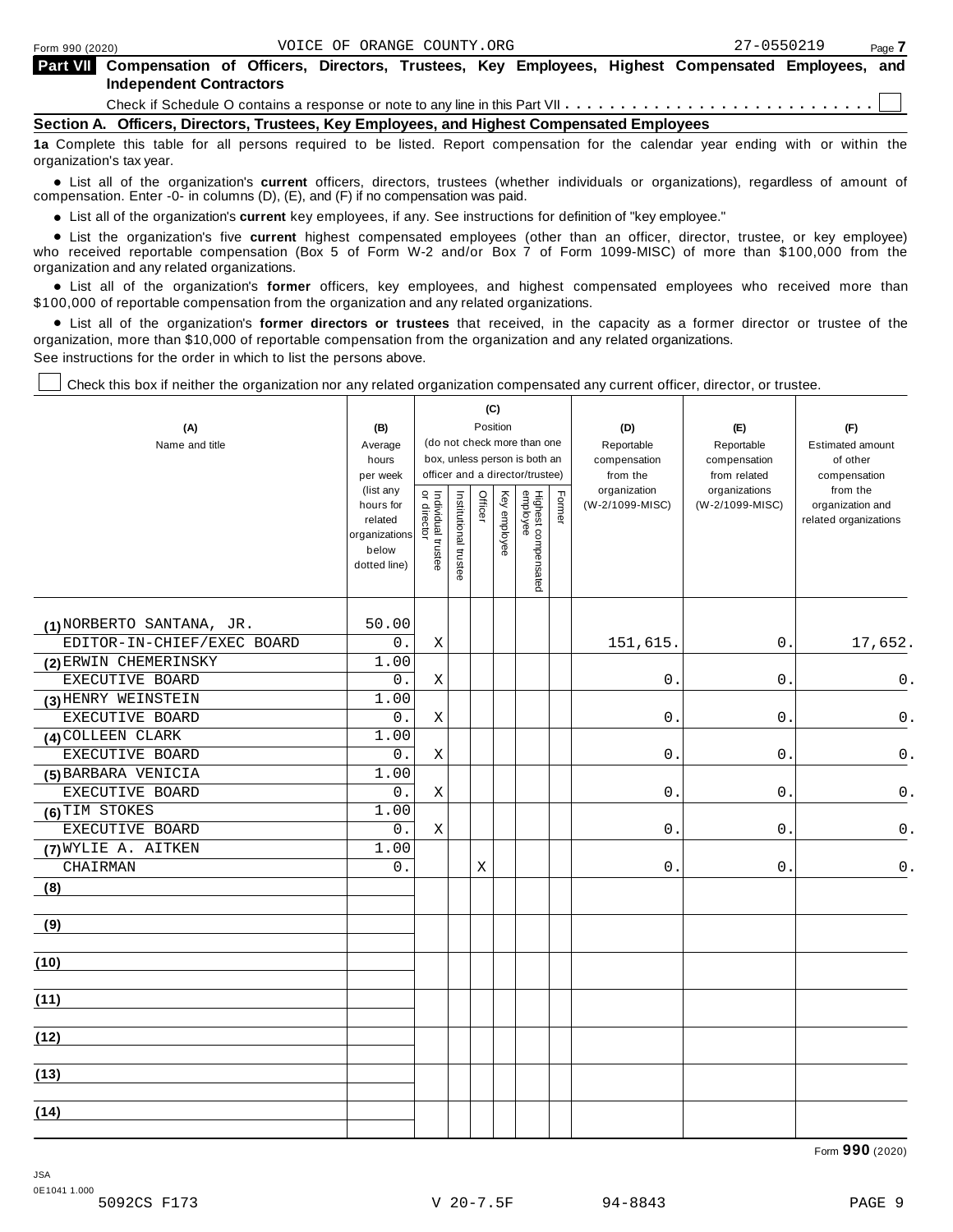#### VOICE OF ORANGE COUNTY.ORG 27-0550219

| (A)<br>(B)<br>(C)<br>(E)<br>(D)<br>(F)<br>Reportable<br>Reportable<br>Name and title<br>Position<br>Average<br>(do not check more than one<br>compensation<br>compensation from<br>hours per<br>box, unless person is both an<br>other<br>week (list any<br>related<br>from<br>officer and a director/trustee)<br>hours for<br>the<br>organizations<br>Individual trustee<br>or director<br>Highest compensated<br>employee<br>Institutional trustee<br>Key employee<br>Former<br>Officer<br>from the<br>related<br>(W-2/1099-MISC)<br>organization<br>organizations<br>(W-2/1099-MISC)<br>below dotted<br>line)<br>151,615.<br>0.<br>1b Sub-total<br>0.<br>0.<br>c Total from continuation sheets to Part VII, Section A<br>151,615.<br>0.<br>2 Total number of individuals (including but not limited to those listed above) who received more than \$100,000 of<br>reportable compensation from the organization ▶<br>1<br>Did the organization list any former officer, director, or trustee, key employee, or highest compensated<br>3<br>employee on line 1a? If "Yes," complete Schedule J for such individual<br>3<br>4 For any individual listed on line 1a, is the sum of reportable compensation and other compensation from the<br>organization and related organizations greater than \$150,000? If "Yes," complete Schedule J for such<br>Χ<br>4<br>Did any person listed on line 1a receive or accrue compensation from any unrelated organization or individual<br>5.<br>for services rendered to the organization? If "Yes," complete Schedule J for such person<br>5<br><b>Section B. Independent Contractors</b><br>Complete this table for your five highest compensated independent contractors that received more than \$100,000 of<br>$\mathbf 1$<br>compensation from the organization. Report compensation for the calendar year ending with or within the organization's tax<br>year.<br>(A)<br>(C)<br>(B)<br>Name and business address<br>Description of services<br>Compensation | <b>Part VII</b> | Section A. Officers, Directors, Trustees, Key Employees, and Highest Compensated Employees (continued) |  |  |  |  |  |  |                                              |
|--------------------------------------------------------------------------------------------------------------------------------------------------------------------------------------------------------------------------------------------------------------------------------------------------------------------------------------------------------------------------------------------------------------------------------------------------------------------------------------------------------------------------------------------------------------------------------------------------------------------------------------------------------------------------------------------------------------------------------------------------------------------------------------------------------------------------------------------------------------------------------------------------------------------------------------------------------------------------------------------------------------------------------------------------------------------------------------------------------------------------------------------------------------------------------------------------------------------------------------------------------------------------------------------------------------------------------------------------------------------------------------------------------------------------------------------------------------------------------------------------------------------------------------------------------------------------------------------------------------------------------------------------------------------------------------------------------------------------------------------------------------------------------------------------------------------------------------------------------------------------------------------------------------------------------------------------------------------------------------------------------------|-----------------|--------------------------------------------------------------------------------------------------------|--|--|--|--|--|--|----------------------------------------------|
|                                                                                                                                                                                                                                                                                                                                                                                                                                                                                                                                                                                                                                                                                                                                                                                                                                                                                                                                                                                                                                                                                                                                                                                                                                                                                                                                                                                                                                                                                                                                                                                                                                                                                                                                                                                                                                                                                                                                                                                                              |                 |                                                                                                        |  |  |  |  |  |  | Estimated<br>amount of<br>compensation       |
|                                                                                                                                                                                                                                                                                                                                                                                                                                                                                                                                                                                                                                                                                                                                                                                                                                                                                                                                                                                                                                                                                                                                                                                                                                                                                                                                                                                                                                                                                                                                                                                                                                                                                                                                                                                                                                                                                                                                                                                                              |                 |                                                                                                        |  |  |  |  |  |  | organization<br>and related<br>organizations |
|                                                                                                                                                                                                                                                                                                                                                                                                                                                                                                                                                                                                                                                                                                                                                                                                                                                                                                                                                                                                                                                                                                                                                                                                                                                                                                                                                                                                                                                                                                                                                                                                                                                                                                                                                                                                                                                                                                                                                                                                              |                 |                                                                                                        |  |  |  |  |  |  |                                              |
|                                                                                                                                                                                                                                                                                                                                                                                                                                                                                                                                                                                                                                                                                                                                                                                                                                                                                                                                                                                                                                                                                                                                                                                                                                                                                                                                                                                                                                                                                                                                                                                                                                                                                                                                                                                                                                                                                                                                                                                                              |                 |                                                                                                        |  |  |  |  |  |  |                                              |
|                                                                                                                                                                                                                                                                                                                                                                                                                                                                                                                                                                                                                                                                                                                                                                                                                                                                                                                                                                                                                                                                                                                                                                                                                                                                                                                                                                                                                                                                                                                                                                                                                                                                                                                                                                                                                                                                                                                                                                                                              |                 |                                                                                                        |  |  |  |  |  |  |                                              |
|                                                                                                                                                                                                                                                                                                                                                                                                                                                                                                                                                                                                                                                                                                                                                                                                                                                                                                                                                                                                                                                                                                                                                                                                                                                                                                                                                                                                                                                                                                                                                                                                                                                                                                                                                                                                                                                                                                                                                                                                              |                 |                                                                                                        |  |  |  |  |  |  |                                              |
|                                                                                                                                                                                                                                                                                                                                                                                                                                                                                                                                                                                                                                                                                                                                                                                                                                                                                                                                                                                                                                                                                                                                                                                                                                                                                                                                                                                                                                                                                                                                                                                                                                                                                                                                                                                                                                                                                                                                                                                                              |                 |                                                                                                        |  |  |  |  |  |  |                                              |
|                                                                                                                                                                                                                                                                                                                                                                                                                                                                                                                                                                                                                                                                                                                                                                                                                                                                                                                                                                                                                                                                                                                                                                                                                                                                                                                                                                                                                                                                                                                                                                                                                                                                                                                                                                                                                                                                                                                                                                                                              |                 |                                                                                                        |  |  |  |  |  |  |                                              |
|                                                                                                                                                                                                                                                                                                                                                                                                                                                                                                                                                                                                                                                                                                                                                                                                                                                                                                                                                                                                                                                                                                                                                                                                                                                                                                                                                                                                                                                                                                                                                                                                                                                                                                                                                                                                                                                                                                                                                                                                              |                 |                                                                                                        |  |  |  |  |  |  |                                              |
|                                                                                                                                                                                                                                                                                                                                                                                                                                                                                                                                                                                                                                                                                                                                                                                                                                                                                                                                                                                                                                                                                                                                                                                                                                                                                                                                                                                                                                                                                                                                                                                                                                                                                                                                                                                                                                                                                                                                                                                                              |                 |                                                                                                        |  |  |  |  |  |  |                                              |
|                                                                                                                                                                                                                                                                                                                                                                                                                                                                                                                                                                                                                                                                                                                                                                                                                                                                                                                                                                                                                                                                                                                                                                                                                                                                                                                                                                                                                                                                                                                                                                                                                                                                                                                                                                                                                                                                                                                                                                                                              |                 |                                                                                                        |  |  |  |  |  |  |                                              |
|                                                                                                                                                                                                                                                                                                                                                                                                                                                                                                                                                                                                                                                                                                                                                                                                                                                                                                                                                                                                                                                                                                                                                                                                                                                                                                                                                                                                                                                                                                                                                                                                                                                                                                                                                                                                                                                                                                                                                                                                              |                 |                                                                                                        |  |  |  |  |  |  |                                              |
|                                                                                                                                                                                                                                                                                                                                                                                                                                                                                                                                                                                                                                                                                                                                                                                                                                                                                                                                                                                                                                                                                                                                                                                                                                                                                                                                                                                                                                                                                                                                                                                                                                                                                                                                                                                                                                                                                                                                                                                                              |                 |                                                                                                        |  |  |  |  |  |  |                                              |
|                                                                                                                                                                                                                                                                                                                                                                                                                                                                                                                                                                                                                                                                                                                                                                                                                                                                                                                                                                                                                                                                                                                                                                                                                                                                                                                                                                                                                                                                                                                                                                                                                                                                                                                                                                                                                                                                                                                                                                                                              |                 |                                                                                                        |  |  |  |  |  |  | 17,652.<br>$\Omega$ .<br>17,652.             |
|                                                                                                                                                                                                                                                                                                                                                                                                                                                                                                                                                                                                                                                                                                                                                                                                                                                                                                                                                                                                                                                                                                                                                                                                                                                                                                                                                                                                                                                                                                                                                                                                                                                                                                                                                                                                                                                                                                                                                                                                              |                 |                                                                                                        |  |  |  |  |  |  |                                              |
|                                                                                                                                                                                                                                                                                                                                                                                                                                                                                                                                                                                                                                                                                                                                                                                                                                                                                                                                                                                                                                                                                                                                                                                                                                                                                                                                                                                                                                                                                                                                                                                                                                                                                                                                                                                                                                                                                                                                                                                                              |                 |                                                                                                        |  |  |  |  |  |  | Yes<br>No<br>Χ                               |
|                                                                                                                                                                                                                                                                                                                                                                                                                                                                                                                                                                                                                                                                                                                                                                                                                                                                                                                                                                                                                                                                                                                                                                                                                                                                                                                                                                                                                                                                                                                                                                                                                                                                                                                                                                                                                                                                                                                                                                                                              |                 |                                                                                                        |  |  |  |  |  |  |                                              |
|                                                                                                                                                                                                                                                                                                                                                                                                                                                                                                                                                                                                                                                                                                                                                                                                                                                                                                                                                                                                                                                                                                                                                                                                                                                                                                                                                                                                                                                                                                                                                                                                                                                                                                                                                                                                                                                                                                                                                                                                              |                 |                                                                                                        |  |  |  |  |  |  | х                                            |
|                                                                                                                                                                                                                                                                                                                                                                                                                                                                                                                                                                                                                                                                                                                                                                                                                                                                                                                                                                                                                                                                                                                                                                                                                                                                                                                                                                                                                                                                                                                                                                                                                                                                                                                                                                                                                                                                                                                                                                                                              |                 |                                                                                                        |  |  |  |  |  |  |                                              |
|                                                                                                                                                                                                                                                                                                                                                                                                                                                                                                                                                                                                                                                                                                                                                                                                                                                                                                                                                                                                                                                                                                                                                                                                                                                                                                                                                                                                                                                                                                                                                                                                                                                                                                                                                                                                                                                                                                                                                                                                              |                 |                                                                                                        |  |  |  |  |  |  |                                              |
|                                                                                                                                                                                                                                                                                                                                                                                                                                                                                                                                                                                                                                                                                                                                                                                                                                                                                                                                                                                                                                                                                                                                                                                                                                                                                                                                                                                                                                                                                                                                                                                                                                                                                                                                                                                                                                                                                                                                                                                                              |                 |                                                                                                        |  |  |  |  |  |  |                                              |
|                                                                                                                                                                                                                                                                                                                                                                                                                                                                                                                                                                                                                                                                                                                                                                                                                                                                                                                                                                                                                                                                                                                                                                                                                                                                                                                                                                                                                                                                                                                                                                                                                                                                                                                                                                                                                                                                                                                                                                                                              |                 |                                                                                                        |  |  |  |  |  |  |                                              |
|                                                                                                                                                                                                                                                                                                                                                                                                                                                                                                                                                                                                                                                                                                                                                                                                                                                                                                                                                                                                                                                                                                                                                                                                                                                                                                                                                                                                                                                                                                                                                                                                                                                                                                                                                                                                                                                                                                                                                                                                              |                 |                                                                                                        |  |  |  |  |  |  |                                              |

**2** Total number of independent contractors (including but not limited to those listed above) who received more than \$100,000 in compensation from the organization  $\triangleright$  0.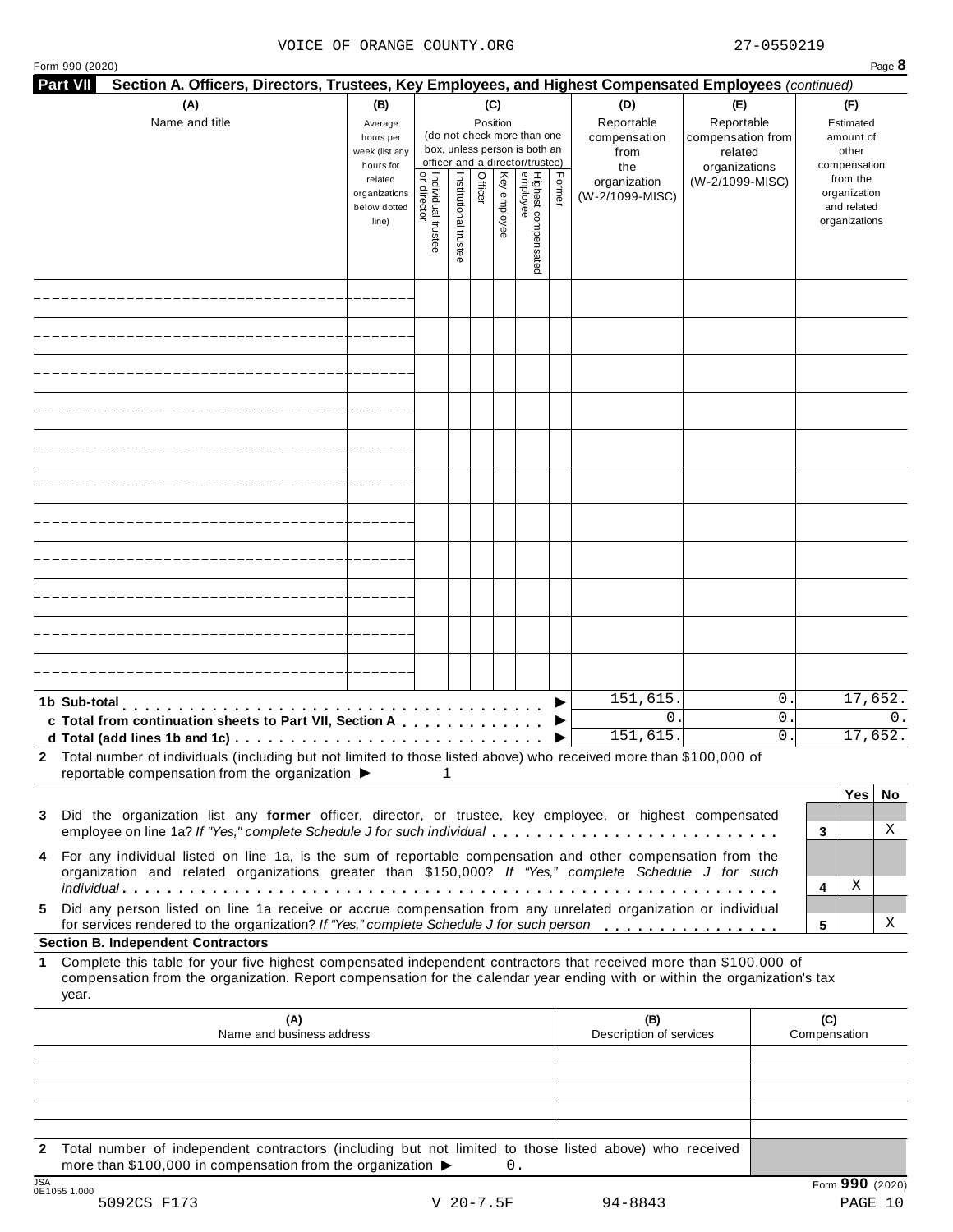|                                                                |                                                                                                                                                                                                                                               | (A)<br>Total revenue | (B)<br>Related or exempt<br>function revenue | (C)<br>Unrelated<br>business revenue | (D)<br>Revenue excluded<br>from tax under<br>sections 512-514 |
|----------------------------------------------------------------|-----------------------------------------------------------------------------------------------------------------------------------------------------------------------------------------------------------------------------------------------|----------------------|----------------------------------------------|--------------------------------------|---------------------------------------------------------------|
| 1a                                                             | Federated campaigns <b>Example 20</b><br>1а                                                                                                                                                                                                   |                      |                                              |                                      |                                                               |
| Contributions, Gifts, Grants<br>and Other Similar Amounts<br>b | Membership dues<br>1b                                                                                                                                                                                                                         |                      |                                              |                                      |                                                               |
| с                                                              | Fundraising events <b>Exercises</b><br>1с                                                                                                                                                                                                     |                      |                                              |                                      |                                                               |
| d                                                              | Related organizations <b>and the set of the set of the set of the set of the set of the set of the set of the set of the set of the set of the set of the set of the set of the set of the set of the set of the set of the set </b><br>1d    |                      |                                              |                                      |                                                               |
| е                                                              | Government grants (contributions)<br>1е                                                                                                                                                                                                       |                      |                                              |                                      |                                                               |
| Ť.                                                             | All other contributions, gifts, grants,                                                                                                                                                                                                       |                      |                                              |                                      |                                                               |
|                                                                | and similar amounts not included above<br>1f<br>977,286.                                                                                                                                                                                      |                      |                                              |                                      |                                                               |
| g                                                              | Noncash contributions included in                                                                                                                                                                                                             |                      |                                              |                                      |                                                               |
|                                                                | 1g $\sqrt{3}$<br>lines 1a-1f                                                                                                                                                                                                                  |                      |                                              |                                      |                                                               |
|                                                                |                                                                                                                                                                                                                                               | 977,286              |                                              |                                      |                                                               |
|                                                                | <b>Business Code</b>                                                                                                                                                                                                                          |                      |                                              |                                      |                                                               |
| 2a                                                             |                                                                                                                                                                                                                                               |                      |                                              |                                      |                                                               |
| Program Service<br>Revenue<br>b                                |                                                                                                                                                                                                                                               |                      |                                              |                                      |                                                               |
| c                                                              |                                                                                                                                                                                                                                               |                      |                                              |                                      |                                                               |
| d                                                              |                                                                                                                                                                                                                                               |                      |                                              |                                      |                                                               |
|                                                                |                                                                                                                                                                                                                                               |                      |                                              |                                      |                                                               |
| f                                                              | All other program service revenue                                                                                                                                                                                                             |                      |                                              |                                      |                                                               |
| g                                                              |                                                                                                                                                                                                                                               | $0$ .                |                                              |                                      |                                                               |
| 3                                                              | Investment income (including dividends, interest, and                                                                                                                                                                                         |                      |                                              |                                      |                                                               |
|                                                                | other similar amounts) ▶                                                                                                                                                                                                                      | 158.                 |                                              |                                      | 158.                                                          |
| 4                                                              | Income from investment of tax-exempt bond proceeds $\blacksquare$                                                                                                                                                                             | 0.                   |                                              |                                      |                                                               |
| 5                                                              |                                                                                                                                                                                                                                               | 0.                   |                                              |                                      |                                                               |
|                                                                | (i) Real<br>(ii) Personal                                                                                                                                                                                                                     |                      |                                              |                                      |                                                               |
| 6a                                                             | 900.<br>Gross rents   6a                                                                                                                                                                                                                      |                      |                                              |                                      |                                                               |
| b                                                              | Less: rental expenses<br>6b                                                                                                                                                                                                                   |                      |                                              |                                      |                                                               |
| c                                                              | 900.<br>Rental income or (loss) 6c                                                                                                                                                                                                            |                      |                                              |                                      |                                                               |
| d                                                              | Net rental income or (loss) $\cdots$ $\cdots$ $\cdots$ $\cdots$                                                                                                                                                                               | 900.                 |                                              |                                      | 900.                                                          |
| 7a                                                             | (i) Securities<br>(ii) Other<br>Gross amount from                                                                                                                                                                                             |                      |                                              |                                      |                                                               |
|                                                                | sales<br>of<br>assets                                                                                                                                                                                                                         |                      |                                              |                                      |                                                               |
|                                                                | other than inventory<br>7а                                                                                                                                                                                                                    |                      |                                              |                                      |                                                               |
| b                                                              | Less: cost or other basis                                                                                                                                                                                                                     |                      |                                              |                                      |                                                               |
|                                                                | and sales expenses<br>7b                                                                                                                                                                                                                      |                      |                                              |                                      |                                                               |
|                                                                | 7c<br><b>c</b> Gain or (loss)                                                                                                                                                                                                                 |                      |                                              |                                      |                                                               |
| d                                                              | Net gain or (loss) $\cdots$ $\cdots$ $\cdots$ $\cdots$ $\cdots$ $\cdots$ $\cdots$                                                                                                                                                             | $0$ .                |                                              |                                      |                                                               |
| 8а                                                             | income from fundraising<br>Gross                                                                                                                                                                                                              |                      |                                              |                                      |                                                               |
|                                                                | events (not including \$                                                                                                                                                                                                                      |                      |                                              |                                      |                                                               |
|                                                                | of contributions reported on line                                                                                                                                                                                                             |                      |                                              |                                      |                                                               |
|                                                                | 0.<br>8а<br>1c). See Part IV, line 18                                                                                                                                                                                                         |                      |                                              |                                      |                                                               |
| $\mathbf b$                                                    | $0$ .<br>8b<br>Less: direct expenses extending the state of the state of the state of the state of the state of the state of the state of the state of the state of the state of the state of the state of the state of the state of the stat |                      |                                              |                                      |                                                               |
| с                                                              | Net income or (loss) from fundraising events.<br>▸                                                                                                                                                                                            | $0$ .                |                                              |                                      |                                                               |
| 9а                                                             | gaming<br>income<br>from<br>Gross                                                                                                                                                                                                             |                      |                                              |                                      |                                                               |
|                                                                | activities. See Part IV, line 19<br>0.<br>9а                                                                                                                                                                                                  |                      |                                              |                                      |                                                               |
| b                                                              | $0$ .<br>9b<br>Less: direct expenses                                                                                                                                                                                                          |                      |                                              |                                      |                                                               |
| c                                                              | Net income or (loss) from gaming activities<br>▸                                                                                                                                                                                              | 0.                   |                                              |                                      |                                                               |
| 10a                                                            | Gross sales<br>of inventory,<br>less                                                                                                                                                                                                          |                      |                                              |                                      |                                                               |
|                                                                | returns and allowances 10a<br>0.                                                                                                                                                                                                              |                      |                                              |                                      |                                                               |
| b                                                              | $0$ .<br>10 <sub>b</sub><br>Less: cost of goods sold                                                                                                                                                                                          |                      |                                              |                                      |                                                               |
| c                                                              | Net income or (loss) from sales of inventory<br>▸                                                                                                                                                                                             | $\mathbf{0}$ .       |                                              |                                      |                                                               |
|                                                                | <b>Business Code</b>                                                                                                                                                                                                                          |                      |                                              |                                      |                                                               |
| Miscellaneous<br>Revenue<br>11a                                | 900099<br>PAYCHECK PROTECTION PROGRAM                                                                                                                                                                                                         | 79,887.              |                                              |                                      | 79,887.                                                       |
| b                                                              |                                                                                                                                                                                                                                               |                      |                                              |                                      |                                                               |
| c                                                              |                                                                                                                                                                                                                                               |                      |                                              |                                      |                                                               |
|                                                                | All other revenue                                                                                                                                                                                                                             |                      |                                              |                                      |                                                               |
| е                                                              |                                                                                                                                                                                                                                               | 79,887.              |                                              |                                      |                                                               |
| 12                                                             | Total revenue. See instructions                                                                                                                                                                                                               | 1,058,231.           |                                              |                                      | 80,945.<br>Form 990 (2020)                                    |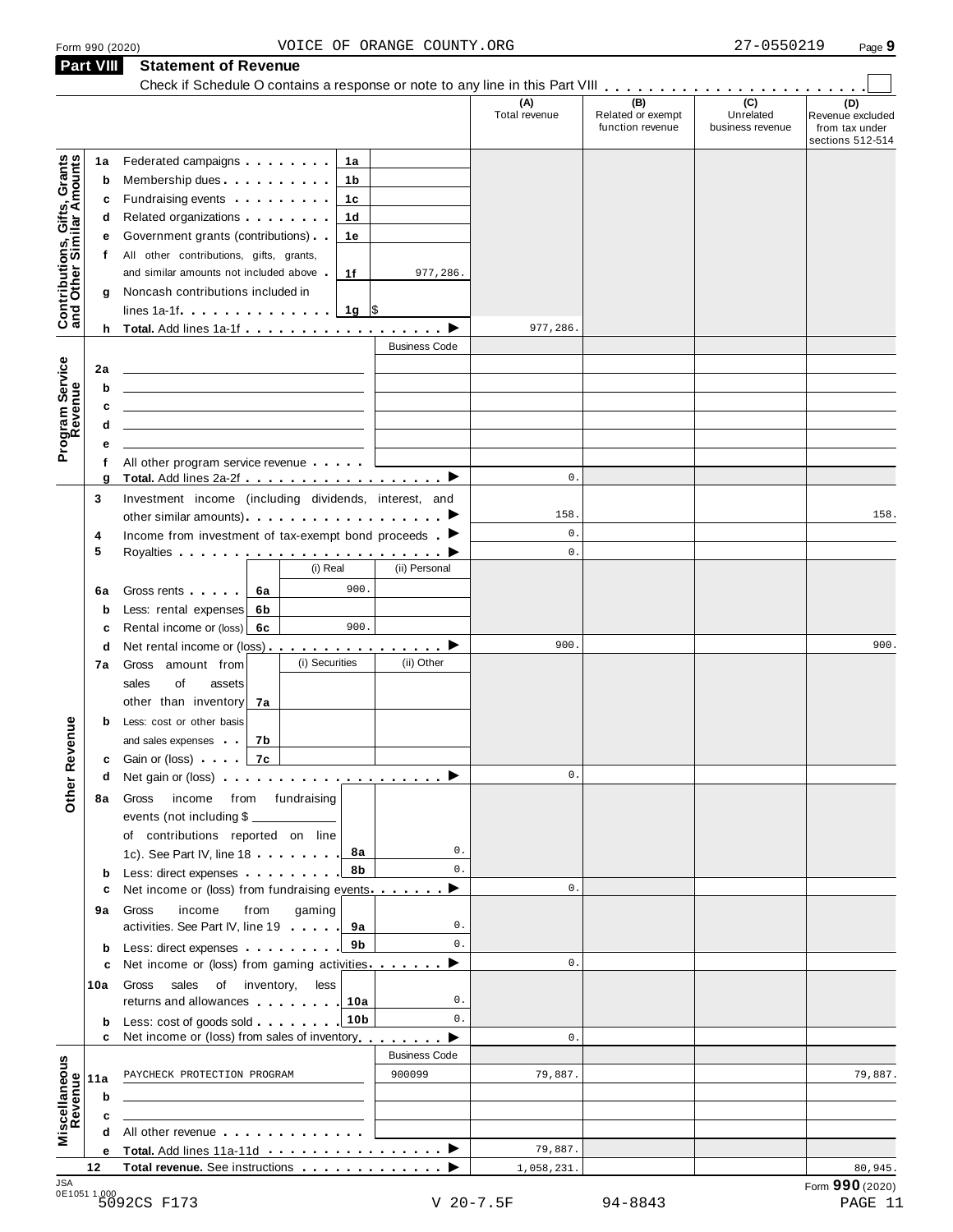|    | <b>Part IX</b> Statement of Functional Expenses<br>Section 501(c)(3) and 501(c)(4) organizations must complete all columns. All other organizations must complete column (A).                                                        |                       |                                    |                                    |                                |  |  |  |  |  |  |
|----|--------------------------------------------------------------------------------------------------------------------------------------------------------------------------------------------------------------------------------------|-----------------------|------------------------------------|------------------------------------|--------------------------------|--|--|--|--|--|--|
|    |                                                                                                                                                                                                                                      |                       |                                    |                                    |                                |  |  |  |  |  |  |
|    | Do not include amounts reported on lines 6b, 7b,<br>8b, 9b, and 10b of Part VIII.                                                                                                                                                    | (A)<br>Total expenses | (B)<br>Program service<br>expenses | Management and<br>general expenses | (D)<br>Fundraising<br>expenses |  |  |  |  |  |  |
|    | 1 Grants and other assistance to domestic organizations                                                                                                                                                                              |                       |                                    |                                    |                                |  |  |  |  |  |  |
|    | and domestic governments. See Part IV, line 21                                                                                                                                                                                       | 0                     |                                    |                                    |                                |  |  |  |  |  |  |
|    | 2 Grants and other assistance to domestic                                                                                                                                                                                            | $0$ .                 |                                    |                                    |                                |  |  |  |  |  |  |
|    | individuals. See Part IV, line 22                                                                                                                                                                                                    |                       |                                    |                                    |                                |  |  |  |  |  |  |
|    | 3 Grants and other assistance to foreign                                                                                                                                                                                             |                       |                                    |                                    |                                |  |  |  |  |  |  |
|    | foreign governments,<br>organizations,<br>and<br>foreign individuals. See Part IV, lines 15 and 16                                                                                                                                   | $0$ .                 |                                    |                                    |                                |  |  |  |  |  |  |
|    | Benefits paid to or for members                                                                                                                                                                                                      | $\Omega$ .            |                                    |                                    |                                |  |  |  |  |  |  |
| 5  | Compensation of current officers, directors,                                                                                                                                                                                         |                       |                                    |                                    |                                |  |  |  |  |  |  |
|    | trustees, and key employees expressed and the state of                                                                                                                                                                               | 169,267.              | 110,024.                           | 33,853.                            | 25,390.                        |  |  |  |  |  |  |
| 6  | Compensation not included above to disqualified                                                                                                                                                                                      |                       |                                    |                                    |                                |  |  |  |  |  |  |
|    | persons (as defined under section 4958(f)(1)) and                                                                                                                                                                                    |                       |                                    |                                    |                                |  |  |  |  |  |  |
|    | persons described in section 4958(c)(3)(B)                                                                                                                                                                                           | 0.                    |                                    |                                    |                                |  |  |  |  |  |  |
|    | 7 Other salaries and wages                                                                                                                                                                                                           | 200, 340.             | 130, 221.                          | 40,068                             | 30,051.                        |  |  |  |  |  |  |
| 8  | Pension plan accruals and contributions (include                                                                                                                                                                                     |                       |                                    |                                    |                                |  |  |  |  |  |  |
|    | section 401(k) and 403(b) employer contributions)                                                                                                                                                                                    | 0.<br>16,749.         | 10,887.                            | 3,350.                             | 2,512.                         |  |  |  |  |  |  |
| 9  | Other employee benefits                                                                                                                                                                                                              | 31,678.               | 20, 591.                           | 6,335                              | 4,752.                         |  |  |  |  |  |  |
| 10 | Payroll taxes                                                                                                                                                                                                                        |                       |                                    |                                    |                                |  |  |  |  |  |  |
| 11 | Fees for services (nonemployees):                                                                                                                                                                                                    | 0.                    |                                    |                                    |                                |  |  |  |  |  |  |
|    | a Management                                                                                                                                                                                                                         | 5,136.                |                                    | 5,136.                             |                                |  |  |  |  |  |  |
|    | b Legal entering the service of the service of the service of the service of the service of the service of the<br>c Accounting                                                                                                       | 8,750.                |                                    | 8,750                              |                                |  |  |  |  |  |  |
|    | d Lobbying experience and the set of the set of the set of the set of the set of the set of the set of the set                                                                                                                       | $\mathbf 0$ .         |                                    |                                    |                                |  |  |  |  |  |  |
|    | e Professional fundraising services. See Part IV, line 17                                                                                                                                                                            | 0                     |                                    |                                    |                                |  |  |  |  |  |  |
|    | f Investment management fees                                                                                                                                                                                                         | $\Omega$ .            |                                    |                                    |                                |  |  |  |  |  |  |
|    | 9 Other. (If line 11g amount exceeds 10% of line 25, column                                                                                                                                                                          |                       |                                    |                                    |                                |  |  |  |  |  |  |
|    | (A) amount, list line 11g expenses on Schedule O.) $\text{ATCH} \quad 1$ .                                                                                                                                                           | 91,950.               | 91,950.                            |                                    |                                |  |  |  |  |  |  |
|    | 12 Advertising and promotion                                                                                                                                                                                                         | 22,971.               | 22,971.                            |                                    |                                |  |  |  |  |  |  |
| 13 | Office expenses example and the set of the set of the set of the set of the set of the set of the set of the set of the set of the set of the set of the set of the set of the set of the set of the set of the set of the set       | 37, 255.              |                                    | 37,255.                            |                                |  |  |  |  |  |  |
| 14 | Information technology                                                                                                                                                                                                               | 34,781.               | 34,781.                            |                                    |                                |  |  |  |  |  |  |
| 15 | Royalties                                                                                                                                                                                                                            | $\Omega$ .<br>19,652. |                                    |                                    |                                |  |  |  |  |  |  |
| 16 | Occupancy                                                                                                                                                                                                                            | 4,455.                | 2,896.                             | 19,652.<br>891                     | 668.                           |  |  |  |  |  |  |
|    |                                                                                                                                                                                                                                      |                       |                                    |                                    |                                |  |  |  |  |  |  |
| 18 | Payments of travel or entertainment expenses<br>for any federal, state, or local public officials                                                                                                                                    | 0.                    |                                    |                                    |                                |  |  |  |  |  |  |
|    | 19 Conferences, conventions, and meetings                                                                                                                                                                                            | 3,419.                | 2,222.                             | 684.                               | 513.                           |  |  |  |  |  |  |
| 20 |                                                                                                                                                                                                                                      | 0.                    |                                    |                                    |                                |  |  |  |  |  |  |
| 21 | Payments to affiliates experience and the set of the set of the set of the set of the set of the set of the set of the set of the set of the set of the set of the set of the set of the set of the set of the set of the set        | $\Omega$ .            |                                    |                                    |                                |  |  |  |  |  |  |
| 22 | Depreciation, depletion, and amortization                                                                                                                                                                                            | 2,928.                |                                    | 2,928.                             |                                |  |  |  |  |  |  |
| 23 | Insurance <b>All According to the Contract of the Contract of the Contract of the Contract of the Contract of the Contract of the Contract of the Contract of the Contract of the Contract of the Contract of the Contract of th</b> | 13,254.               |                                    | 13,254.                            |                                |  |  |  |  |  |  |
| 24 | Other expenses. Itemize expenses not covered                                                                                                                                                                                         |                       |                                    |                                    |                                |  |  |  |  |  |  |
|    | above (List miscellaneous expenses on line 24e. If                                                                                                                                                                                   |                       |                                    |                                    |                                |  |  |  |  |  |  |
|    | line 24e amount exceeds 10% of line 25, column                                                                                                                                                                                       |                       |                                    |                                    |                                |  |  |  |  |  |  |
|    | (A) amount, list line 24e expenses on Schedule O.)                                                                                                                                                                                   |                       |                                    |                                    |                                |  |  |  |  |  |  |
|    | aCOMMISSION                                                                                                                                                                                                                          | 33,702.               |                                    | 33,702.                            |                                |  |  |  |  |  |  |
|    | <b>b</b> MISCELLANEOUS EXPENSES                                                                                                                                                                                                      | 85.                   |                                    | 85                                 |                                |  |  |  |  |  |  |
|    | $\mathbf{c}$                                                                                                                                                                                                                         |                       |                                    |                                    |                                |  |  |  |  |  |  |
| d  |                                                                                                                                                                                                                                      |                       |                                    |                                    |                                |  |  |  |  |  |  |
|    | e All other expenses                                                                                                                                                                                                                 | 696,372.              | 426,543.                           | 205,943.                           | 63,886.                        |  |  |  |  |  |  |
|    | 25 Total functional expenses. Add lines 1 through 24e<br>26 Joint costs. Complete this line only if the                                                                                                                              |                       |                                    |                                    |                                |  |  |  |  |  |  |
|    | organization reported in column (B) joint costs<br>from a combined educational campaign and<br>fundraising solicitation. Check here $\blacktriangleright$<br>if                                                                      |                       |                                    |                                    |                                |  |  |  |  |  |  |
|    | following SOP 98-2 (ASC 958-720)                                                                                                                                                                                                     | 0                     |                                    |                                    |                                |  |  |  |  |  |  |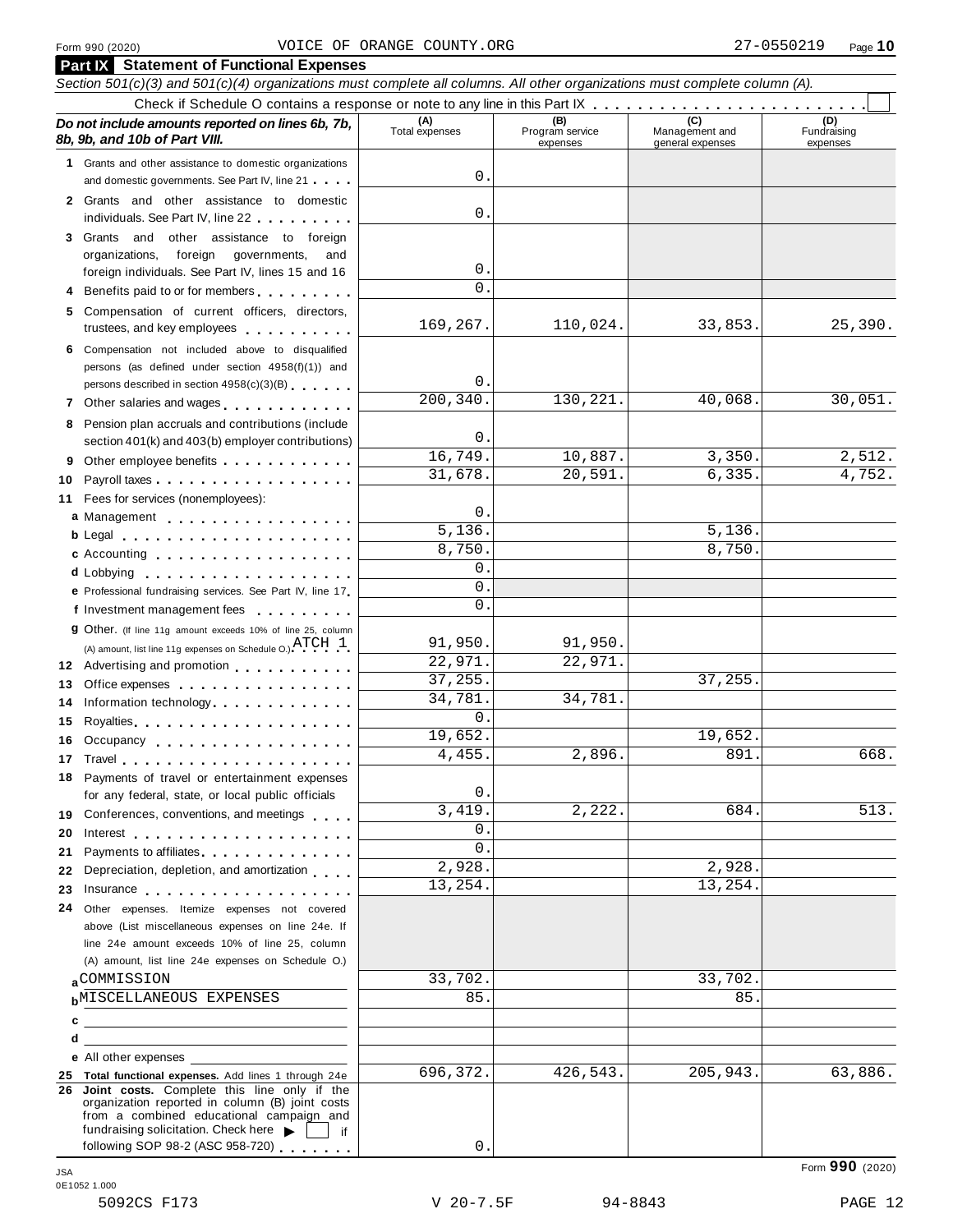|                             |                 | VOICE OF ORANGE COUNTY.ORG                                                                           |                          |                | 27-0550219         |
|-----------------------------|-----------------|------------------------------------------------------------------------------------------------------|--------------------------|----------------|--------------------|
|                             | Form 990 (2020) |                                                                                                      |                          |                | Page 11            |
|                             | Part X          | <b>Balance Sheet</b>                                                                                 |                          |                |                    |
|                             |                 |                                                                                                      |                          |                |                    |
|                             |                 |                                                                                                      | (A)<br>Beginning of year |                | (B)<br>End of year |
|                             | 1               |                                                                                                      | 0.                       | $\mathbf 1$    | 0.                 |
|                             | 2               |                                                                                                      | 247,652.                 | $\mathbf{2}$   | 518,953.           |
|                             | 3               |                                                                                                      | 0.                       | 3              | 0.                 |
|                             | 4               |                                                                                                      | 95,000.                  | 4              | 150,000.           |
|                             | 5               | Loans and other receivables from any current or former officer, director,                            |                          |                |                    |
|                             |                 | trustee, key employee, creator or founder, substantial contributor, or 35%                           |                          |                |                    |
|                             |                 | controlled entity or family member of any of these persons                                           | 0.                       | 5              | 0.                 |
|                             | 6               | Loans and other receivables from other disqualified persons (as defined                              |                          |                |                    |
|                             |                 | under section $4958(f)(1)$ , and persons described in section $4958(c)(3)(B)$                        | 0.                       | 6              | 0.                 |
|                             | 7               |                                                                                                      | 0.                       | $\overline{7}$ | 0.                 |
| Assets                      | 8               |                                                                                                      | 0.                       | 8              | $0$ .              |
|                             | 9               |                                                                                                      | 2,212.                   | 9              | 30,352.            |
|                             |                 | 10a Land, buildings, and equipment: cost or other                                                    |                          |                |                    |
|                             |                 | 20,538.<br>basis. Complete Part VI of Schedule D 10a                                                 |                          |                |                    |
|                             |                 | 6,061.                                                                                               | $5,640.$ 10c             |                | 14, 477.           |
|                             | 11              |                                                                                                      | 0.                       | 11             | 0.<br>0.           |
|                             | 12              | Investments - other securities. See Part IV, line 11                                                 | 0.<br>0.                 | 12             | $0$ .              |
|                             | 13              | Investments - program-related. See Part IV, line 11.                                                 |                          | 13             | $0$ .              |
|                             | 14              |                                                                                                      | 0.<br>0.                 | 14             | $0$ .              |
|                             | 15              |                                                                                                      | 350,504.                 | 15             | 713,782.           |
|                             | 16              | Total assets. Add lines 1 through 15 (must equal line 33)                                            | 8,350.                   | 16             | 9,769.             |
|                             | 17              |                                                                                                      | 0.                       | 17             | 0.                 |
|                             | 18              |                                                                                                      | 0.                       | 18<br>19       | 0.                 |
|                             | 19              |                                                                                                      | 0.                       | 20             | 0.                 |
|                             | 20<br>21        | Escrow or custodial account liability. Complete Part IV of Schedule D.                               | 0.                       | 21             | 0.                 |
|                             | 22              | Loans and other payables to any current or former officer, director,                                 |                          |                |                    |
| Liabilities                 |                 | trustee, key employee, creator or founder, substantial contributor, or 35%                           |                          |                |                    |
|                             |                 | controlled entity or family member of any of these persons                                           | 0.                       | 22             | 0.                 |
|                             | 23              | Secured mortgages and notes payable to unrelated third parties                                       | 0.                       | 23             | $0$ .              |
|                             | 24              | Unsecured notes and loans payable to unrelated third parties.                                        | 0.                       | 24             | $\overline{0}$ .   |
|                             | 25              | Other liabilities (including federal income tax, payables to related third                           |                          |                |                    |
|                             |                 | parties, and other liabilities not included on lines 17-24). Complete Part X                         |                          |                |                    |
|                             |                 |                                                                                                      | 0.                       | 25             | 0.                 |
|                             | 26              |                                                                                                      | 8,350.                   | 26             | 9,769.             |
|                             |                 | X <br>Organizations that follow FASB ASC 958, check here ▶<br>and complete lines 27, 28, 32, and 33. |                          |                |                    |
|                             | 27              |                                                                                                      | 342,154.                 | 27             | 704,013.           |
|                             | 28              |                                                                                                      | 0.                       | 28             | 0.                 |
| Net Assets or Fund Balances |                 | Organizations that do not follow FASB ASC 958, check here ▶<br>and complete lines 29 through 33.     |                          |                |                    |
|                             | 29              | Capital stock or trust principal, or current funds                                                   |                          | 29             |                    |
|                             | 30              | Paid-in or capital surplus, or land, building, or equipment fund                                     |                          | 30             |                    |
|                             | 31              | Retained earnings, endowment, accumulated income, or other funds                                     |                          | 31             |                    |
|                             | 32              |                                                                                                      | 342,154.                 | 32             | 704,013.           |
|                             | 33              | Total liabilities and net assets/fund balances                                                       | 350,504.                 | 33             | 713,782.           |
|                             |                 |                                                                                                      |                          |                | Form 990 (2020)    |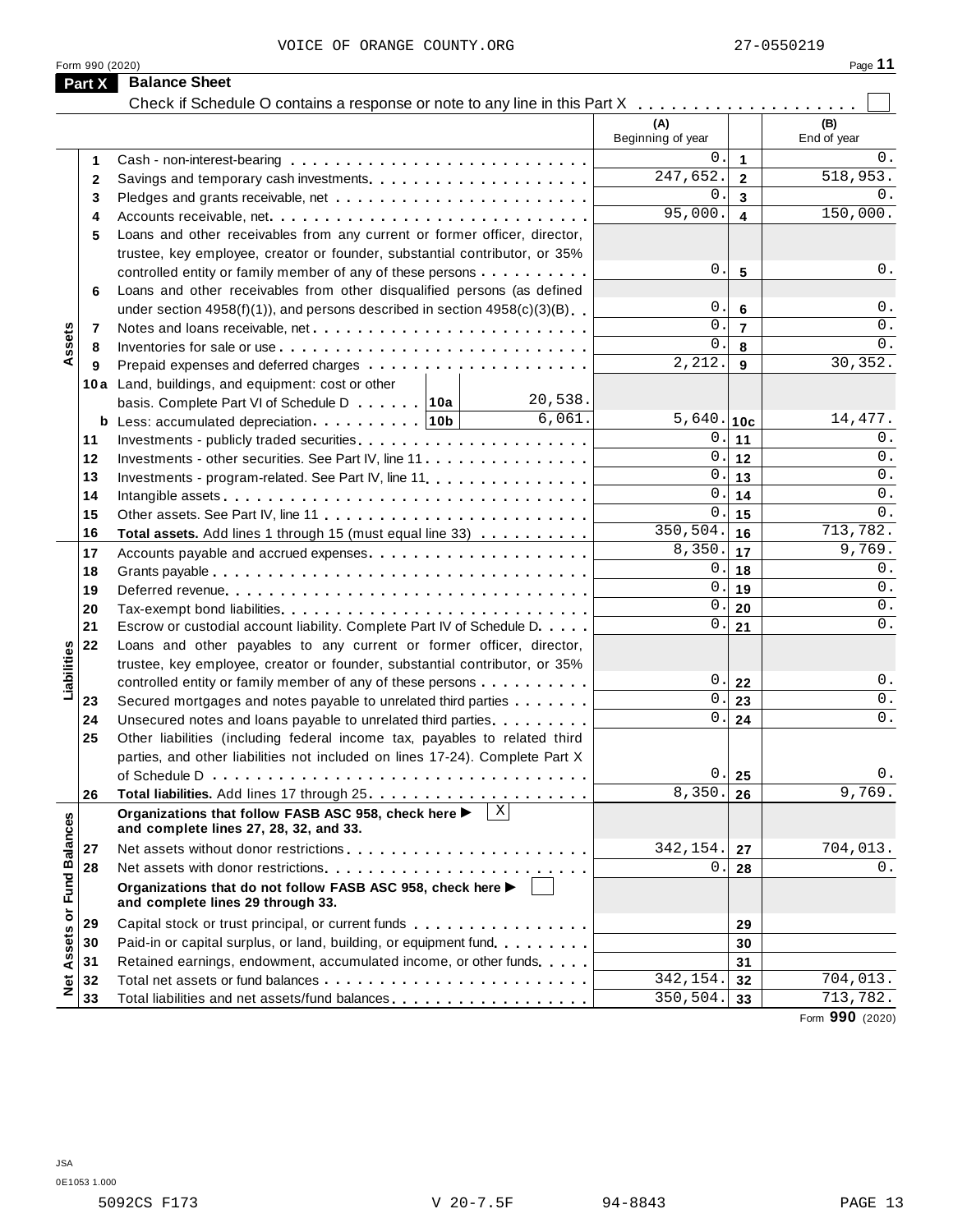| VOICE OF ORANGE COUNTY.ORG |  |  |  |  |  |
|----------------------------|--|--|--|--|--|
|----------------------------|--|--|--|--|--|

|              | Form 990 (2020)                                                                                                                                                                                                                                                                                                                                                   |                |                |            | Page 12 |
|--------------|-------------------------------------------------------------------------------------------------------------------------------------------------------------------------------------------------------------------------------------------------------------------------------------------------------------------------------------------------------------------|----------------|----------------|------------|---------|
| Part XI      | <b>Reconciliation of Net Assets</b>                                                                                                                                                                                                                                                                                                                               |                |                |            |         |
|              |                                                                                                                                                                                                                                                                                                                                                                   |                |                |            |         |
| 1            |                                                                                                                                                                                                                                                                                                                                                                   | $\overline{1}$ |                | 1,058,231. |         |
| $\mathbf{2}$ |                                                                                                                                                                                                                                                                                                                                                                   | $\overline{2}$ |                | 696, 372.  |         |
| 3            |                                                                                                                                                                                                                                                                                                                                                                   | $\overline{3}$ |                | 361,859.   |         |
| 4            | Net assets or fund balances at beginning of year (must equal Part X, line 32, column (A))                                                                                                                                                                                                                                                                         | 4              |                | 342, 154.  |         |
| 5            |                                                                                                                                                                                                                                                                                                                                                                   | 5              |                |            | 0.      |
| 6            |                                                                                                                                                                                                                                                                                                                                                                   | 6              |                |            | 0.      |
| 7            |                                                                                                                                                                                                                                                                                                                                                                   | $\overline{7}$ |                |            | 0.      |
| 8            |                                                                                                                                                                                                                                                                                                                                                                   | 8              |                |            | 0.      |
| 9            | Other changes in net assets or fund balances (explain on Schedule O).                                                                                                                                                                                                                                                                                             | 9              |                |            | 0.      |
| 10           | Net assets or fund balances at end of year. Combine lines 3 through 9 (must equal Part X, line                                                                                                                                                                                                                                                                    |                |                |            |         |
|              |                                                                                                                                                                                                                                                                                                                                                                   | 10             |                | 704,013.   |         |
| Part XII     | <b>Financial Statements and Reporting</b>                                                                                                                                                                                                                                                                                                                         |                |                |            |         |
|              |                                                                                                                                                                                                                                                                                                                                                                   |                |                |            |         |
| 1            | $\overline{X}$ Accrual<br>Accounting method used to prepare the Form 990:<br>Cash<br>Other<br>If the organization changed its method of accounting from a prior year or checked "Other," explain in<br>Schedule O.                                                                                                                                                |                |                | Yes        | No      |
|              | 2a Were the organization's financial statements compiled or reviewed by an independent accountant?<br>If "Yes," check a box below to indicate whether the financial statements for the year were compiled or<br>reviewed on a separate basis, consolidated basis, or both:<br>Separate basis<br><b>Consolidated basis</b><br>Both consolidated and separate basis |                | 2a             |            | Χ       |
|              | <b>b</b> Were the organization's financial statements audited by an independent accountant?                                                                                                                                                                                                                                                                       |                | 2b             | X          |         |
|              | If "Yes," check a box below to indicate whether the financial statements for the year were audited on a<br>separate basis, consolidated basis, or both:<br>$\mathbf{x}$<br>Separate basis<br>Consolidated basis<br>Both consolidated and separate basis                                                                                                           |                |                |            |         |
|              | c If "Yes" to line 2a or 2b, does the organization have a committee that assumes responsibility for oversight of                                                                                                                                                                                                                                                  |                |                |            |         |
|              | the audit, review, or compilation of its financial statements and selection of an independent accountant?                                                                                                                                                                                                                                                         |                | 2c             | Χ          |         |
|              | If the organization changed either its oversight process or selection process during the tax year, explain on<br>Schedule O.                                                                                                                                                                                                                                      |                |                |            |         |
|              | 3a As a result of a federal award, was the organization required to undergo an audit or audits as set forth in the                                                                                                                                                                                                                                                |                |                |            |         |
|              |                                                                                                                                                                                                                                                                                                                                                                   |                | 3a             |            |         |
|              | <b>b</b> If "Yes," did the organization undergo the required audit or audits? If the organization did not undergo the                                                                                                                                                                                                                                             |                |                |            |         |
|              | required audit or audits, explain why on Schedule O and describe any steps taken to undergo such audits                                                                                                                                                                                                                                                           |                | 3 <sub>b</sub> |            |         |

Form **990** (2020)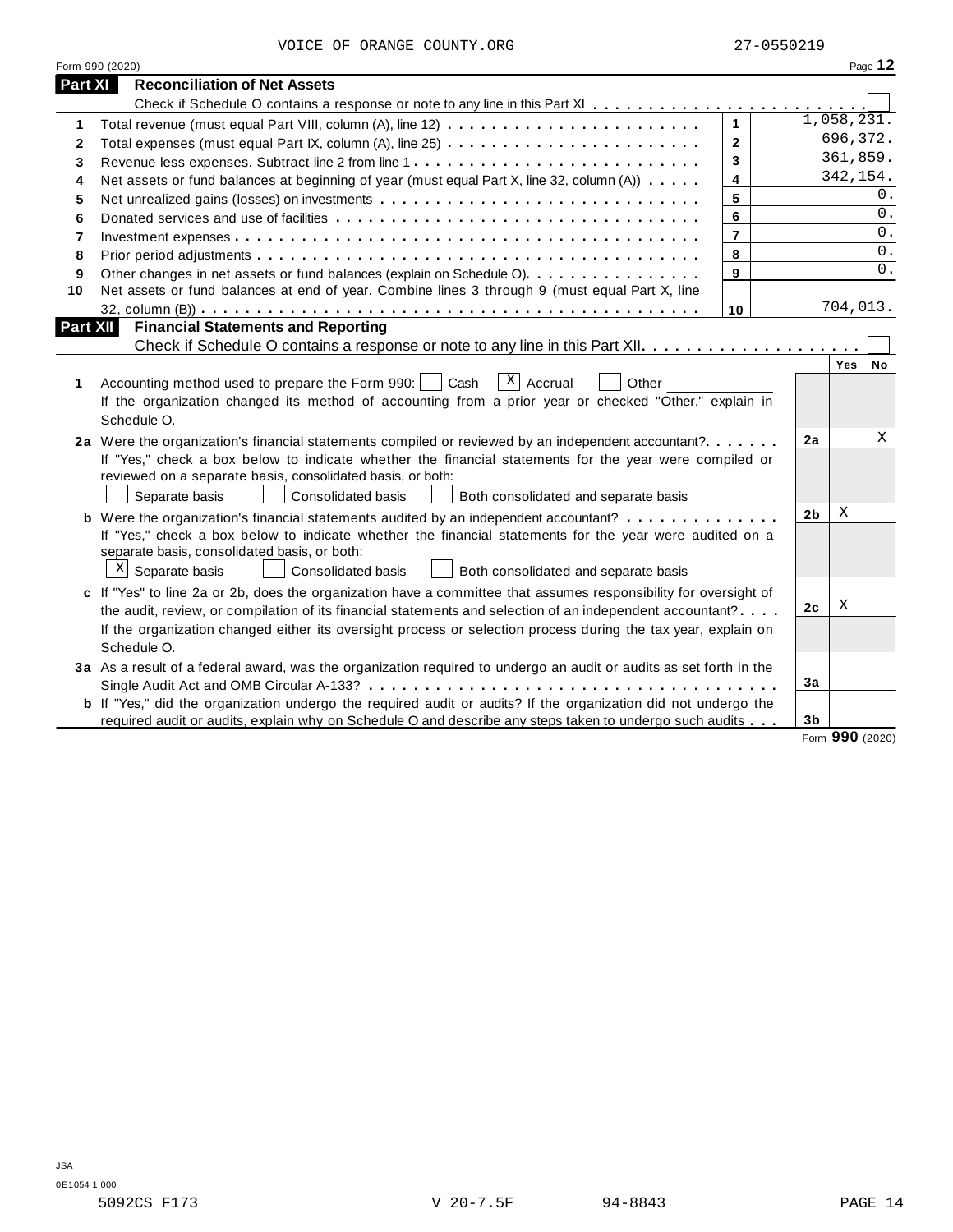# **CHEDULE A Public Charity Status and Public Support**  $\frac{100\text{dB No. }1545-0047}{000\text{dB No.}}$

(Form 990 or 990-EZ) complete if the organization is a section 501(c)(3) organization or a section 4947(a)(1) nonexempt charitable trust.  $2020$ 

|        |                                                               |                                                            |                                                                                                              |     |                          | Complete if the organization is a section 501(c)(3) organization or a section $4947(a)(1)$ nonexempt charitable trust.                                                                                                                                    | BWŁU                                                                                                                         |
|--------|---------------------------------------------------------------|------------------------------------------------------------|--------------------------------------------------------------------------------------------------------------|-----|--------------------------|-----------------------------------------------------------------------------------------------------------------------------------------------------------------------------------------------------------------------------------------------------------|------------------------------------------------------------------------------------------------------------------------------|
|        | Department of the Treasury<br><b>Internal Revenue Service</b> |                                                            | Attach to Form 990 or Form 990-EZ.<br>Go to www.irs.gov/Form990 for instructions and the latest information. |     |                          |                                                                                                                                                                                                                                                           | Open to Public<br>Inspection                                                                                                 |
|        | Name of the organization                                      |                                                            |                                                                                                              |     |                          | <b>Employer identification number</b>                                                                                                                                                                                                                     |                                                                                                                              |
|        | VOICE OF ORANGE COUNTY.ORG                                    |                                                            |                                                                                                              |     |                          | 27-0550219                                                                                                                                                                                                                                                |                                                                                                                              |
| Part I |                                                               |                                                            |                                                                                                              |     |                          | Reason for Public Charity Status. (All organizations must complete this part.) See instructions.                                                                                                                                                          |                                                                                                                              |
|        |                                                               |                                                            | The organization is not a private foundation because it is: (For lines 1 through 12, check only one box.)    |     |                          |                                                                                                                                                                                                                                                           |                                                                                                                              |
| 1      |                                                               |                                                            | A church, convention of churches, or association of churches described in section 170(b)(1)(A)(i).           |     |                          |                                                                                                                                                                                                                                                           |                                                                                                                              |
| 2      |                                                               |                                                            | A school described in section 170(b)(1)(A)(ii). (Attach Schedule E (Form 990 or 990-EZ).)                    |     |                          |                                                                                                                                                                                                                                                           |                                                                                                                              |
| 3      |                                                               |                                                            | A hospital or a cooperative hospital service organization described in section 170(b)(1)(A)(iii).            |     |                          |                                                                                                                                                                                                                                                           |                                                                                                                              |
| 4      | hospital's name, city, and state:                             |                                                            |                                                                                                              |     |                          | A medical research organization operated in conjunction with a hospital described in section 170(b)(1)(A)(iii). Enter the                                                                                                                                 |                                                                                                                              |
| 5      |                                                               |                                                            |                                                                                                              |     |                          | An organization operated for the benefit of a college or university owned or operated by a governmental unit described in                                                                                                                                 |                                                                                                                              |
|        |                                                               | section 170(b)(1)(A)(iv). (Complete Part II.)              |                                                                                                              |     |                          |                                                                                                                                                                                                                                                           |                                                                                                                              |
| 6      |                                                               |                                                            | A federal, state, or local government or governmental unit described in section 170(b)(1)(A)(v).             |     |                          |                                                                                                                                                                                                                                                           |                                                                                                                              |
| X<br>7 |                                                               |                                                            |                                                                                                              |     |                          |                                                                                                                                                                                                                                                           | An organization that normally receives a substantial part of its support from a governmental unit or from the general public |
|        |                                                               | described in section 170(b)(1)(A)(vi). (Complete Part II.) |                                                                                                              |     |                          |                                                                                                                                                                                                                                                           |                                                                                                                              |
| 8      |                                                               |                                                            | A community trust described in section 170(b)(1)(A)(vi). (Complete Part II.)                                 |     |                          |                                                                                                                                                                                                                                                           |                                                                                                                              |
| 9      |                                                               |                                                            |                                                                                                              |     |                          | An agricultural research organization described in section 170(b)(1)(A)(ix) operated in conjunction with a land-grant college                                                                                                                             |                                                                                                                              |
|        |                                                               |                                                            |                                                                                                              |     |                          | or university or a non-land-grant college of agriculture (see instructions). Enter the name, city, and state of the college or                                                                                                                            |                                                                                                                              |
|        | university:                                                   |                                                            |                                                                                                              |     |                          |                                                                                                                                                                                                                                                           |                                                                                                                              |
| 10     |                                                               |                                                            |                                                                                                              |     |                          | An organization that normally receives (1) more than 331/3% of its support from contributions, membership fees, and gross<br>receipts from activities related to its exempt functions, subject to certain exceptions; and (2) no more than 331/3 % of its |                                                                                                                              |
|        |                                                               |                                                            | acquired by the organization after June 30, 1975. See section 509(a)(2). (Complete Part III.)                |     |                          | support from gross investment income and unrelated business taxable income (less section 511 tax) from businesses                                                                                                                                         |                                                                                                                              |
| 11     |                                                               |                                                            | An organization organized and operated exclusively to test for public safety. See section 509(a)(4).         |     |                          |                                                                                                                                                                                                                                                           |                                                                                                                              |
| 12     |                                                               |                                                            |                                                                                                              |     |                          | An organization organized and operated exclusively for the benefit of, to perform the functions of, or to carry out the purposes                                                                                                                          |                                                                                                                              |
|        |                                                               |                                                            |                                                                                                              |     |                          | of one or more publicly supported organizations described in section 509(a)(1) or section 509(a)(2). See section 509(a)(3).                                                                                                                               |                                                                                                                              |
|        |                                                               |                                                            |                                                                                                              |     |                          | Check the box in lines 12a through 12d that describes the type of supporting organization and complete lines 12e, 12f, and 12g.                                                                                                                           |                                                                                                                              |
|        |                                                               |                                                            |                                                                                                              |     |                          |                                                                                                                                                                                                                                                           |                                                                                                                              |
| a      |                                                               |                                                            |                                                                                                              |     |                          | Type I. A supporting organization operated, supervised, or controlled by its supported organization(s), typically by giving                                                                                                                               |                                                                                                                              |
|        |                                                               |                                                            |                                                                                                              |     |                          | the supported organization(s) the power to regularly appoint or elect a majority of the directors or trustees of the                                                                                                                                      |                                                                                                                              |
|        |                                                               |                                                            | supporting organization. You must complete Part IV, Sections A and B.                                        |     |                          |                                                                                                                                                                                                                                                           |                                                                                                                              |
| b      |                                                               |                                                            |                                                                                                              |     |                          | Type II. A supporting organization supervised or controlled in connection with its supported organization(s), by having                                                                                                                                   |                                                                                                                              |
|        |                                                               |                                                            |                                                                                                              |     |                          | control or management of the supporting organization vested in the same persons that control or manage the supported                                                                                                                                      |                                                                                                                              |
|        |                                                               |                                                            | organization(s). You must complete Part IV, Sections A and C.                                                |     |                          |                                                                                                                                                                                                                                                           |                                                                                                                              |
| c      |                                                               |                                                            |                                                                                                              |     |                          | Type III functionally integrated. A supporting organization operated in connection with, and functionally integrated with,                                                                                                                                |                                                                                                                              |
|        |                                                               |                                                            | its supported organization(s) (see instructions). You must complete Part IV, Sections A, D, and E.           |     |                          |                                                                                                                                                                                                                                                           |                                                                                                                              |
| d      |                                                               |                                                            |                                                                                                              |     |                          | Type III non-functionally integrated. A supporting organization operated in connection with its supported organization(s)                                                                                                                                 |                                                                                                                              |
|        |                                                               |                                                            |                                                                                                              |     |                          | that is not functionally integrated. The organization generally must satisfy a distribution requirement and an attentiveness                                                                                                                              |                                                                                                                              |
|        |                                                               |                                                            | requirement (see instructions). You must complete Part IV, Sections A and D, and Part V.                     |     |                          |                                                                                                                                                                                                                                                           |                                                                                                                              |
| е      |                                                               |                                                            |                                                                                                              |     |                          | Check this box if the organization received a written determination from the IRS that it is a Type I, Type II, Type III                                                                                                                                   |                                                                                                                              |
|        |                                                               |                                                            | functionally integrated, or Type III non-functionally integrated supporting organization.                    |     |                          |                                                                                                                                                                                                                                                           |                                                                                                                              |
| t      |                                                               |                                                            |                                                                                                              |     |                          |                                                                                                                                                                                                                                                           |                                                                                                                              |
| g      |                                                               |                                                            | Provide the following information about the supported organization(s).                                       |     |                          |                                                                                                                                                                                                                                                           |                                                                                                                              |
|        | (i) Name of supported organization                            | (ii) EIN                                                   | (iii) Type of organization                                                                                   |     | (iv) Is the organization | (v) Amount of monetary                                                                                                                                                                                                                                    | (vi) Amount of                                                                                                               |
|        |                                                               |                                                            | (described on lines 1-10                                                                                     |     | listed in your governing | support (see                                                                                                                                                                                                                                              | other support (see                                                                                                           |
|        |                                                               |                                                            | above (see instructions))                                                                                    | Yes | document?<br>No          | instructions)                                                                                                                                                                                                                                             | instructions)                                                                                                                |
|        |                                                               |                                                            |                                                                                                              |     |                          |                                                                                                                                                                                                                                                           |                                                                                                                              |
| (A)    |                                                               |                                                            |                                                                                                              |     |                          |                                                                                                                                                                                                                                                           |                                                                                                                              |
|        |                                                               |                                                            |                                                                                                              |     |                          |                                                                                                                                                                                                                                                           |                                                                                                                              |
| (B)    |                                                               |                                                            |                                                                                                              |     |                          |                                                                                                                                                                                                                                                           |                                                                                                                              |
|        |                                                               |                                                            |                                                                                                              |     |                          |                                                                                                                                                                                                                                                           |                                                                                                                              |
| (C)    |                                                               |                                                            |                                                                                                              |     |                          |                                                                                                                                                                                                                                                           |                                                                                                                              |
|        |                                                               |                                                            |                                                                                                              |     |                          |                                                                                                                                                                                                                                                           |                                                                                                                              |
| (D)    |                                                               |                                                            |                                                                                                              |     |                          |                                                                                                                                                                                                                                                           |                                                                                                                              |
|        |                                                               |                                                            |                                                                                                              |     |                          |                                                                                                                                                                                                                                                           |                                                                                                                              |
| (E)    |                                                               |                                                            |                                                                                                              |     |                          |                                                                                                                                                                                                                                                           |                                                                                                                              |
|        |                                                               |                                                            |                                                                                                              |     |                          |                                                                                                                                                                                                                                                           |                                                                                                                              |
| Total  |                                                               |                                                            |                                                                                                              |     |                          |                                                                                                                                                                                                                                                           |                                                                                                                              |

For Paperwork Reduction Act Notice, see the Instructions for Form 990 or 990-EZ. Schedule A (Form 990 or 990-EZ) 2020 JSA 0E1210 0.030 5092CS F173 V 20-7.5F 94-8843 PAGE 15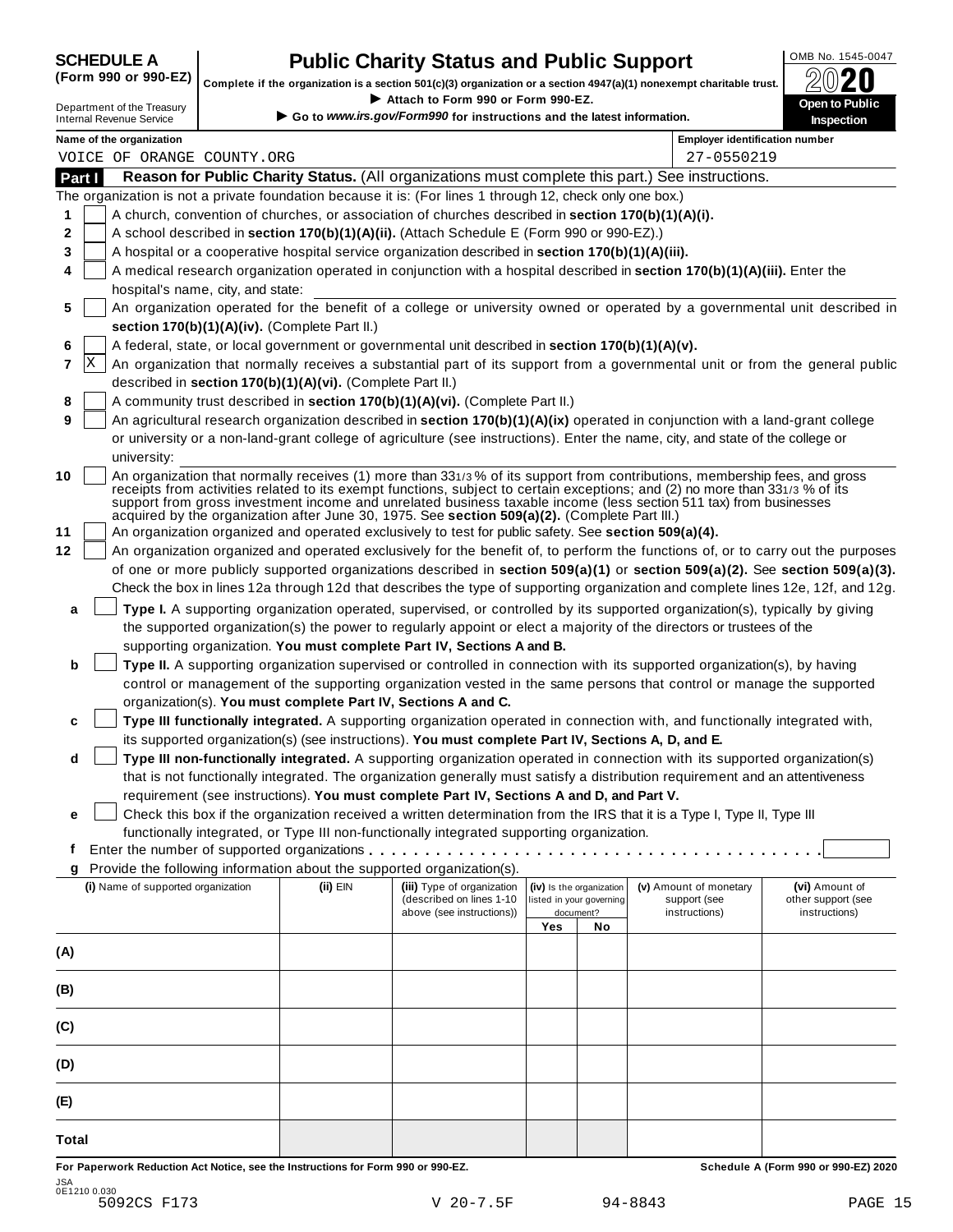**Support Schedule for Organizations Described in Sections 170(b)(1)(A)(iv) and 170(b)(1)(A)(vi)** Complete only if you checked the box on line 5, 7, or 8 of Part I or if the organization failed to qualify under Part III. If the organization fails to qualify under the tests listed below, please complete Part III.) **Part II**

| <b>Section A. Public Support</b>                                                                                                                                                                                                                       |                                                                                                                                                                   |            |                                                            |            |                                                                                        |                                                                                                                                                                                                                                                                                                                                                                                                                                                                                                                                                                                                                                                                                                                                                                                                                                                                                                                                                                                                                         |  |  |
|--------------------------------------------------------------------------------------------------------------------------------------------------------------------------------------------------------------------------------------------------------|-------------------------------------------------------------------------------------------------------------------------------------------------------------------|------------|------------------------------------------------------------|------------|----------------------------------------------------------------------------------------|-------------------------------------------------------------------------------------------------------------------------------------------------------------------------------------------------------------------------------------------------------------------------------------------------------------------------------------------------------------------------------------------------------------------------------------------------------------------------------------------------------------------------------------------------------------------------------------------------------------------------------------------------------------------------------------------------------------------------------------------------------------------------------------------------------------------------------------------------------------------------------------------------------------------------------------------------------------------------------------------------------------------------|--|--|
|                                                                                                                                                                                                                                                        | (a) 2016                                                                                                                                                          | (b) $2017$ | $(c)$ 2018                                                 | $(d)$ 2019 | (e) 2020                                                                               | (f) Total                                                                                                                                                                                                                                                                                                                                                                                                                                                                                                                                                                                                                                                                                                                                                                                                                                                                                                                                                                                                               |  |  |
| Gifts, grants, contributions, and<br>membership fees received. (Do not<br>include any "unusual grants.")                                                                                                                                               | 514,546.                                                                                                                                                          | 483,260.   | 844, 275.                                                  | 565,387.   | 977,286.                                                                               | 3,384,754.                                                                                                                                                                                                                                                                                                                                                                                                                                                                                                                                                                                                                                                                                                                                                                                                                                                                                                                                                                                                              |  |  |
| Tax revenues levied for the<br>organization's benefit and either paid to<br>or expended on its behalf                                                                                                                                                  |                                                                                                                                                                   |            |                                                            |            |                                                                                        | 0.                                                                                                                                                                                                                                                                                                                                                                                                                                                                                                                                                                                                                                                                                                                                                                                                                                                                                                                                                                                                                      |  |  |
| The value of services or facilities<br>furnished by a governmental unit to the<br>organization without charge                                                                                                                                          |                                                                                                                                                                   |            |                                                            |            |                                                                                        | 0.                                                                                                                                                                                                                                                                                                                                                                                                                                                                                                                                                                                                                                                                                                                                                                                                                                                                                                                                                                                                                      |  |  |
| Total. Add lines 1 through 3                                                                                                                                                                                                                           | 514,546.                                                                                                                                                          | 483,260.   | 844,275.                                                   | 565,387.   | 977,286.                                                                               | 3,384,754.                                                                                                                                                                                                                                                                                                                                                                                                                                                                                                                                                                                                                                                                                                                                                                                                                                                                                                                                                                                                              |  |  |
| The portion of total contributions by<br>each person (other than a<br>governmental unit or publicly<br>supported organization) included on<br>line 1 that exceeds 2% of the amount                                                                     |                                                                                                                                                                   |            |                                                            |            |                                                                                        | 0.                                                                                                                                                                                                                                                                                                                                                                                                                                                                                                                                                                                                                                                                                                                                                                                                                                                                                                                                                                                                                      |  |  |
| Public support. Subtract line 5 from line 4                                                                                                                                                                                                            |                                                                                                                                                                   |            |                                                            |            |                                                                                        | 3,384,754.                                                                                                                                                                                                                                                                                                                                                                                                                                                                                                                                                                                                                                                                                                                                                                                                                                                                                                                                                                                                              |  |  |
|                                                                                                                                                                                                                                                        |                                                                                                                                                                   |            |                                                            |            |                                                                                        |                                                                                                                                                                                                                                                                                                                                                                                                                                                                                                                                                                                                                                                                                                                                                                                                                                                                                                                                                                                                                         |  |  |
|                                                                                                                                                                                                                                                        | (a) 2016                                                                                                                                                          | (b) $2017$ | (c) 2018                                                   | $(d)$ 2019 | (e) $2020$                                                                             | (f) Total                                                                                                                                                                                                                                                                                                                                                                                                                                                                                                                                                                                                                                                                                                                                                                                                                                                                                                                                                                                                               |  |  |
| Amounts from line 4                                                                                                                                                                                                                                    | 514,546.                                                                                                                                                          | 483,260    | 844,275                                                    | 565,387.   | 977,286.                                                                               | 3, 384, 754.                                                                                                                                                                                                                                                                                                                                                                                                                                                                                                                                                                                                                                                                                                                                                                                                                                                                                                                                                                                                            |  |  |
| Gross income from interest, dividends.<br>payments received on securities loans,<br>rents, royalties, and income from<br>similar sources experiences                                                                                                   |                                                                                                                                                                   |            | 1,002                                                      | 2,831      | 1,058.                                                                                 | 4,891.                                                                                                                                                                                                                                                                                                                                                                                                                                                                                                                                                                                                                                                                                                                                                                                                                                                                                                                                                                                                                  |  |  |
| Net income from unrelated business<br>activities, whether or not the business<br>is regularly carried on the control of the set of the set of the set of the set of the set of the set of the s                                                        |                                                                                                                                                                   |            |                                                            |            |                                                                                        | 0.                                                                                                                                                                                                                                                                                                                                                                                                                                                                                                                                                                                                                                                                                                                                                                                                                                                                                                                                                                                                                      |  |  |
| Other income. Do not include gain or<br>loss from the sale of capital assets<br>(Explain in Part VI.) ATCH 1                                                                                                                                           |                                                                                                                                                                   |            |                                                            |            | 79,887.                                                                                | 79,887.                                                                                                                                                                                                                                                                                                                                                                                                                                                                                                                                                                                                                                                                                                                                                                                                                                                                                                                                                                                                                 |  |  |
| Total support. Add lines 7 through 10                                                                                                                                                                                                                  |                                                                                                                                                                   |            |                                                            |            |                                                                                        | 3,469,532.                                                                                                                                                                                                                                                                                                                                                                                                                                                                                                                                                                                                                                                                                                                                                                                                                                                                                                                                                                                                              |  |  |
|                                                                                                                                                                                                                                                        |                                                                                                                                                                   |            |                                                            |            |                                                                                        |                                                                                                                                                                                                                                                                                                                                                                                                                                                                                                                                                                                                                                                                                                                                                                                                                                                                                                                                                                                                                         |  |  |
|                                                                                                                                                                                                                                                        |                                                                                                                                                                   |            |                                                            |            |                                                                                        |                                                                                                                                                                                                                                                                                                                                                                                                                                                                                                                                                                                                                                                                                                                                                                                                                                                                                                                                                                                                                         |  |  |
|                                                                                                                                                                                                                                                        |                                                                                                                                                                   |            |                                                            |            |                                                                                        |                                                                                                                                                                                                                                                                                                                                                                                                                                                                                                                                                                                                                                                                                                                                                                                                                                                                                                                                                                                                                         |  |  |
|                                                                                                                                                                                                                                                        |                                                                                                                                                                   |            |                                                            |            |                                                                                        | 97.56%                                                                                                                                                                                                                                                                                                                                                                                                                                                                                                                                                                                                                                                                                                                                                                                                                                                                                                                                                                                                                  |  |  |
|                                                                                                                                                                                                                                                        |                                                                                                                                                                   |            |                                                            |            |                                                                                        | 99.87%                                                                                                                                                                                                                                                                                                                                                                                                                                                                                                                                                                                                                                                                                                                                                                                                                                                                                                                                                                                                                  |  |  |
|                                                                                                                                                                                                                                                        |                                                                                                                                                                   |            |                                                            |            |                                                                                        |                                                                                                                                                                                                                                                                                                                                                                                                                                                                                                                                                                                                                                                                                                                                                                                                                                                                                                                                                                                                                         |  |  |
|                                                                                                                                                                                                                                                        |                                                                                                                                                                   |            |                                                            |            |                                                                                        | Χ                                                                                                                                                                                                                                                                                                                                                                                                                                                                                                                                                                                                                                                                                                                                                                                                                                                                                                                                                                                                                       |  |  |
|                                                                                                                                                                                                                                                        |                                                                                                                                                                   |            |                                                            |            |                                                                                        |                                                                                                                                                                                                                                                                                                                                                                                                                                                                                                                                                                                                                                                                                                                                                                                                                                                                                                                                                                                                                         |  |  |
|                                                                                                                                                                                                                                                        |                                                                                                                                                                   |            |                                                            |            |                                                                                        |                                                                                                                                                                                                                                                                                                                                                                                                                                                                                                                                                                                                                                                                                                                                                                                                                                                                                                                                                                                                                         |  |  |
|                                                                                                                                                                                                                                                        |                                                                                                                                                                   |            |                                                            |            |                                                                                        |                                                                                                                                                                                                                                                                                                                                                                                                                                                                                                                                                                                                                                                                                                                                                                                                                                                                                                                                                                                                                         |  |  |
|                                                                                                                                                                                                                                                        |                                                                                                                                                                   |            |                                                            |            |                                                                                        |                                                                                                                                                                                                                                                                                                                                                                                                                                                                                                                                                                                                                                                                                                                                                                                                                                                                                                                                                                                                                         |  |  |
|                                                                                                                                                                                                                                                        |                                                                                                                                                                   |            |                                                            |            |                                                                                        |                                                                                                                                                                                                                                                                                                                                                                                                                                                                                                                                                                                                                                                                                                                                                                                                                                                                                                                                                                                                                         |  |  |
|                                                                                                                                                                                                                                                        |                                                                                                                                                                   |            |                                                            |            |                                                                                        |                                                                                                                                                                                                                                                                                                                                                                                                                                                                                                                                                                                                                                                                                                                                                                                                                                                                                                                                                                                                                         |  |  |
|                                                                                                                                                                                                                                                        |                                                                                                                                                                   |            |                                                            |            |                                                                                        |                                                                                                                                                                                                                                                                                                                                                                                                                                                                                                                                                                                                                                                                                                                                                                                                                                                                                                                                                                                                                         |  |  |
|                                                                                                                                                                                                                                                        |                                                                                                                                                                   |            |                                                            |            |                                                                                        |                                                                                                                                                                                                                                                                                                                                                                                                                                                                                                                                                                                                                                                                                                                                                                                                                                                                                                                                                                                                                         |  |  |
|                                                                                                                                                                                                                                                        |                                                                                                                                                                   |            |                                                            |            |                                                                                        |                                                                                                                                                                                                                                                                                                                                                                                                                                                                                                                                                                                                                                                                                                                                                                                                                                                                                                                                                                                                                         |  |  |
| 15 is 10% or more, and if the organization meets the facts-and-circumstances test, check this box and stop here. Explain<br>in Part VI how the organization meets the facts-and-circumstances test. The organization qualifies as a publicly supported |                                                                                                                                                                   |            |                                                            |            |                                                                                        |                                                                                                                                                                                                                                                                                                                                                                                                                                                                                                                                                                                                                                                                                                                                                                                                                                                                                                                                                                                                                         |  |  |
| Private foundation. If the organization did not check a box on line 13, 16a, 16b, 17a, or 17b, check this box and see                                                                                                                                  |                                                                                                                                                                   |            |                                                            |            |                                                                                        |                                                                                                                                                                                                                                                                                                                                                                                                                                                                                                                                                                                                                                                                                                                                                                                                                                                                                                                                                                                                                         |  |  |
|                                                                                                                                                                                                                                                        | Calendar year (or fiscal year beginning in) ▶<br>shown on line 11, column (f)<br><b>Section B. Total Support</b><br>Calendar year (or fiscal year beginning in) ▶ |            | <b>Section C. Computation of Public Support Percentage</b> |            | Public support percentage for 2020 (line 6, column (f), divided by line 11, column (f) | First 5 years. If the Form 990 is for the organization's first, second, third, fourth, or fifth tax year as a section 501(c)(3)<br>14<br>16a 331/3% support test - 2020. If the organization did not check the box on line 13, and line 14 is 331/3% or more, check this<br>box and stop here. The organization qualifies as a publicly supported organization<br>b 331/3% support test - 2019. If the organization did not check a box on line 13 or 16a, and line 15 is 331/3% or more, check<br>17a 10%-facts-and-circumstances test - 2020. If the organization did not check a box on line 13, 16a, or 16b, and line 14 is<br>10% or more, and if the organization meets the facts-and-circumstances test, check this box and stop here. Explain in<br>Part VI how the organization meets the facts-and-circumstances test. The organization qualifies as a publicly supported<br><b>b 10%-facts-and-circumstances test - 2019.</b> If the organization did not check a box on line 13, 16a, 16b, or 17a, and line |  |  |

**Schedule A (Form 990 or 990-EZ) 2020**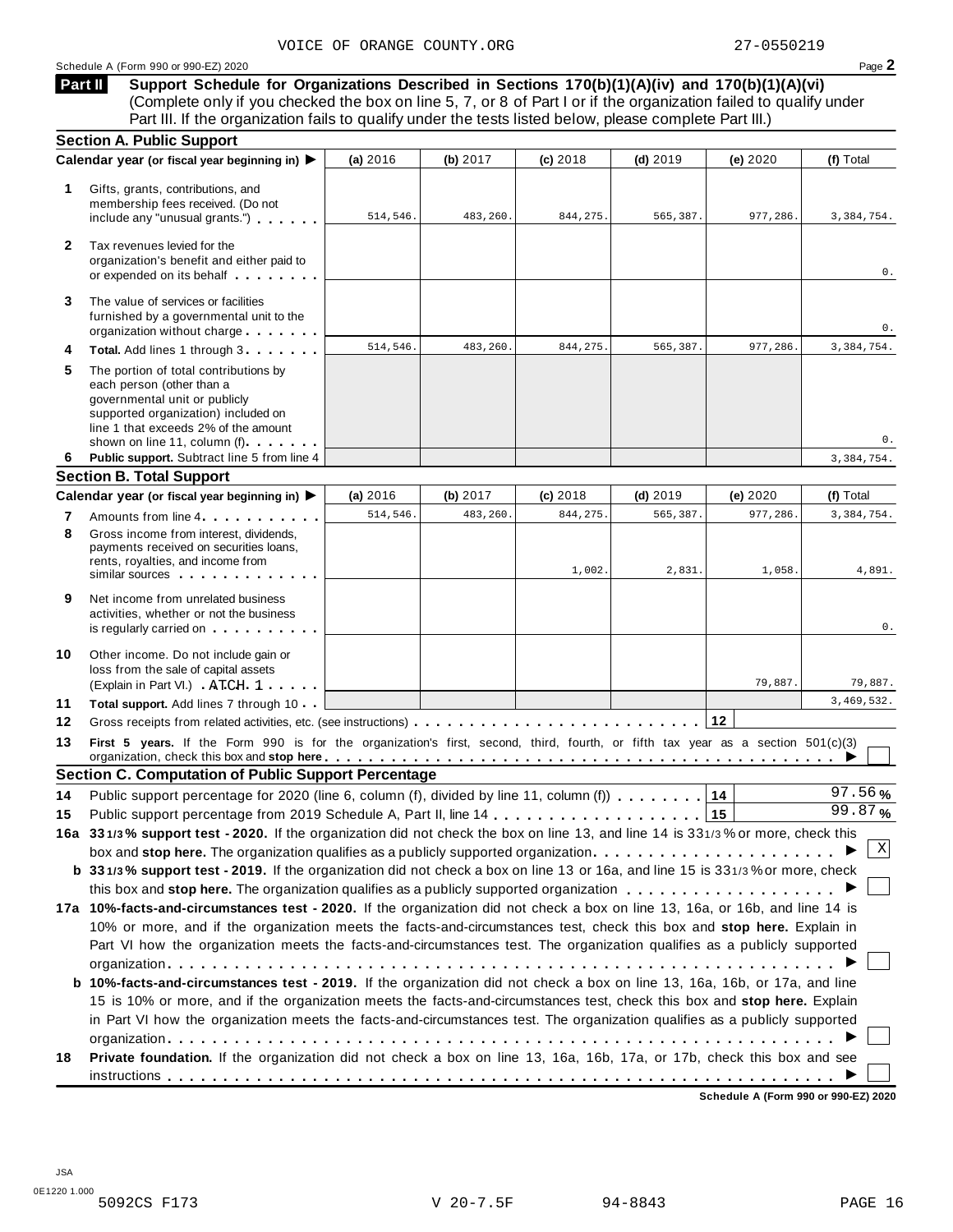#### **Support Schedule for Organizations Described in Section 509(a)(2) Part III**

(Complete only if you checked the box on line 10 of Part I or if the organization failed to qualify under Part II. If the organization fails to qualify under the tests listed below, please complete Part II.)

|            | <b>Section A. Public Support</b>                                                                                                                                                                                                                                                                                                            |          |             |            |             |                                      |           |
|------------|---------------------------------------------------------------------------------------------------------------------------------------------------------------------------------------------------------------------------------------------------------------------------------------------------------------------------------------------|----------|-------------|------------|-------------|--------------------------------------|-----------|
|            | Calendar year (or fiscal year beginning in) $\blacktriangleright$                                                                                                                                                                                                                                                                           | (a) 2016 | (b) 2017    | $(c)$ 2018 | $(d)$ 2019  | (e) 2020                             | (f) Total |
| 1.         | Gifts, grants, contributions, and membership fees                                                                                                                                                                                                                                                                                           |          |             |            |             |                                      |           |
|            | received. (Do not include any "unusual grants.")                                                                                                                                                                                                                                                                                            |          |             |            |             |                                      |           |
| 2          | Gross receipts from admissions, merchandise                                                                                                                                                                                                                                                                                                 |          |             |            |             |                                      |           |
|            | sold or services performed, or facilities                                                                                                                                                                                                                                                                                                   |          |             |            |             |                                      |           |
|            | furnished in any activity that is related to the                                                                                                                                                                                                                                                                                            |          |             |            |             |                                      |           |
|            | organization's tax-exempt purpose                                                                                                                                                                                                                                                                                                           |          |             |            |             |                                      |           |
| 3          | Gross receipts from activities that are not an                                                                                                                                                                                                                                                                                              |          |             |            |             |                                      |           |
|            | unrelated trade or business under section 513                                                                                                                                                                                                                                                                                               |          |             |            |             |                                      |           |
| 4          | Tax revenues levied for the                                                                                                                                                                                                                                                                                                                 |          |             |            |             |                                      |           |
|            | organization's benefit and either paid to                                                                                                                                                                                                                                                                                                   |          |             |            |             |                                      |           |
|            | or expended on its behalf <b>contained</b> on $\theta$                                                                                                                                                                                                                                                                                      |          |             |            |             |                                      |           |
| 5          | The value of services or facilities                                                                                                                                                                                                                                                                                                         |          |             |            |             |                                      |           |
|            | furnished by a governmental unit to the                                                                                                                                                                                                                                                                                                     |          |             |            |             |                                      |           |
|            | organization without charge                                                                                                                                                                                                                                                                                                                 |          |             |            |             |                                      |           |
| 6          | <b>Total.</b> Add lines 1 through 5                                                                                                                                                                                                                                                                                                         |          |             |            |             |                                      |           |
|            | 7a Amounts included on lines 1, 2, and 3                                                                                                                                                                                                                                                                                                    |          |             |            |             |                                      |           |
|            | received from disqualified persons                                                                                                                                                                                                                                                                                                          |          |             |            |             |                                      |           |
|            | <b>b</b> Amounts included on lines 2 and 3                                                                                                                                                                                                                                                                                                  |          |             |            |             |                                      |           |
|            | received from other than disqualified                                                                                                                                                                                                                                                                                                       |          |             |            |             |                                      |           |
|            | persons that exceed the greater of \$5,000                                                                                                                                                                                                                                                                                                  |          |             |            |             |                                      |           |
|            | or 1% of the amount on line 13 for the year<br>c Add lines 7a and 7b                                                                                                                                                                                                                                                                        |          |             |            |             |                                      |           |
| 8          | <b>Public support.</b> (Subtract line 7c from                                                                                                                                                                                                                                                                                               |          |             |            |             |                                      |           |
|            | $line 6.)$                                                                                                                                                                                                                                                                                                                                  |          |             |            |             |                                      |           |
|            | <b>Section B. Total Support</b>                                                                                                                                                                                                                                                                                                             |          |             |            |             |                                      |           |
|            | Calendar year (or fiscal year beginning in) ▶                                                                                                                                                                                                                                                                                               | (a) 2016 | (b) 2017    | $(c)$ 2018 | $(d)$ 2019  | (e) 2020                             | (f) Total |
|            |                                                                                                                                                                                                                                                                                                                                             |          |             |            |             |                                      |           |
| 9          | Amounts from line 6<br>10 a Gross income from interest, dividends,                                                                                                                                                                                                                                                                          |          |             |            |             |                                      |           |
|            | payments received on securities loans,                                                                                                                                                                                                                                                                                                      |          |             |            |             |                                      |           |
|            | rents, royalties, and income from similar                                                                                                                                                                                                                                                                                                   |          |             |            |             |                                      |           |
|            | SOUICES                                                                                                                                                                                                                                                                                                                                     |          |             |            |             |                                      |           |
|            | <b>b</b> Unrelated business taxable income (less                                                                                                                                                                                                                                                                                            |          |             |            |             |                                      |           |
|            | section 511 taxes) from businesses                                                                                                                                                                                                                                                                                                          |          |             |            |             |                                      |           |
|            | acquired after June 30, 1975                                                                                                                                                                                                                                                                                                                |          |             |            |             |                                      |           |
|            | c Add lines 10a and 10b                                                                                                                                                                                                                                                                                                                     |          |             |            |             |                                      |           |
| 11         | Net income from unrelated business                                                                                                                                                                                                                                                                                                          |          |             |            |             |                                      |           |
|            | activities not included in line 10b, whether                                                                                                                                                                                                                                                                                                |          |             |            |             |                                      |           |
|            | or not the business is regularly carried on                                                                                                                                                                                                                                                                                                 |          |             |            |             |                                      |           |
| 12.        | Other income. Do not include gain or                                                                                                                                                                                                                                                                                                        |          |             |            |             |                                      |           |
|            | loss from the sale of capital assets                                                                                                                                                                                                                                                                                                        |          |             |            |             |                                      |           |
|            | (Explain in Part VI.)                                                                                                                                                                                                                                                                                                                       |          |             |            |             |                                      |           |
| 13         | Total support. (Add lines 9, 10c, 11,                                                                                                                                                                                                                                                                                                       |          |             |            |             |                                      |           |
|            | and $12.$ ) $\qquad \qquad$ $\qquad \qquad$ $\qquad$ $\qquad$ $\qquad$ $\qquad$ $\qquad$ $\qquad$ $\qquad$ $\qquad$ $\qquad$ $\qquad$ $\qquad$ $\qquad$ $\qquad$ $\qquad$ $\qquad$ $\qquad$ $\qquad$ $\qquad$ $\qquad$ $\qquad$ $\qquad$ $\qquad$ $\qquad$ $\qquad$ $\qquad$ $\qquad$ $\qquad$ $\qquad$ $\qquad$ $\qquad$ $\qquad$ $\qquad$ |          |             |            |             |                                      |           |
| 14         | First 5 years. If the Form 990 is for the organization's first, second, third, fourth, or fifth tax year as a section 501(c)(3)                                                                                                                                                                                                             |          |             |            |             |                                      |           |
|            |                                                                                                                                                                                                                                                                                                                                             |          |             |            |             |                                      |           |
|            | Section C. Computation of Public Support Percentage                                                                                                                                                                                                                                                                                         |          |             |            |             |                                      |           |
| 15         | Public support percentage for 2020 (line 8, column (f), divided by line 13, column (f)                                                                                                                                                                                                                                                      |          |             |            |             | 15                                   | %         |
| 16         | Public support percentage from 2019 Schedule A, Part III, line 15                                                                                                                                                                                                                                                                           |          |             |            |             | 16                                   | %         |
|            | Section D. Computation of Investment Income Percentage                                                                                                                                                                                                                                                                                      |          |             |            |             |                                      |           |
| 17         | Investment income percentage for 2020 (line 10c, column (f), divided by line 13, column (f)).                                                                                                                                                                                                                                               |          |             |            |             | 17                                   | %         |
| 18         |                                                                                                                                                                                                                                                                                                                                             |          |             |            |             | 18                                   | %         |
|            | 19a 331/3% support tests - 2020. If the organization did not check the box on line 14, and line 15 is more than 331/3%, and line                                                                                                                                                                                                            |          |             |            |             |                                      |           |
|            | 17 is not more than 331/3%, check this box and stop here. The organization qualifies as a publicly supported organization.                                                                                                                                                                                                                  |          |             |            |             |                                      |           |
|            | <b>b</b> 331/3% support tests - 2019. If the organization did not check a box on line 14 or line 19a, and line 16 is more than 331/3%, and                                                                                                                                                                                                  |          |             |            |             |                                      |           |
|            | line 18 is not more than 331/3%, check this box and stop here. The organization qualifies as a publicly supported organization                                                                                                                                                                                                              |          |             |            |             |                                      |           |
| 20         | Private foundation. If the organization did not check a box on line 14, 19a, or 19b, check this box and see instructions                                                                                                                                                                                                                    |          |             |            |             |                                      |           |
|            |                                                                                                                                                                                                                                                                                                                                             |          |             |            |             |                                      |           |
| <b>JSA</b> | 0E1221 1.000<br>5092CS F173                                                                                                                                                                                                                                                                                                                 |          | $V$ 20-7.5F |            | $94 - 8843$ | Schedule A (Form 990 or 990-EZ) 2020 |           |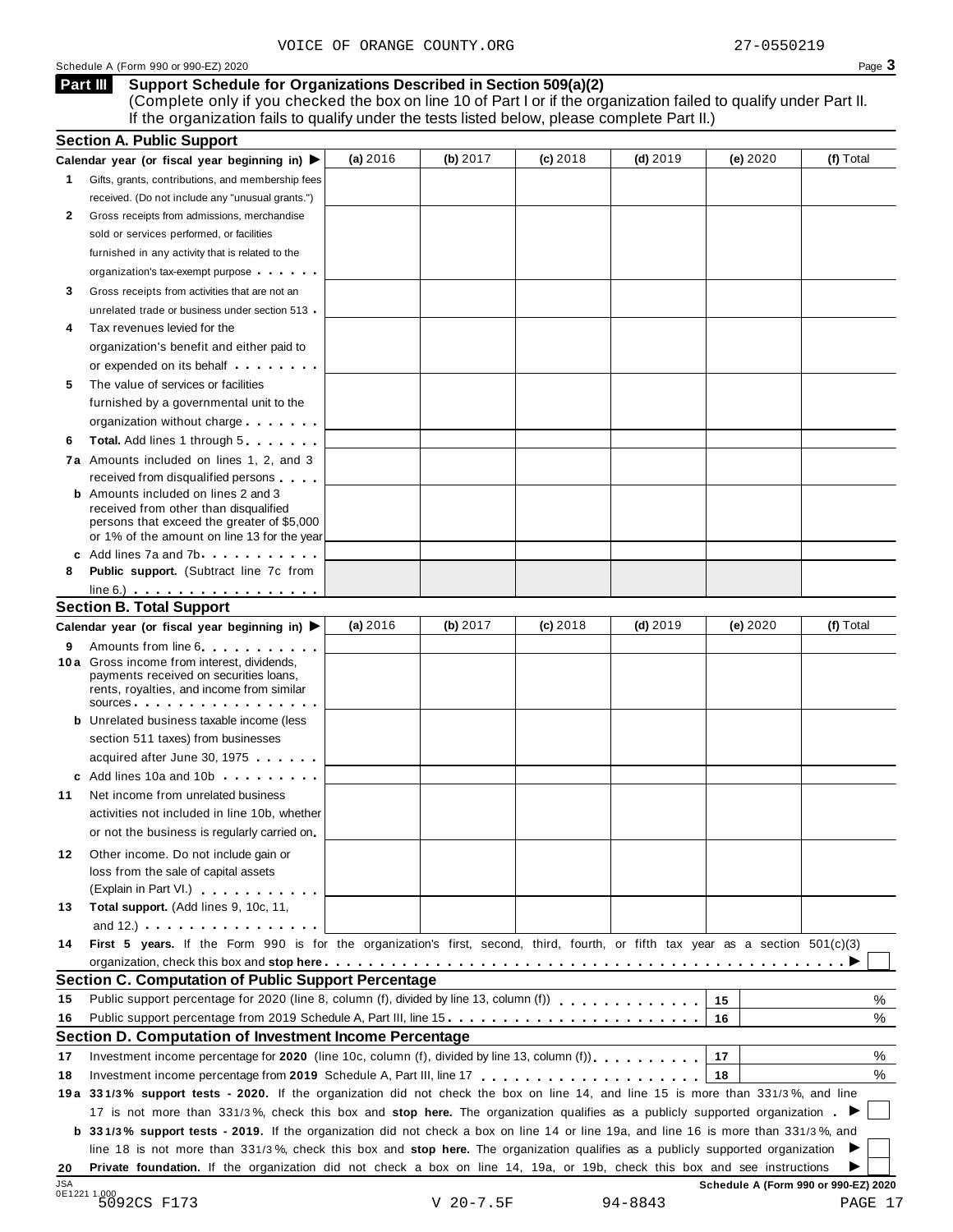**Yes No**

**2**

**3a**

**3b**

**3c**

**4a**

**4b**

**4c**

**5a**

**5b 5c**

**6**

**7**

**8**

**9a**

**9b**

**9c**

**10a**

#### **Part IV Supporting Organizations**

(Complete only if you checked a box in line 12 on Part I. If you checked box 12a, Part I, complete Sections A and B. If you checked box 12b, Part I, complete Sections A and C. If you checked box 12c, Part I, complete Sections A, D, and E. If you checked box 12d, Part I, complete Sections A and D, and complete Part V.)

#### **Section A. All Supporting Organizations**

- **1** Are all of the organization's supported organizations listed by name in the organization's governing documents? *If "No," describe in Part VI how the supported organizations are designated. If designated by class or purpose, describe the designation. If historic and continuing relationship, explain.* **1**
- **2** Did the organization have any supported organization that does not have an IRS determination of status under section 509(a)(1) or (2)? *If"Yes," explain in Part VI how the organization determined that the supported organization was described in section 509(a)(1) or (2).*
- **3 a** Did the organization have a supported organization described in section 501(c)(4), (5), or (6)? *If "Yes," answer lines 3b and 3c below.*
- **b** Did the organization confirm that each supported organization qualified under section 501(c)(4), (5), or (6) and | satisfied the public support tests under section 509(a)(2)? *If "Yes," describe in Part VI when and how the organization made the determination.*
- **c** Did the organization ensure that all support to such organizations was used exclusively for section 170(c)(2)(B) purposes? *If"Yes," explain in Part VI what controls the organization put in place to ensure such use.*
- **4 a** Was any supported organization not organized in the United States ("foreign supported organization")? *If "Yes," and if you checked box 12a or 12b in Part I, answer lines 4b and 4c below.*
- **b** Did the organization have ultimate control and discretion in deciding whether to make grants to the foreign | supported organization? *If "Yes," describe in Part VI how the organization had such control and discretion despite being controlled or supervised by or in connection with its supported organizations.*
- **c** Did the organization support any foreign supported organization that does not have an IRS determination | under sections 501(c)(3) and 509(a)(1) or (2)? *If "Yes," explain in Part VI what controls the organization used to ensure that all support to the foreign supported organization was used exclusively for section 170(c)(2)(B) purposes.*
- **5 a** Did the organization add, substitute, or remove any supported organizations during the tax year? *If "Yes,"* answer lines 5b and 5c below (if applicable). Also, provide detail in Part VI, including (i) the names and EIN *numbers of the supported organizations added, substituted, or removed; (ii) the reasons for each such action;* (iii) the authority under the organization's organizing document authorizing such action; and (iv) how the action *was accomplished (such as by amendment to the organizing document).*
- **b Type I or Type II only.** Was any added or substituted supported organization part of a class already designated in the organization's organizing document?
- **c Substitutions only.** Was the substitution the result of an event beyond the organization's control?
- **6** Did the organization provide support (whether in the form of grants or the provision of services or facilities) to anyone other than (i) its supported organizations, (ii) individuals that are part of the charitable class benefited by one or more of its supported organizations, or (iii) other supporting organizations that also support or benefit one or more of the filing organization's supported organizations? *If"Yes," provide detail in Part VI.*
- **7** Did the organization provide a grant, loan, compensation, or other similar payment to a substantial contributor (as defined in section 4958(c)(3)(C)), a family member of a substantial contributor, or a 35% controlled entity with regard to a substantial contributor? *If"Yes," complete Part I of Schedule L (Form 990 or 990-EZ).*
- **8** Did the organization make a loan to a disqualified person (as defined in section 4958) not described in line 7? *If "Yes," complete Part I of Schedule L (Form 990 or 990-EZ).*
- **9a** Was the organization controlled directly or indirectly at any time during the tax year by one or more | disqualified persons, as defined in section 4946 (other than foundation managers and organizations described in section 509(a)(1) or (2))? *If"Yes," provide detail in Part VI.*
- **b** Did one or more disqualified persons (as defined in line 9a) hold a controlling interest in any entity in which | the supporting organization had an interest? *If"Yes," provide detail in Part VI.*
- **c** Did a disqualified person (as defined in line 9a) have an ownership interest in, or derive any personal benefit from, assets in which the supporting organization also had an interest? *If"Yes," provide detail in Part VI.*
- **10a** Was the organization subject to the excess business holdings rules of section 4943 because of section | 4943(f) (regarding certain Type II supporting organizations, and all Type III non-functionally integrated supporting organizations)? *If"Yes," answer line 10b below.*
	- **b** Did the organization have any excess business holdings in the tax year? *(Use Schedule C, Form 4720, to determine whether the organization had excess business holdings.)*

0E1229 1.010

**10b** JSA **Schedule A (Form 990 or 990-EZ) 2020**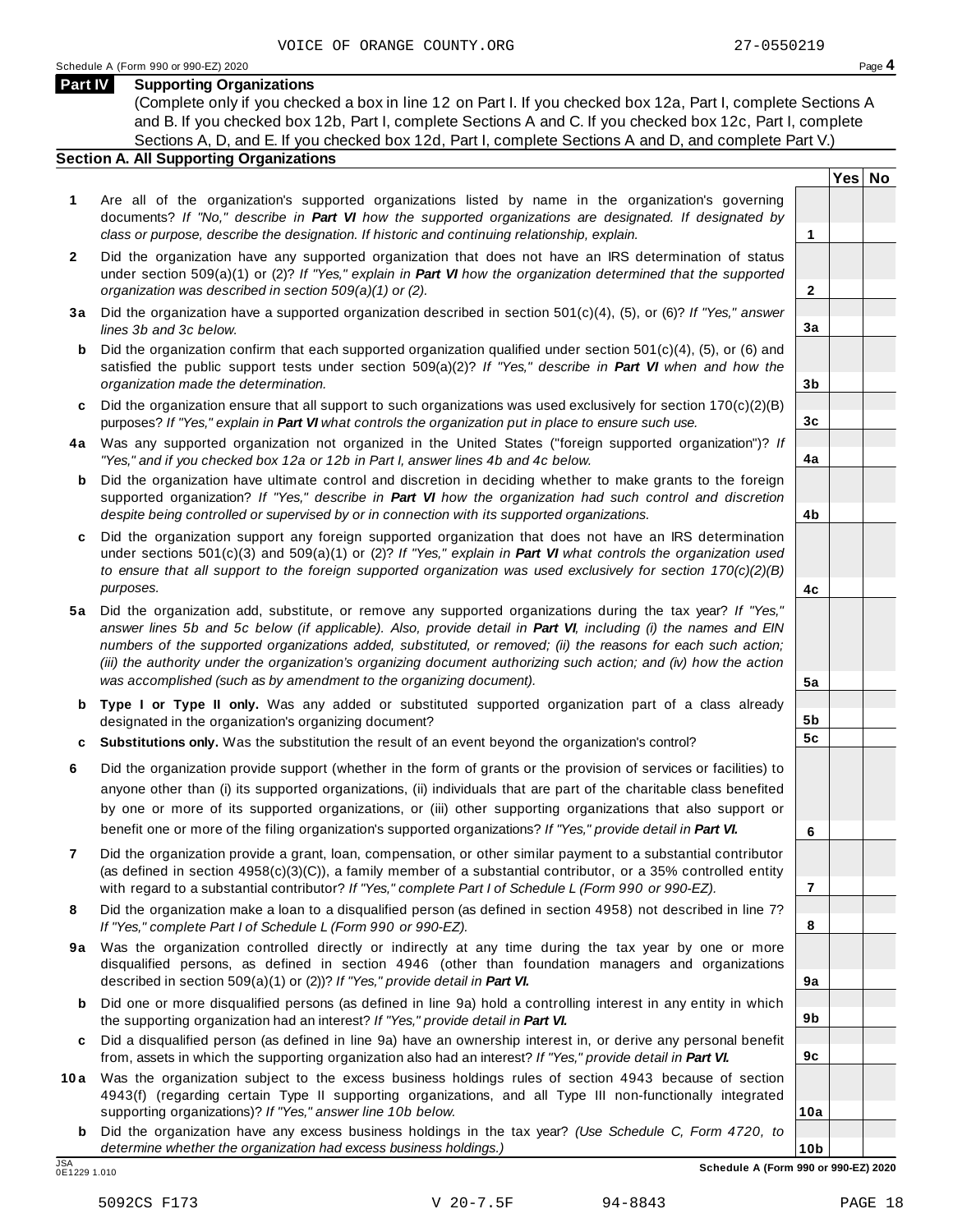|    |                                                                                                                    |                 | Yes∣ | No |
|----|--------------------------------------------------------------------------------------------------------------------|-----------------|------|----|
| 11 | Has the organization accepted a gift or contribution from any of the following persons?                            |                 |      |    |
| a  | A person who directly or indirectly controls, either alone or together with persons described in lines 11b and     |                 |      |    |
|    | 11c below, the governing body of a supported organization?                                                         | 11a             |      |    |
| b  | A family member of a person described in line 11a above?                                                           | 11 <sub>b</sub> |      |    |
| c  | A 35% controlled entity of a person described in line 11a or 11b above? If "Yes" to line 11a, 11b, or 11c, provide |                 |      |    |
|    | detail in <b>Part VI.</b>                                                                                          | 11c             |      |    |
|    | <b>Section B. Type I Supporting Organizations</b>                                                                  |                 |      |    |
|    |                                                                                                                    |                 | Yes. |    |

| Did the governing body, members of the governing body, officers acting in their official capacity, or membership of one or<br>more supported organizations have the power to regularly appoint or elect at least a majority of the organization's officers,<br>directors, or trustees at all times during the tax year? If "No," describe in Part VI how the supported organization(s)<br>effectively operated, supervised, or controlled the organization's activities. If the organization had more than one supported<br>organization, describe how the powers to appoint and/or remove officers, directors, or trustees were allocated among the |  |
|------------------------------------------------------------------------------------------------------------------------------------------------------------------------------------------------------------------------------------------------------------------------------------------------------------------------------------------------------------------------------------------------------------------------------------------------------------------------------------------------------------------------------------------------------------------------------------------------------------------------------------------------------|--|
| supported organizations and what conditions or restrictions, if any, applied to such powers during the tax year.                                                                                                                                                                                                                                                                                                                                                                                                                                                                                                                                     |  |
| Did the organization operate for the benefit of any supported organization other than the supported                                                                                                                                                                                                                                                                                                                                                                                                                                                                                                                                                  |  |

**2** Did the organization operate for the benefit of any supported organization other than the supported organization(s) that operated, supervised, or controlled the supporting organization? *If "Yes," explain in Part VI how providing such benefit carried out the purposes of the supported organization(s) that operated, supervised, or controlled the supporting organization.*

#### **Section C. Type II Supporting Organizations**

**1 Yes No 1** Were a majority of the organization's directors or trustees during the tax year also a majority of the directors or trustees of each of the organization's supported organization(s)? *If"No," describe in Part VI how control or management of the supporting organization was vested in the same persons that controlled or managed the supported organization(s).*

### **Section D. All Type III Supporting Organizations**

|              |                                                                                                                                                                                                                                                                                                                                                                                                                                                                                          | Yes⊺ |  |
|--------------|------------------------------------------------------------------------------------------------------------------------------------------------------------------------------------------------------------------------------------------------------------------------------------------------------------------------------------------------------------------------------------------------------------------------------------------------------------------------------------------|------|--|
|              | Did the organization provide to each of its supported organizations, by the last day of the fifth month of the<br>organization's tax year, (i) a written notice describing the type and amount of support provided during the prior<br>tax year, (ii) a copy of the Form 990 that was most recently filed as of the date of notification, and (iii) copies of<br>the organization's governing documents in effect on the date of notification, to the extent not previously<br>provided? |      |  |
| $\mathbf{2}$ | Were any of the organization's officers, directors, or trustees either (i) appointed or elected by the supported<br>organization(s) or (ii) serving on the governing body of a supported organization? If "No," explain in Part VI how<br>the organization maintained a close and continuous working relationship with the supported organization(s).                                                                                                                                    |      |  |
| 3            | By reason of the relationship described in line 2, above, did the organization's supported organizations have<br>a significant voice in the organization's investment policies and in directing the use of the organization's<br>income or assets at all times during the tax year? If "Yes," describe in Part VI the role the organization's                                                                                                                                            |      |  |
|              | supported organizations played in this regard.                                                                                                                                                                                                                                                                                                                                                                                                                                           |      |  |

#### **Section E. Type III Functionally Integrated Supporting Organizations**

|   |                                                                                                                                   | Yesl | Nο |
|---|-----------------------------------------------------------------------------------------------------------------------------------|------|----|
|   | The organization supported a governmental entity. Describe in Part VI how you supported a governmental entity (see instructions). |      |    |
| b | The organization is the parent of each of its supported organizations. Complete line 3 below.                                     |      |    |
|   | The organization satisfied the Activities Test. Complete line 2 below.                                                            |      |    |
|   | Check the box next to the method that the organization used to satisfy the Integral Part Test during the year (see instructions). |      |    |

|   | ACTIVILIES TESL. ANSWER IINES Za and ZD DEIDW.                                                                                                                                                                                                                                                                                                                                                                                                            |    |  |
|---|-----------------------------------------------------------------------------------------------------------------------------------------------------------------------------------------------------------------------------------------------------------------------------------------------------------------------------------------------------------------------------------------------------------------------------------------------------------|----|--|
| a | Did substantially all of the organization's activities during the tax year directly further the exempt purposes of<br>the supported organization(s) to which the organization was responsive? If "Yes," then in Part VI identify<br>those supported organizations and explain how these activities directly furthered their exempt purposes,<br>how the organization was responsive to those supported organizations, and how the organization determined |    |  |
|   | that these activities constituted substantially all of its activities.                                                                                                                                                                                                                                                                                                                                                                                    | 2a |  |
| b | Did the activities described in line 2a, above, constitute activities that, but for the organization's involvement,<br>one or more of the organization's supported organization(s) would have been engaged in? If "Yes," explain in<br>Part VI the reasons for the organization's position that its supported organization(s) would have engaged in                                                                                                       |    |  |
|   | these activities but for the organization's involvement.                                                                                                                                                                                                                                                                                                                                                                                                  | 2b |  |
| 3 | Parent of Supported Organizations. Answer lines 3a and 3b below.                                                                                                                                                                                                                                                                                                                                                                                          |    |  |
| a | Did the organization have the power to regularly appoint or elect a majority of the officers, directors, or                                                                                                                                                                                                                                                                                                                                               |    |  |
|   | trustees of each of the supported organizations? If "Yes" or "No," provide details in Part VI.                                                                                                                                                                                                                                                                                                                                                            | 3a |  |
| b | Did the organization exercise a substantial degree of direction over the policies, programs, and activities of each                                                                                                                                                                                                                                                                                                                                       |    |  |
|   | of its supported organizations? If "Yes," describe in <b>Part VI</b> the role played by the organization in this regard.                                                                                                                                                                                                                                                                                                                                  | 3b |  |

**2**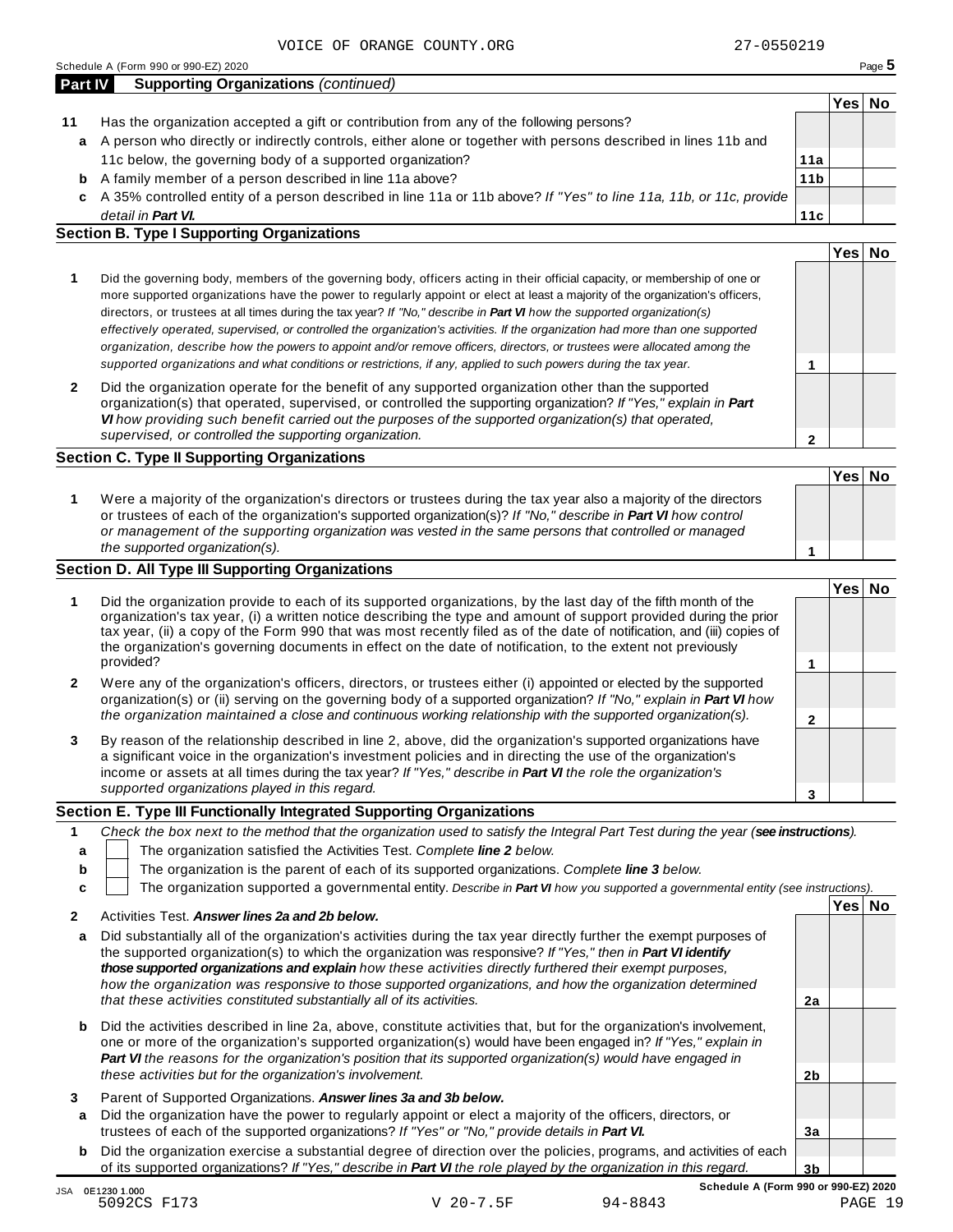| Schedule A (Form 990 or 990-EZ) 2020 | Page $6$ |
|--------------------------------------|----------|
|--------------------------------------|----------|

**Part V Type III Non-Functionally Integrated 509(a)(3) Supporting Organizations 1** Check here if the organization satisfied the Integral Part Test as a qualifying trust on Nov. 20, 1970 (*explain in Part VI*). **See instructions.** All other Type III non-functionally integrated supporting organizations must complete Sections A through E. (B) Current Year **Section <sup>A</sup> - Adjusted Net Income** (A) Prior Year (optional) **1** Net short-term capital gain **1 1 2 3 4 5 2** Recoveries of prior-year distributions **3** Other gross income (see instructions) **4** Add lines 1 through 3. **5** Depreciation and depletion **6** Portion of operating expenses paid or incurred for production or collection of gross income or for management, conservation, or maintenance of property held for production of income (see instructions) **6 7** Other expenses (see instructions) **7 8 Adjusted Net Income** (subtract lines 5, 6, and 7 from line 4) **8** (B) Current Year **Section <sup>B</sup> - Minimum Asset Amount** (A) Prior Year (optional) **1** Aggregate fair market value of all non-exempt-use assets (see instructions for short tax year or assets held for part of year): **a** Average monthly value of securities **1a 1b 1c 1d 1e b** Average monthly cash balances **c** Fair market value of other non-exempt-use assets **d Total** (add lines 1a, 1b, and 1c) **e Discount** claimed for blockage or other factors (*explain in detail in Part VI*): **2** Acquisition indebtedness applicable to non-exempt-use assets **2 3 4 5 6 7 8 3** Subtract line 2 from line 1d. **4** Cash deemed held for exempt use. Enter 0.015 of line 3 (for greater amount, see instructions). **5** Net value of non-exempt-use assets (subtract line 4 from line 3) **6** Multiply line 5 by 0.035. **7** Recoveries of prior-year distributions **8 Minimum Asset Amount** (add line 7 to line 6) **Section C -** Distributable Amount **Current Year** Current Year **Current Year** Current Year **Current Year 1** Adjusted net income for prior year (from Section A, line 8, column A) **1 2 3 4 5 2** Enter 0.85 of line 1. **3** Minimum asset amount for prior year (from Section B, line 8, column A) **4** Enter greater of line 2 or line 3. **5** Income tax imposed in prior year **6 Distributable Amount.** Subtract line 5 from line 4, unless subject to

emergency temporary reduction (see instructions).

**7** Check here if the current year is the organization's first as a non-functionally integrated Type III supporting organization (see instructions).

**Schedule A (Form 990 or 990-EZ) 2020**

**6**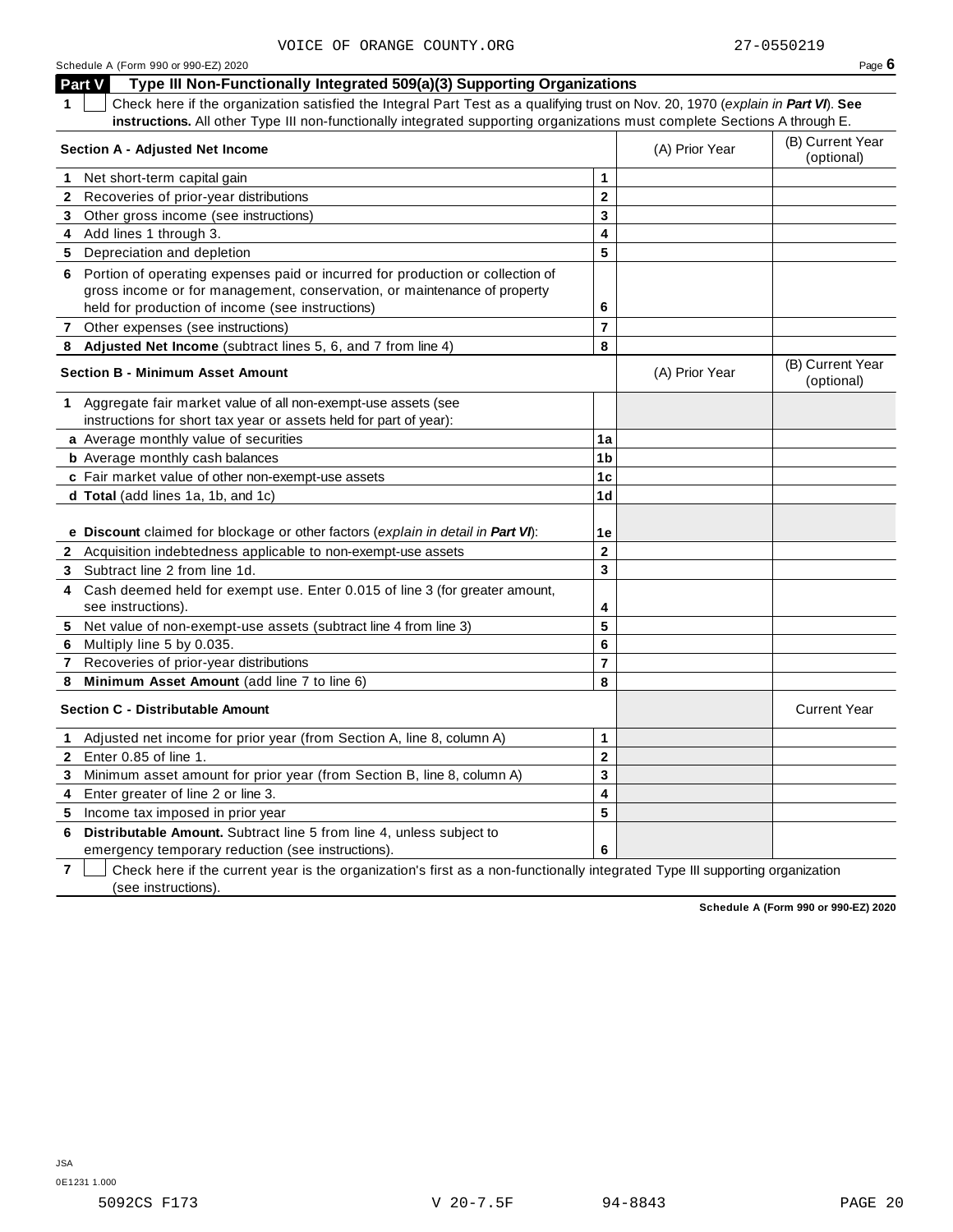|                | Schedule A (Form 990 or 990-EZ) 2020                                                       |                                    |                                               |    | Page 7                                           |
|----------------|--------------------------------------------------------------------------------------------|------------------------------------|-----------------------------------------------|----|--------------------------------------------------|
| Part V         | Type III Non-Functionally Integrated 509(a)(3) Supporting Organizations (continued)        |                                    |                                               |    |                                                  |
|                | <b>Section D - Distributions</b>                                                           |                                    |                                               |    | <b>Current Year</b>                              |
| 1              | Amounts paid to supported organizations to accomplish exempt purposes                      |                                    |                                               | 1  |                                                  |
| $\mathbf{2}$   | Amounts paid to perform activity that directly furthers exempt purposes of supported       |                                    |                                               |    |                                                  |
|                | organizations, in excess of income from activity                                           |                                    |                                               |    |                                                  |
| 3              | Administrative expenses paid to accomplish exempt purposes of supported organizations      |                                    |                                               | 3  |                                                  |
| 4              | Amounts paid to acquire exempt-use assets                                                  |                                    |                                               | 4  |                                                  |
| 5              | Qualified set-aside amounts (prior IRS approval required - provide details in Part VI)     |                                    |                                               | 5  |                                                  |
| 6              | Other distributions (describe in Part VI). See instructions.                               |                                    |                                               | 6  |                                                  |
| 7              | Total annual distributions. Add lines 1 through 6.                                         |                                    |                                               |    |                                                  |
| 8              | Distributions to attentive supported organizations to which the organization is responsive |                                    |                                               |    |                                                  |
|                | (provide details in Part VI). See instructions.                                            |                                    |                                               | 8  |                                                  |
| 9              | Distributable amount for 2020 from Section C, line 6                                       |                                    |                                               | 9  |                                                  |
| 10             | Line 8 amount divided by line 9 amount                                                     |                                    |                                               | 10 |                                                  |
|                | <b>Section E - Distribution Allocations (see instructions)</b>                             | (i)<br><b>Excess Distributions</b> | (ii)<br><b>Underdistributions</b><br>Pre-2020 |    | (iii)<br><b>Distributable</b><br>Amount for 2020 |
| $\mathbf{1}$   | Distributable amount for 2020 from Section C, line 6                                       |                                    |                                               |    |                                                  |
| $\mathbf{2}$   | Underdistributions, if any, for years prior to 2020                                        |                                    |                                               |    |                                                  |
|                | (reasonable cause required - explain in Part VI). See                                      |                                    |                                               |    |                                                  |
|                | instructions.                                                                              |                                    |                                               |    |                                                  |
| 3              | Excess distributions carryover, if any, to 2020                                            |                                    |                                               |    |                                                  |
| a              | From 2015 $\frac{1}{2}$                                                                    |                                    |                                               |    |                                                  |
| b              |                                                                                            |                                    |                                               |    |                                                  |
| c              | From 2017 $\frac{1}{2}$                                                                    |                                    |                                               |    |                                                  |
| d              | From 2018 $\frac{1}{2}$                                                                    |                                    |                                               |    |                                                  |
| е              | From 2019                                                                                  |                                    |                                               |    |                                                  |
| f              | Total of lines 3a through 3e                                                               |                                    |                                               |    |                                                  |
| g              | Applied to underdistributions of prior years                                               |                                    |                                               |    |                                                  |
| h              | Applied to 2020 distributable amount                                                       |                                    |                                               |    |                                                  |
| j.             | Carryover from 2015 not applied (see instructions)                                         |                                    |                                               |    |                                                  |
|                | Remainder. Subtract lines 3g, 3h, and 3i from line 3f.                                     |                                    |                                               |    |                                                  |
| 4              | Distributions for 2020 from                                                                |                                    |                                               |    |                                                  |
|                | Section D, line 7:                                                                         |                                    |                                               |    |                                                  |
| a              | Applied to underdistributions of prior years                                               |                                    |                                               |    |                                                  |
| b              | Applied to 2020 distributable amount                                                       |                                    |                                               |    |                                                  |
|                | Remainder. Subtract lines 4a and 4b from line 4.                                           |                                    |                                               |    |                                                  |
| 5              | Remaining underdistributions for years prior to 2020, if                                   |                                    |                                               |    |                                                  |
|                | any. Subtract lines 3g and 4a from line 2. For result                                      |                                    |                                               |    |                                                  |
|                | greater than zero, explain in Part VI. See instructions.                                   |                                    |                                               |    |                                                  |
| 6              | Remaining underdistributions for 2020. Subtract lines 3h                                   |                                    |                                               |    |                                                  |
|                | and 4b from line 1. For result greater than zero, explain in                               |                                    |                                               |    |                                                  |
|                | <b>Part VI.</b> See instructions.                                                          |                                    |                                               |    |                                                  |
| $\overline{7}$ | Excess distributions carryover to 2021. Add lines 3j                                       |                                    |                                               |    |                                                  |
|                | and 4c.                                                                                    |                                    |                                               |    |                                                  |
| 8              | Breakdown of line 7:                                                                       |                                    |                                               |    |                                                  |
| a              | Excess from 2016                                                                           |                                    |                                               |    |                                                  |
| b              | Excess from 2017                                                                           |                                    |                                               |    |                                                  |
| c              | Excess from 2018                                                                           |                                    |                                               |    |                                                  |
| d              | Excess from 2019                                                                           |                                    |                                               |    |                                                  |
| е              | Excess from 2020                                                                           |                                    |                                               |    | 0.00552000                                       |

**Schedule A (Form 990 or 990-EZ) 2020**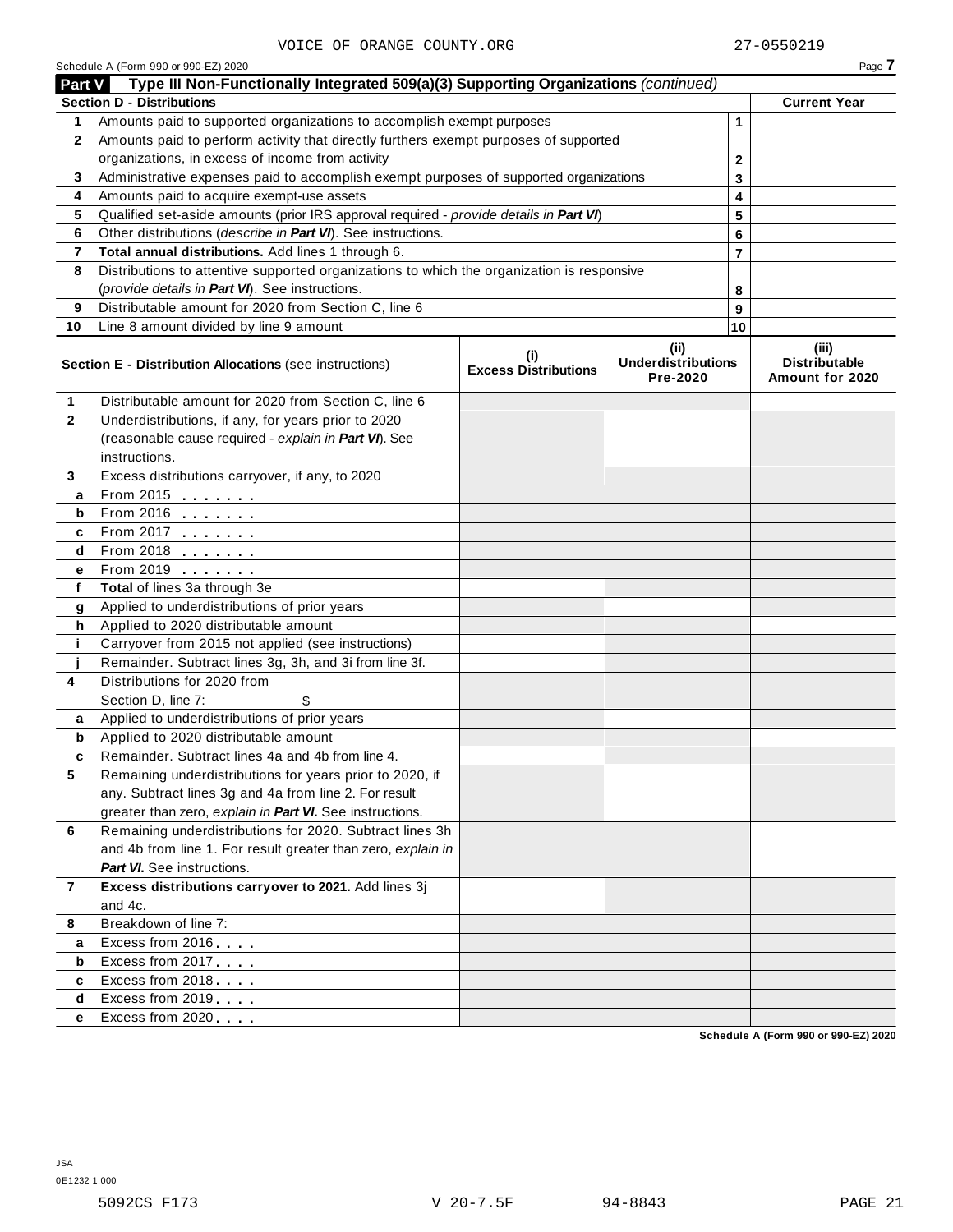<span id="page-19-0"></span>Schedule <sup>A</sup> (Form <sup>990</sup> or 990-EZ) <sup>2020</sup> Page **8**

**Supplemental Information.** Provide the explanations required by Part II, line 10; Part II, line 17a or 17b; Part **Part VI** III, line 12; Part IV, Section A, lines 1, 2, 3b, 3c, 4b, 4c, 5a, 6, 9a, 9b, 9c, 11a, 11b, and 11c; Part IV, Section B, lines 1 and 2; Part IV, Section C, line 1; Part IV, Section D, lines 2 and 3; Part IV, Section E, lines 1c, 2a, 2b, 3a and 3b; Part V, line 1; Part V, Section B, line 1e; Part V, Section D, lines 5, 6, and 8; and Part V, Section E, lines 2, 5, and 6. Also complete this part for any additional information. (See instructions.)

|                                    |      |      |      |      | ATTACHMENT 1 |         |
|------------------------------------|------|------|------|------|--------------|---------|
| SCHEDULE A, PART II - OTHER INCOME |      |      |      |      |              |         |
| DESCRIPTION                        | 2016 | 2017 | 2018 | 2019 | 2020         | TOTAL   |
| PAYCHECK PROTECTION PROGRAM        |      |      |      |      | 79,887.      | 79,887. |
| TOTALS                             |      |      |      |      | 79,887.      | 79,887. |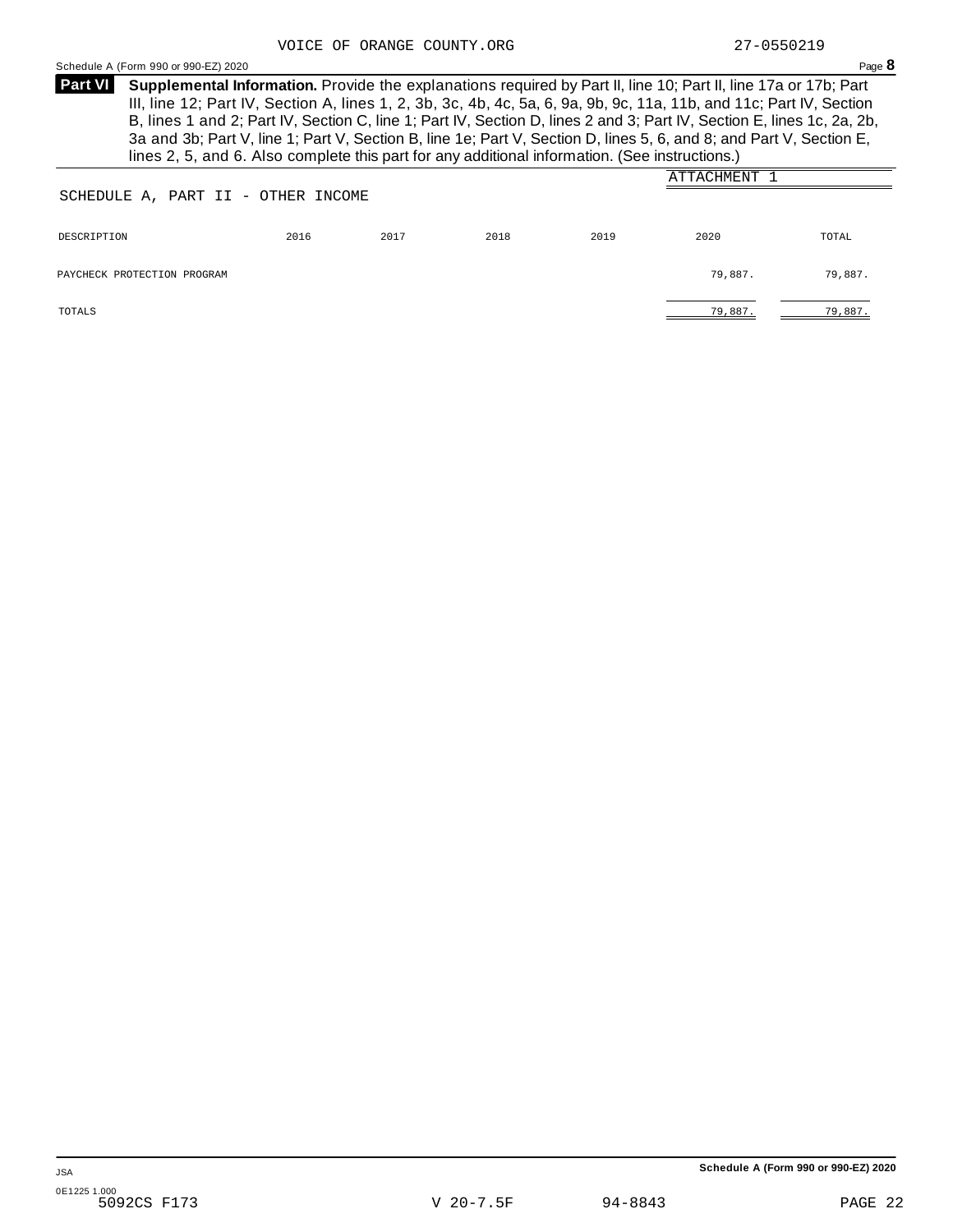**(Form 990, 990-EZ, or 990-PF)**

# Department of the Treasury<br>Internal Revenue Service

VOICE OF ORANGE COUNTY.ORG

# **Schedule B chedule of Contributors**

(Form 990, 990-EZ,<br>
or 990-PF,<br>
Department of the Treasury **COLOCY**<br>
Internal Revenue Service **COLOCY**<br>
Name of the organization<br>
Name of the organization

**2020** 

27-0550219

| <b>Organization type (check one):</b> |                                                                           |  |
|---------------------------------------|---------------------------------------------------------------------------|--|
| Filers of:                            | Section:                                                                  |  |
| Form 990 or 990-EZ                    | $\mathbf{x}$<br>$501(c)$ $(3$<br>) (enter number) organization            |  |
|                                       | 4947(a)(1) nonexempt charitable trust not treated as a private foundation |  |
|                                       | 527 political organization                                                |  |
| Form 990-PF                           | 501(c)(3) exempt private foundation                                       |  |

501(c)(3) taxable private foundation

Check if your organization is covered by the **General Rule** or a **Special Rule.**

**Note:** Only a section 501(c)(7), (8), or (10) organization can check boxes for both the General Rule and a Special Rule. See instructions.

#### **General Rule**

 $\overline{X}$  For an organization filing Form 990, 990-EZ, or 990-PF that received, during the year, contributions totaling \$5,000 or more (in money or property) from any one contributor. Complete Parts I and II. See instructions for determining a contributor's total contributions.

4947(a)(1) nonexempt charitable trust treated as a private foundation

#### **Special Rules**

For an organization described in section 501(c)(3) filing Form 990 or 990-EZ that met the 33 1/3% support test of the regulations under sections 509(a)(1) and 170(b)(1)(A)(vi), that checked Schedule A (Form 990 or 990-EZ), Part II, line 13, 16a, or 16b, and that received from any one contributor, during the year, total contributions of the greater of **(1)** \$5,000; or **(2)** 2% of the amount on (i) Form 990, Part VIII, line 1h; or (ii) Form 990-EZ, line 1. Complete Parts I and II.

For an organization described in section 501(c)(7), (8), or (10) filing Form 990 or 990-EZ that received from any one contributor, during the year, total contributions of more than \$1,000 *exclusively* for religious, charitable, scientific, literary, or educational purposes, or for the prevention of cruelty to children or animals. Complete Parts I (entering "N/A" in column (b) instead of the contributor name and address), II, and III.

For an organization described in section  $501(c)(7)$ , (8), or (10) filing Form 990 or 990-EZ that received from any one contributor, during the year, contributions *exclusively* for religious, charitable, etc., purposes, but no such contributions totaled more than \$1,000. If this box is checked, enter here the total contributions that were received during the year for an *exclusively* religious, charitable, etc., purpose. Don't complete any of the parts unless the **General Rule** applies to this organization because it received *nonexclusively* religious, charitable, etc., contributions totaling \$5,000 or more during the year  $\ldots \ldots \ldots \ldots \ldots \ldots \ldots \ldots \ldots \vdots$ 

**Caution:** An organization that isn't covered by the General Rule and/or the Special Rules doesn't file Schedule B (Form 990, 990-EZ, or 990-PF), but it **must** answer "No" on Part IV, line 2, of its Form 990; or check the box on line H of its Form 990-EZ or on its Form 990-PF, Part I, line 2, to certify that it doesn't meet the filing requirements of Schedule B (Form 990, 990-EZ, or 990-PF).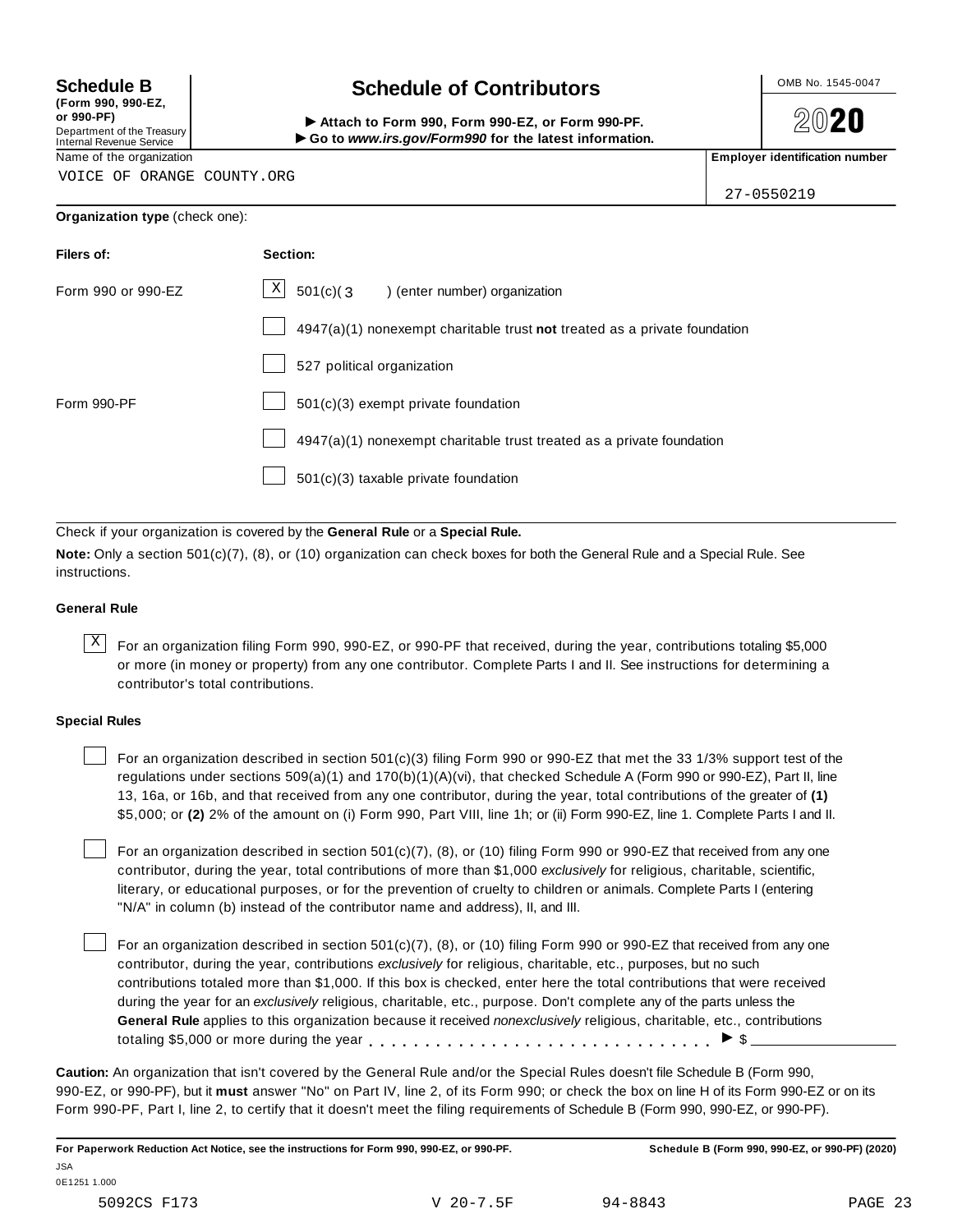| Part I     | Contributors (see instructions). Use duplicate copies of Part I if additional space is needed. |                                   |                                                                                                        |
|------------|------------------------------------------------------------------------------------------------|-----------------------------------|--------------------------------------------------------------------------------------------------------|
| (a)<br>No. | (b)<br>Name, address, and ZIP + 4                                                              | (c)<br><b>Total contributions</b> | (d)<br>Type of contribution                                                                            |
| 1          | W. SCHAMPEAU TRUST<br>433 N CAMDEN<br>BEVERLY HILLS, CA 92603-4409                             | 20,000.<br>\$                     | Χ<br>Person<br>Payroll<br><b>Noncash</b><br>(Complete Part II for<br>noncash contributions.)           |
| (a)<br>No. | (b)<br>Name, address, and ZIP + 4                                                              | (c)<br><b>Total contributions</b> | (d)<br>Type of contribution                                                                            |
| 2          | FIELDSTEAD AND COMPANY, INC.<br>PO BOX 19599<br>IRVINE, CA 92623-9599                          | 52,500.<br>\$                     | Χ<br>Person<br>Payroll<br><b>Noncash</b><br>(Complete Part II for<br>noncash contributions.)           |
| (a)<br>No. | (b)<br>Name, address, and ZIP + 4                                                              | (c)<br><b>Total contributions</b> | (d)<br>Type of contribution                                                                            |
| 3          | ORANGE COUNTY EMPLOYEES ASSOCIATION<br>830 N ROSS ST<br>SANTA ANA, CA 92701-3420               | 137,500.<br>\$                    | $\mathbf X$<br>Person<br>Payroll<br><b>Noncash</b><br>(Complete Part II for<br>noncash contributions.) |
| (a)<br>No. | (b)<br>Name, address, and ZIP + 4                                                              | (c)<br><b>Total contributions</b> | (d)<br>Type of contribution                                                                            |
| 4          | MARY LYONS<br>36 HARBOR ISLAND RD<br>NEWPORT BEACH, CA 92660-7201                              | 25,000.<br>\$                     | $\mathbf X$<br>Person<br>Payroll<br><b>Noncash</b><br>(Complete Part II for<br>noncash contributions.) |
| (a)<br>No. | (b)<br>Name, address, and ZIP + 4                                                              | (c)<br><b>Total contributions</b> | (d)<br>Type of contribution                                                                            |
| 5          | LARRY AND HELEN HOAG FOUNDATION<br>18101 VON KARMAN AVE STE 750<br>92612-0005<br>IRVINE, CA    | 50,000.<br>\$                     | Χ<br>Person<br><b>Payroll</b><br><b>Noncash</b><br>(Complete Part II for<br>noncash contributions.)    |
| (a)<br>No. | (b)<br>Name, address, and ZIP + 4                                                              | (c)<br><b>Total contributions</b> | (d)<br>Type of contribution                                                                            |
| 6          | CALIFORNIA ENDOWMENT<br>1000 ALAMEDA ST<br>90012-1804<br>LOS ANGELES, CA                       | 19,685.<br>\$                     | Χ<br>Person<br>Payroll<br><b>Noncash</b><br>(Complete Part II for<br>noncash contributions.)           |

**Schedule B (Form 990, 990-EZ, or 990-PF) (2020)** JSA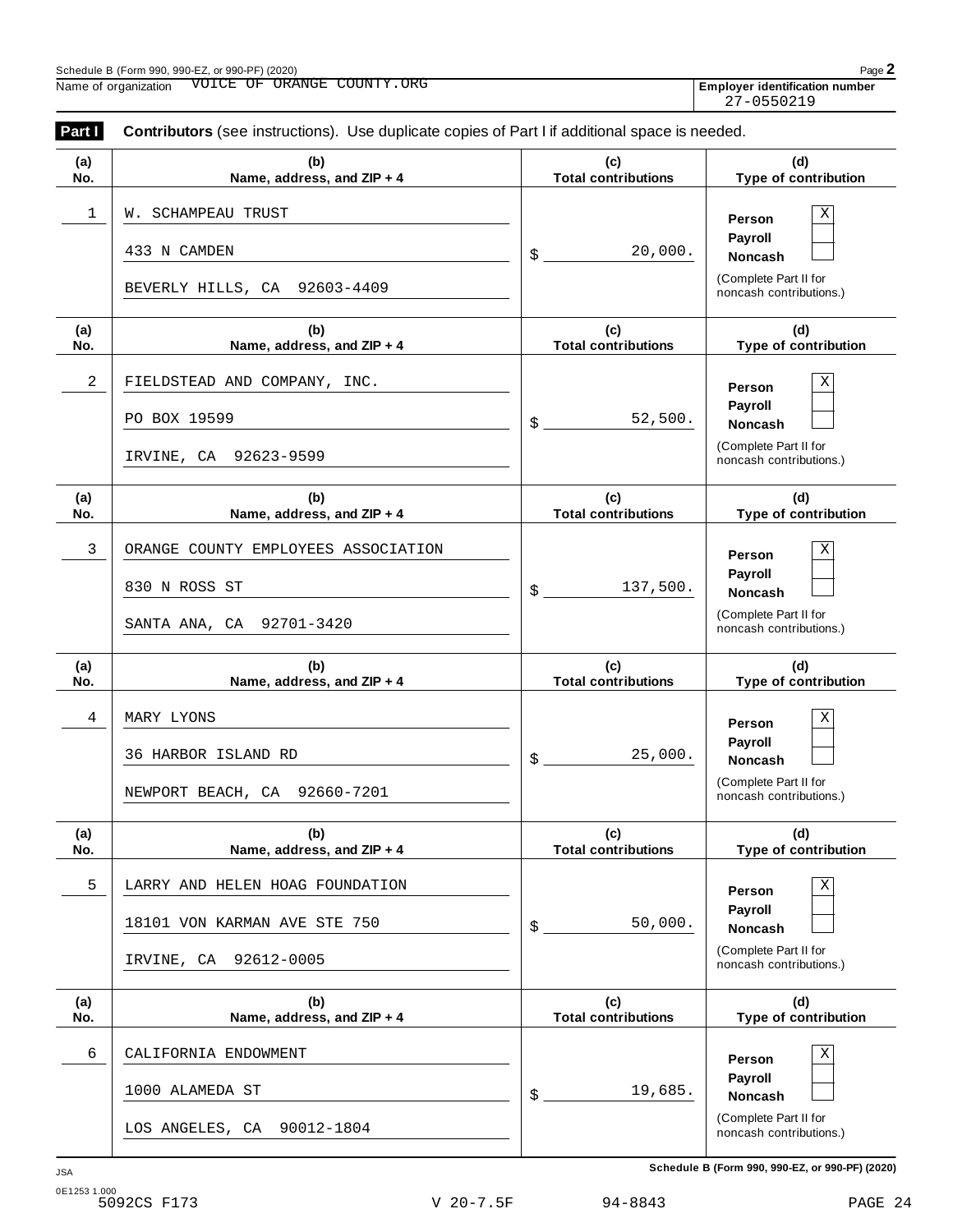**Part <b>I** Contributors (see instructions). Use duplicate copies of Part I if additional space is needed.

| .J. 990-F⊺<br>990-PF<br>: CForm 990، ۲ ک<br>Schedule<br>. or<br>JSA |
|---------------------------------------------------------------------|
|---------------------------------------------------------------------|

| (a)<br>No. | (b)<br>Name, address, and ZIP + 4     | (c)<br><b>Total contributions</b> | (d)<br>Type of contribution                      |
|------------|---------------------------------------|-----------------------------------|--------------------------------------------------|
| 7          | ARTHUR STRAUSS                        |                                   | Χ<br>Person<br>Payroll                           |
|            | 8 BLANDCHARD<br>IRVINE, CA 92603-3455 | 5,000.<br>\$                      | <b>Noncash</b><br>(Complete Part II for          |
| (a)        | (b)                                   | (c)                               | noncash contributions.)<br>(d)                   |
| No.        | Name, address, and ZIP + 4            | <b>Total contributions</b>        | Type of contribution                             |
| 8          | OTHER CONTRIBUTORS UNDER \$5,000      |                                   | Χ<br>Person<br>Payroll                           |
|            | 827 N ROSS ST                         | 204, 351.<br>\$                   | <b>Noncash</b>                                   |
|            | SANTA ANA, CA 92701-3419              |                                   | (Complete Part II for<br>noncash contributions.) |
| (a)<br>No. | (b)<br>Name, address, and ZIP + 4     | (c)<br><b>Total contributions</b> | (d)<br>Type of contribution                      |
| 9          | THE JAMES IRVINE FOUNDATION           |                                   | Χ<br>Person<br>Payroll                           |
|            | 700 S FLOWER ST STE 1950              | 300,000.<br>\$                    | <b>Noncash</b>                                   |
|            | LOS ANGELES, CA 90017-4212            |                                   | (Complete Part II for<br>noncash contributions.) |
| (a)        | (b)                                   | (c)                               | (d)                                              |
| No.        | Name, address, and ZIP + 4            | <b>Total contributions</b>        | Type of contribution                             |
| 10         | MARISLA FUND                          |                                   | Χ<br>Person                                      |
|            | 4041 MACARTHUR BLVD STE 510           |                                   | Payroll                                          |
|            |                                       |                                   |                                                  |
|            | NEWPORT BEACH, CA 92660-2503          | 25,000.<br>\$                     | <b>Noncash</b><br>(Complete Part II for          |
|            |                                       |                                   | noncash contributions.)                          |
| (a)<br>NO. | (b)<br>Name, address, and ZIP + 4     | (c)<br><b>Total contributions</b> | (d)<br>Type of contribution                      |
| 11         | GROUNDTRUTH PROJECT, INC              |                                   | $\mathbf X$<br>Person                            |
|            | 10 GUEST ST                           | 11,250.<br>\$                     | Payroll<br><b>Noncash</b>                        |
|            | 02135-2066<br>BOSTON, MA              |                                   | (Complete Part II for<br>noncash contributions.) |
| (a)        | (b)                                   | (c)                               | (d)                                              |
| No.        | Name, address, and ZIP + 4            | <b>Total contributions</b>        | Type of contribution                             |
| 12         | <b>FACEBOOK</b>                       |                                   | Χ<br>Person                                      |
|            | 1 HACKER WAY                          | 100,000.<br>\$                    | Payroll<br><b>Noncash</b>                        |

27-0550219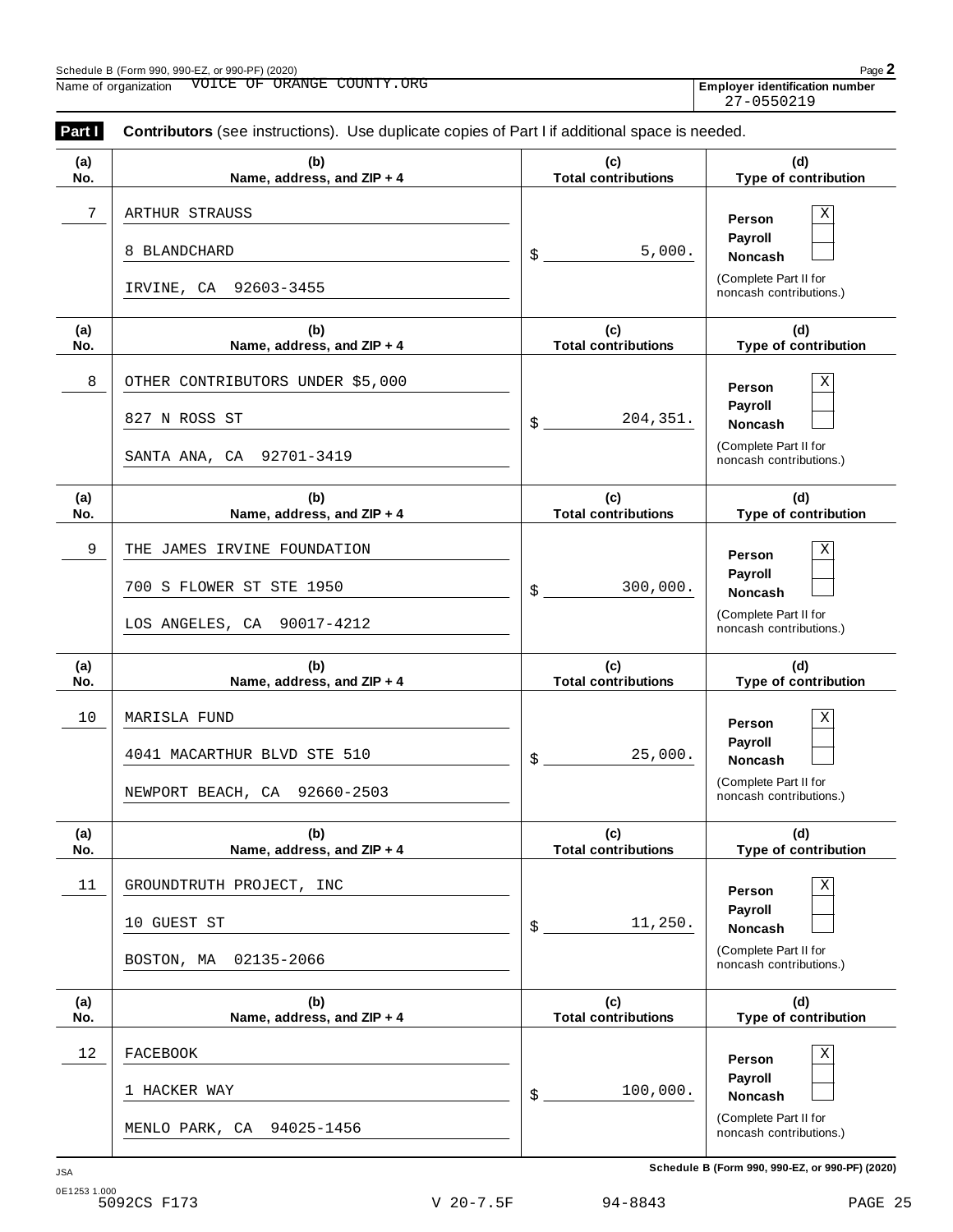Employer identification number<br>27-0550219

| Part I     | <b>Contributors</b> (see instructions). Use duplicate copies of Part I if additional space is needed. |                                   |                                                                                  |
|------------|-------------------------------------------------------------------------------------------------------|-----------------------------------|----------------------------------------------------------------------------------|
| (a)<br>No. | (b)<br>Name, address, and ZIP + 4                                                                     | (c)<br><b>Total contributions</b> | (d)<br>Type of contribution                                                      |
| 13         | THE MIAMI FOUNDATION<br>40 NW 3RD ST STE 305                                                          | 22,000.<br>\$                     | Χ<br>Person<br>Payroll<br>Noncash                                                |
|            | 33128-1838<br>MIAMI, FL                                                                               |                                   | (Complete Part II for<br>noncash contributions.)                                 |
| (a)<br>No. | (b)<br>Name, address, and ZIP + 4                                                                     | (c)<br><b>Total contributions</b> | (d)<br>Type of contribution                                                      |
| 14         | <b>GOOGLE</b><br>1 AMPHITHEATRE PKWY                                                                  | 5,000.<br>\$                      | Χ<br>Person<br>Payroll<br>Noncash                                                |
|            | MOUNTAIN VIEW, CA 94043-1326                                                                          |                                   | (Complete Part II for<br>noncash contributions.)                                 |
| (a)<br>No. | (b)<br>Name, address, and ZIP + 4                                                                     | (c)<br><b>Total contributions</b> | (d)<br>Type of contribution                                                      |
|            |                                                                                                       | \$                                | Person<br>Payroll<br>Noncash<br>(Complete Part II for<br>noncash contributions.) |
| (a)<br>No. | (b)<br>Name, address, and ZIP + 4                                                                     | (c)<br><b>Total contributions</b> | (d)<br>Type of contribution                                                      |
|            |                                                                                                       | \$                                | Person<br>Payroll<br>Noncash<br>(Complete Part II for<br>noncash contributions.) |
| (a)<br>No. | (b)<br>Name, address, and ZIP + 4                                                                     | (c)<br><b>Total contributions</b> | (d)<br>Type of contribution                                                      |
|            |                                                                                                       | \$                                | Person<br>Payroll<br>Noncash<br>(Complete Part II for<br>noncash contributions.) |
| (a)<br>No. | (b)<br>Name, address, and ZIP + 4                                                                     | (c)<br><b>Total contributions</b> | (d)<br>Type of contribution                                                      |
|            |                                                                                                       | \$                                | Person<br>Payroll<br>Noncash<br>(Complete Part II for<br>noncash contributions.) |

**Schedule B (Form 990, 990-EZ, or 990-PF) (2020)** JSA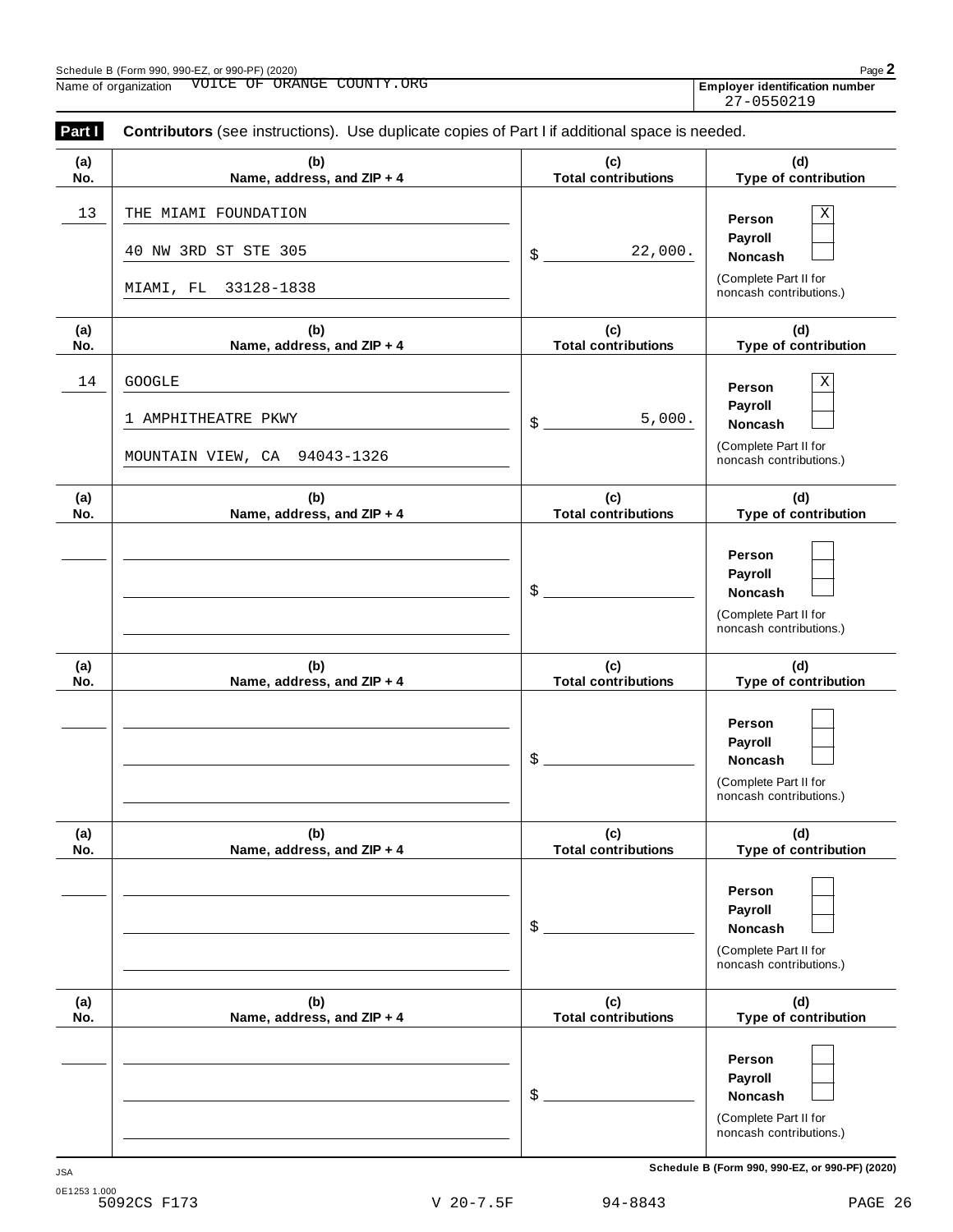| ---<br>, (2020)<br>$\alpha r$ QQ $\Omega$ . $\mathsf{P}\Gamma$<br>$\sim$<br>Schedule<br>റററ<br>-990.<br>'⊢orm<br>- ランプリーニー<br>- - - - - - - - | Pac<br>$\mathbf{1}$ |
|-----------------------------------------------------------------------------------------------------------------------------------------------|---------------------|
|                                                                                                                                               |                     |

Name of organization **WOICE OF ORANGE COUNTY.ORG Employer identification number** 

| w |  | ١ |
|---|--|---|
|---|--|---|

| (a) No.<br>from<br>Part I | (b)<br>Description of noncash property given | (c)<br>FMV (or estimate)<br>(See instructions.) | (d)<br>Date received |
|---------------------------|----------------------------------------------|-------------------------------------------------|----------------------|
|                           |                                              | \$                                              |                      |
| (a) No.<br>from<br>Part I | (b)<br>Description of noncash property given | (c)<br>FMV (or estimate)<br>(See instructions.) | (d)<br>Date received |
|                           |                                              | \$                                              |                      |
| (a) No.<br>from<br>Part I | (b)<br>Description of noncash property given | (c)<br>FMV (or estimate)<br>(See instructions.) | (d)<br>Date received |
|                           |                                              | \$                                              |                      |
| (a) No.<br>from<br>Part I | (b)<br>Description of noncash property given | (c)<br>FMV (or estimate)<br>(See instructions.) | (d)<br>Date received |
|                           |                                              | \$                                              |                      |
| (a) No.<br>from<br>Part I | (b)<br>Description of noncash property given | (c)<br>FMV (or estimate)<br>(See instructions.) | (d)<br>Date received |
|                           |                                              | $$^{\circ}$                                     |                      |
| (a) No.<br>from<br>Part I | (b)<br>Description of noncash property given | (c)<br>FMV (or estimate)<br>(See instructions.) | (d)<br>Date received |
|                           |                                              | $$^{\circ}$                                     |                      |

**Part II Noncash Property** (see instructions). Use duplicate copies of Part II if additional space is needed.

27-0550219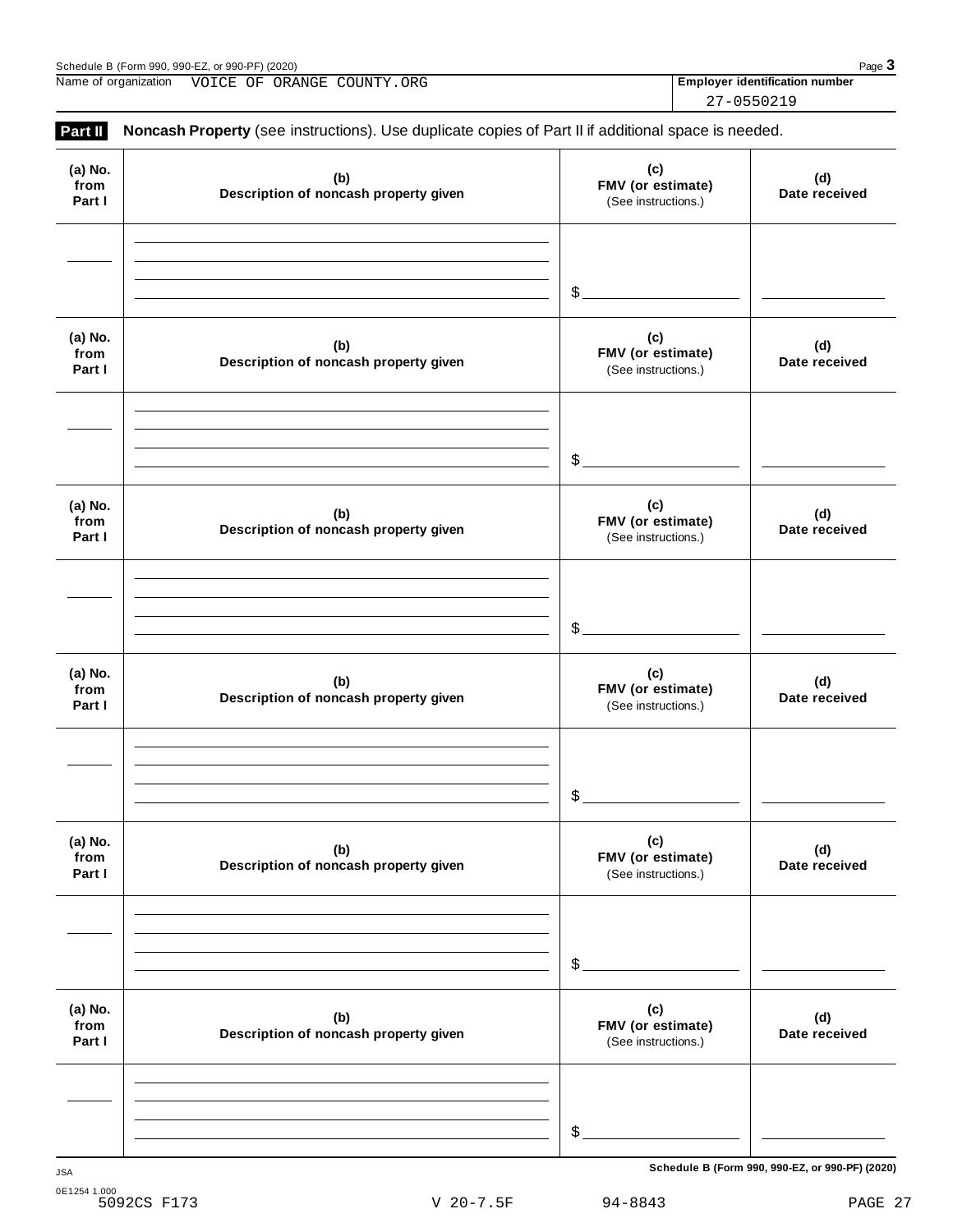| contributions of \$1,000 or less for the year. (Enter this information once. See instructions.) $\blacktriangleright$ \$<br>Use duplicate copies of Part III if additional space is needed.<br>(b) Purpose of gift<br>Transferee's name, address, and ZIP + 4<br>(b) Purpose of gift<br>Transferee's name, address, and ZIP + 4 | (c) Use of gift<br>(e) Transfer of gift<br>(c) Use of gift<br>(e) Transfer of gift | 27-0550219<br>Exclusively religious, charitable, etc., contributions to organizations described in section 501(c)(7), (8), or<br>(10) that total more than \$1,000 for the year from any one contributor. Complete columns (a) through (e) and<br>the following line entry. For organizations completing Part III, enter the total of exclusively religious, charitable, etc.,<br>(d) Description of how gift is held<br>Relationship of transferor to transferee<br>(d) Description of how gift is held<br>Relationship of transferor to transferee |
|---------------------------------------------------------------------------------------------------------------------------------------------------------------------------------------------------------------------------------------------------------------------------------------------------------------------------------|------------------------------------------------------------------------------------|------------------------------------------------------------------------------------------------------------------------------------------------------------------------------------------------------------------------------------------------------------------------------------------------------------------------------------------------------------------------------------------------------------------------------------------------------------------------------------------------------------------------------------------------------|
|                                                                                                                                                                                                                                                                                                                                 |                                                                                    |                                                                                                                                                                                                                                                                                                                                                                                                                                                                                                                                                      |
|                                                                                                                                                                                                                                                                                                                                 |                                                                                    |                                                                                                                                                                                                                                                                                                                                                                                                                                                                                                                                                      |
|                                                                                                                                                                                                                                                                                                                                 |                                                                                    |                                                                                                                                                                                                                                                                                                                                                                                                                                                                                                                                                      |
|                                                                                                                                                                                                                                                                                                                                 |                                                                                    |                                                                                                                                                                                                                                                                                                                                                                                                                                                                                                                                                      |
|                                                                                                                                                                                                                                                                                                                                 |                                                                                    |                                                                                                                                                                                                                                                                                                                                                                                                                                                                                                                                                      |
|                                                                                                                                                                                                                                                                                                                                 |                                                                                    |                                                                                                                                                                                                                                                                                                                                                                                                                                                                                                                                                      |
|                                                                                                                                                                                                                                                                                                                                 |                                                                                    |                                                                                                                                                                                                                                                                                                                                                                                                                                                                                                                                                      |
| (b) Purpose of gift                                                                                                                                                                                                                                                                                                             | (c) Use of gift                                                                    | (d) Description of how gift is held                                                                                                                                                                                                                                                                                                                                                                                                                                                                                                                  |
|                                                                                                                                                                                                                                                                                                                                 |                                                                                    |                                                                                                                                                                                                                                                                                                                                                                                                                                                                                                                                                      |
|                                                                                                                                                                                                                                                                                                                                 | (e) Transfer of gift                                                               | Relationship of transferor to transferee                                                                                                                                                                                                                                                                                                                                                                                                                                                                                                             |
|                                                                                                                                                                                                                                                                                                                                 |                                                                                    |                                                                                                                                                                                                                                                                                                                                                                                                                                                                                                                                                      |
|                                                                                                                                                                                                                                                                                                                                 |                                                                                    | (d) Description of how gift is held                                                                                                                                                                                                                                                                                                                                                                                                                                                                                                                  |
|                                                                                                                                                                                                                                                                                                                                 | (e) Transfer of gift                                                               | Relationship of transferor to transferee                                                                                                                                                                                                                                                                                                                                                                                                                                                                                                             |
|                                                                                                                                                                                                                                                                                                                                 |                                                                                    |                                                                                                                                                                                                                                                                                                                                                                                                                                                                                                                                                      |
|                                                                                                                                                                                                                                                                                                                                 | (b) Purpose of gift                                                                | Transferee's name, address, and ZIP + 4<br>(c) Use of gift<br>Transferee's name, address, and ZIP + 4                                                                                                                                                                                                                                                                                                                                                                                                                                                |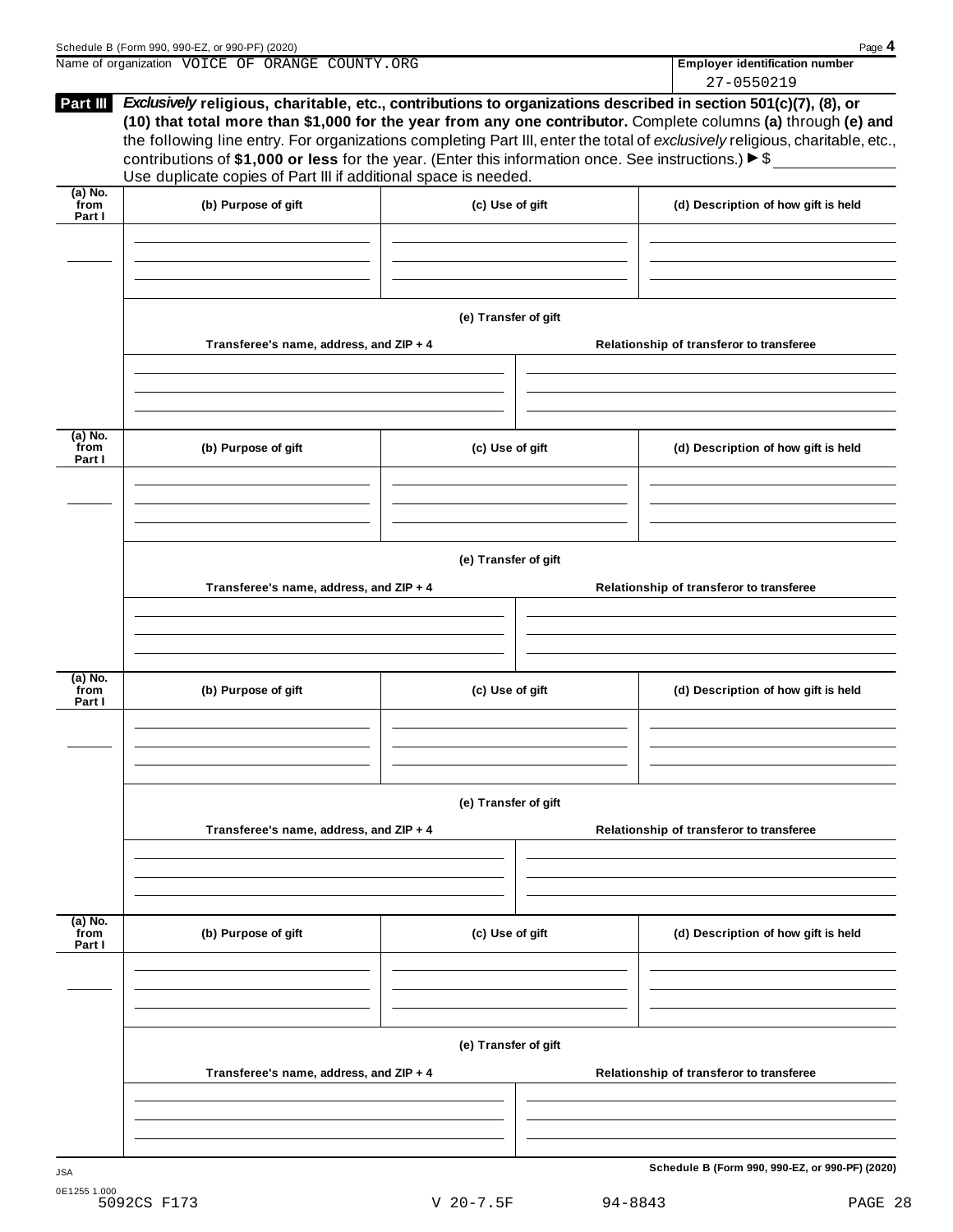|            | <b>SCHEDULE D</b> |
|------------|-------------------|
| (Form 990) |                   |

# SCHEDULE D<br>
Supplemental Financial Statements<br>
Form 990)<br>
Part IV, line 6, 7, 8, 9, 10, 11a, 11b, 11c, 11d, 11e, 11f, 12a, or 12b.<br>
Part IV, line 6, 7, 8, 9, 10, 11a, 11b, 11c, 11d, 11e, 11f, 12a, or 12b.

|    |                                                               |                                                                                                                                                                                                                                                                                                                                                  | Part IV, line 6, 7, 8, 9, 10, 11a, 11b, 11c, 11d, 11e, 11f, 12a, or 12b.                      |    |                                                    |           |
|----|---------------------------------------------------------------|--------------------------------------------------------------------------------------------------------------------------------------------------------------------------------------------------------------------------------------------------------------------------------------------------------------------------------------------------|-----------------------------------------------------------------------------------------------|----|----------------------------------------------------|-----------|
|    | Department of the Treasury<br><b>Internal Revenue Service</b> |                                                                                                                                                                                                                                                                                                                                                  | Attach to Form 990.<br>Go to www.irs.gov/Form990 for instructions and the latest information. |    | <b>Open to Public</b><br><b>Inspection</b>         |           |
|    | Name of the organization                                      |                                                                                                                                                                                                                                                                                                                                                  |                                                                                               |    | <b>Employer identification number</b>              |           |
|    | VOICE OF ORANGE COUNTY.ORG                                    |                                                                                                                                                                                                                                                                                                                                                  |                                                                                               |    | 27-0550219                                         |           |
|    | Part I                                                        | Organizations Maintaining Donor Advised Funds or Other Similar Funds or Accounts.                                                                                                                                                                                                                                                                |                                                                                               |    |                                                    |           |
|    |                                                               | Complete if the organization answered "Yes" on Form 990, Part IV, line 6.                                                                                                                                                                                                                                                                        |                                                                                               |    |                                                    |           |
|    |                                                               |                                                                                                                                                                                                                                                                                                                                                  | (a) Donor advised funds                                                                       |    | (b) Funds and other accounts                       |           |
| 1  |                                                               | Total number at end of year <b>that the state of the state of the state of the state of the state of the state of the state of the state of the state of the state of the state of the state of the state of the state of the st</b>                                                                                                             |                                                                                               |    |                                                    |           |
| 2  |                                                               | Aggregate value of contributions to (during year)                                                                                                                                                                                                                                                                                                |                                                                                               |    |                                                    |           |
| 3  |                                                               | Aggregate value of grants from (during year)                                                                                                                                                                                                                                                                                                     |                                                                                               |    |                                                    |           |
| 4  |                                                               | Aggregate value at end of year                                                                                                                                                                                                                                                                                                                   |                                                                                               |    |                                                    |           |
| 5  |                                                               | Did the organization inform all donors and donor advisors in writing that the assets held in donor advised                                                                                                                                                                                                                                       |                                                                                               |    |                                                    |           |
|    |                                                               | funds are the organization's property, subject to the organization's exclusive legal control?                                                                                                                                                                                                                                                    |                                                                                               |    | Yes                                                | No        |
| 6  |                                                               | Did the organization inform all grantees, donors, and donor advisors in writing that grant funds can be used                                                                                                                                                                                                                                     |                                                                                               |    |                                                    |           |
|    |                                                               | only for charitable purposes and not for the benefit of the donor or donor advisor, or for any other purpose                                                                                                                                                                                                                                     |                                                                                               |    |                                                    |           |
|    |                                                               |                                                                                                                                                                                                                                                                                                                                                  |                                                                                               |    | Yes                                                | No        |
|    | Part II                                                       | <b>Conservation Easements.</b>                                                                                                                                                                                                                                                                                                                   |                                                                                               |    |                                                    |           |
|    |                                                               | Complete if the organization answered "Yes" on Form 990, Part IV, line 7.                                                                                                                                                                                                                                                                        |                                                                                               |    |                                                    |           |
| 1  |                                                               | Purpose(s) of conservation easements held by the organization (check all that apply).                                                                                                                                                                                                                                                            |                                                                                               |    |                                                    |           |
|    |                                                               | Preservation of land for public use (for example, recreation or education)                                                                                                                                                                                                                                                                       |                                                                                               |    | Preservation of a historically important land area |           |
|    |                                                               | Protection of natural habitat                                                                                                                                                                                                                                                                                                                    |                                                                                               |    | Preservation of a certified historic structure     |           |
|    |                                                               | Preservation of open space                                                                                                                                                                                                                                                                                                                       |                                                                                               |    |                                                    |           |
| 2  |                                                               | Complete lines 2a through 2d if the organization held a qualified conservation contribution in the form of a conservation                                                                                                                                                                                                                        |                                                                                               |    |                                                    |           |
|    |                                                               | easement on the last day of the tax year.                                                                                                                                                                                                                                                                                                        |                                                                                               |    | Held at the End of the Tax Year                    |           |
| a  |                                                               |                                                                                                                                                                                                                                                                                                                                                  |                                                                                               | 2a |                                                    |           |
| b  |                                                               | Total acreage restricted by conservation easements                                                                                                                                                                                                                                                                                               |                                                                                               | 2b |                                                    |           |
| c  |                                                               | Number of conservation easements on a certified historic structure included in (a)                                                                                                                                                                                                                                                               |                                                                                               | 2c |                                                    |           |
| d  |                                                               | Number of conservation easements included in (c) acquired after 7/25/06, and not on a                                                                                                                                                                                                                                                            |                                                                                               |    |                                                    |           |
|    |                                                               |                                                                                                                                                                                                                                                                                                                                                  |                                                                                               | 2d |                                                    |           |
| 3  |                                                               | Number of conservation easements modified, transferred, released, extinguished, or terminated by the organization during the                                                                                                                                                                                                                     |                                                                                               |    |                                                    |           |
| 4  | tax year $\blacktriangleright$ $\perp$                        | Number of states where property subject to conservation easement is located ▶ _________                                                                                                                                                                                                                                                          |                                                                                               |    |                                                    |           |
| 5  |                                                               | Does the organization have a written policy regarding the periodic monitoring, inspection, handling of                                                                                                                                                                                                                                           |                                                                                               |    |                                                    |           |
|    |                                                               | violations, and enforcement of the conservation easements it holds?                                                                                                                                                                                                                                                                              |                                                                                               |    | Yes                                                | No        |
| 6  |                                                               | Staff and volunteer hours devoted to monitoring, inspecting, handling of violations, and enforcing conservation easements during the year                                                                                                                                                                                                        |                                                                                               |    |                                                    |           |
|    |                                                               |                                                                                                                                                                                                                                                                                                                                                  |                                                                                               |    |                                                    |           |
| 7  |                                                               | Amount of expenses incurred in monitoring, inspecting, handling of violations, and enforcing conservation easements during the year                                                                                                                                                                                                              |                                                                                               |    |                                                    |           |
|    |                                                               |                                                                                                                                                                                                                                                                                                                                                  |                                                                                               |    |                                                    |           |
| 8  |                                                               | Does each conservation easement reported on line 2(d) above satisfy the requirements of section 170(h)(4)(B)(i)                                                                                                                                                                                                                                  |                                                                                               |    |                                                    |           |
|    |                                                               |                                                                                                                                                                                                                                                                                                                                                  |                                                                                               |    | Yes                                                | <b>No</b> |
| 9  |                                                               | In Part XIII, describe how the organization reports conservation easements in its revenue and expense statement and                                                                                                                                                                                                                              |                                                                                               |    |                                                    |           |
|    |                                                               | balance sheet, and include, if applicable, the text of the footnote to the organization's financial statements that describes the                                                                                                                                                                                                                |                                                                                               |    |                                                    |           |
|    |                                                               | organization's accounting for conservation easements.                                                                                                                                                                                                                                                                                            |                                                                                               |    |                                                    |           |
|    | Part III                                                      | Organizations Maintaining Collections of Art, Historical Treasures, or Other Similar Assets.                                                                                                                                                                                                                                                     |                                                                                               |    |                                                    |           |
|    |                                                               | Complete if the organization answered "Yes" on Form 990, Part IV, line 8.                                                                                                                                                                                                                                                                        |                                                                                               |    |                                                    |           |
| 1a |                                                               | If the organization elected, as permitted under FASB ASC 958, not to report in its revenue statement and balance sheet works of art, historical treasures, or other similar assets held for public exhibition, education, or r<br>service, provide in Part XIII the text of the footnote to its financial statements that describes these items. |                                                                                               |    |                                                    |           |
| b  |                                                               | If the organization elected, as permitted under FASB ASC 958, to report in its revenue statement and balance sheet works of<br>art, historical treasures, or other similar assets held for public exhibition, education, or research in furtherance of public service,<br>provide the following amounts relating to these items:                 |                                                                                               |    |                                                    |           |
|    |                                                               |                                                                                                                                                                                                                                                                                                                                                  |                                                                                               |    |                                                    |           |
|    |                                                               |                                                                                                                                                                                                                                                                                                                                                  |                                                                                               |    | $\triangleright$ \$                                |           |
| 2  |                                                               | If the organization received or held works of art, historical treasures, or other similar assets for financial gain, provide the                                                                                                                                                                                                                 |                                                                                               |    |                                                    |           |
|    |                                                               | following amounts required to be reported under FASB ASC 958 relating to these items:                                                                                                                                                                                                                                                            |                                                                                               |    |                                                    |           |
| а  |                                                               |                                                                                                                                                                                                                                                                                                                                                  |                                                                                               |    |                                                    |           |
| b  |                                                               |                                                                                                                                                                                                                                                                                                                                                  |                                                                                               |    |                                                    |           |
|    |                                                               |                                                                                                                                                                                                                                                                                                                                                  |                                                                                               |    |                                                    |           |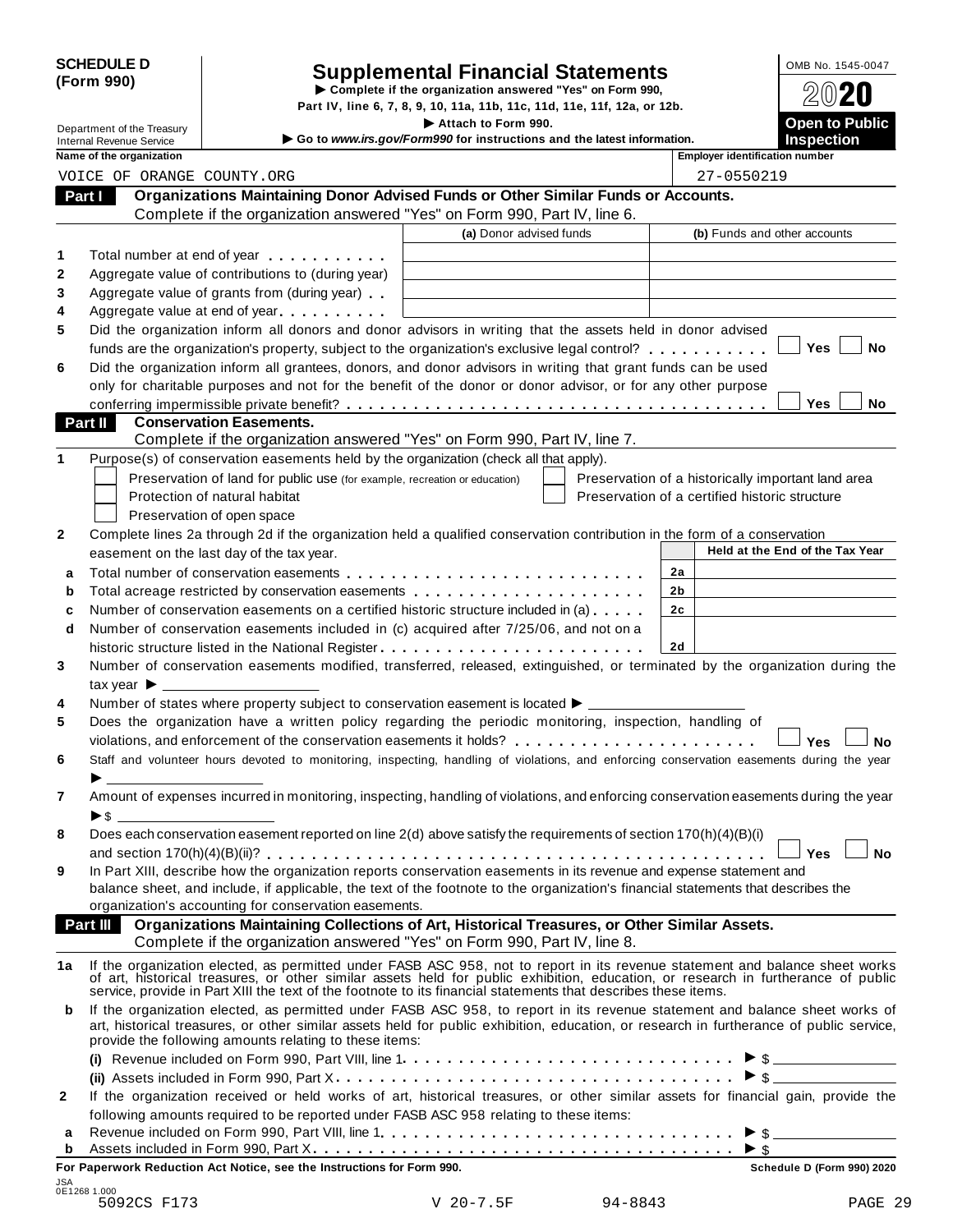VOICE OF ORANGE COUNTY.ORG 27-0550219

|        | Schedule D (Form 990) 2020                                                                                                                                      |                                     |               |                |       |                          |                |                                                     |                |            | Page 2              |  |
|--------|-----------------------------------------------------------------------------------------------------------------------------------------------------------------|-------------------------------------|---------------|----------------|-------|--------------------------|----------------|-----------------------------------------------------|----------------|------------|---------------------|--|
|        | Part III Organizations Maintaining Collections of Art, Historical Treasures, or Other Similar Assets (continued)                                                |                                     |               |                |       |                          |                |                                                     |                |            |                     |  |
| 3      | Using the organization's acquisition, accession, and other records, check any of the following that make significant use of its                                 |                                     |               |                |       |                          |                |                                                     |                |            |                     |  |
|        | collection items (check all that apply):                                                                                                                        |                                     |               |                |       |                          |                |                                                     |                |            |                     |  |
| a      | Public exhibition                                                                                                                                               |                                     | d             |                |       | Loan or exchange program |                |                                                     |                |            |                     |  |
| b      | Scholarly research                                                                                                                                              |                                     | е             |                | Other |                          |                | <u> 1980 - Jan James James Barbara, president e</u> |                |            |                     |  |
| C      | Preservation for future generations                                                                                                                             |                                     |               |                |       |                          |                |                                                     |                |            |                     |  |
| 4      | Provide a description of the organization's collections and explain how they further the organization's exempt purpose in Part                                  |                                     |               |                |       |                          |                |                                                     |                |            |                     |  |
|        | XIII.                                                                                                                                                           |                                     |               |                |       |                          |                |                                                     |                |            |                     |  |
| 5      | During the year, did the organization solicit or receive donations of art, historical treasures, or other similar                                               |                                     |               |                |       |                          |                |                                                     |                |            |                     |  |
|        | assets to be sold to raise funds rather than to be maintained as part of the organization's collection?<br>Part IV<br><b>Escrow and Custodial Arrangements.</b> |                                     |               |                |       |                          |                |                                                     |                | <b>Yes</b> | No                  |  |
|        | Complete if the organization answered "Yes" on Form 990, Part IV, line 9, or reported an amount on Form                                                         |                                     |               |                |       |                          |                |                                                     |                |            |                     |  |
|        | 990, Part X, line 21.                                                                                                                                           |                                     |               |                |       |                          |                |                                                     |                |            |                     |  |
|        | 1a Is the organization an agent, trustee, custodian or other intermediary for contributions or other assets not                                                 |                                     |               |                |       |                          |                |                                                     |                |            |                     |  |
|        |                                                                                                                                                                 |                                     |               |                |       |                          |                |                                                     |                | Yes        | No                  |  |
|        | If "Yes," explain the arrangement in Part XIII and complete the following table:                                                                                |                                     |               |                |       |                          |                |                                                     |                |            |                     |  |
|        |                                                                                                                                                                 |                                     |               |                |       |                          |                |                                                     | Amount         |            |                     |  |
| c      |                                                                                                                                                                 |                                     |               |                |       |                          | 1c             |                                                     |                |            |                     |  |
| d      |                                                                                                                                                                 |                                     |               |                |       |                          | 1 <sub>d</sub> |                                                     |                |            |                     |  |
| e      |                                                                                                                                                                 |                                     |               |                |       |                          | 1e             |                                                     |                |            |                     |  |
| f      |                                                                                                                                                                 |                                     |               |                |       |                          | 1f             |                                                     |                |            |                     |  |
| 2a     | Did the organization include an amount on Form 990, Part X, line 21, for escrow or custodial account liability?                                                 |                                     |               |                |       |                          |                |                                                     |                | Yes        | <b>No</b>           |  |
|        | <b>b</b> If "Yes," explain the arrangement in Part XIII. Check here if the explanation has been provided on Part XIII<br>Part V<br><b>Endowment Funds.</b>      |                                     |               |                |       |                          |                |                                                     |                |            |                     |  |
|        | Complete if the organization answered "Yes" on Form 990, Part IV, line 10.                                                                                      |                                     |               |                |       |                          |                |                                                     |                |            |                     |  |
|        |                                                                                                                                                                 | (a) Current year                    |               | (b) Prior year |       | (c) Two years back       |                | (d) Three years back                                |                |            | (e) Four years back |  |
| 1a     | Beginning of year balance $\qquad \qquad \Box$                                                                                                                  | the contract of the contract of the |               |                |       |                          |                |                                                     |                |            |                     |  |
| b      | Contributions $\begin{array}{ccc} \hline \end{array}$                                                                                                           |                                     |               |                |       |                          |                |                                                     |                |            |                     |  |
| c      | Net investment earnings, gains,                                                                                                                                 |                                     |               |                |       |                          |                |                                                     |                |            |                     |  |
|        |                                                                                                                                                                 |                                     |               |                |       |                          |                |                                                     |                |            |                     |  |
| d      | Grants or scholarships $\ldots$                                                                                                                                 |                                     |               |                |       |                          |                |                                                     |                |            |                     |  |
| е      | Other expenditures for facilities                                                                                                                               |                                     |               |                |       |                          |                |                                                     |                |            |                     |  |
|        | and programs $\ldots \ldots \ldots$                                                                                                                             |                                     |               |                |       |                          |                |                                                     |                |            |                     |  |
|        | Administrative expenses example and a material and a material and a material and a material and a material and                                                  |                                     |               |                |       |                          |                |                                                     |                |            |                     |  |
| g      |                                                                                                                                                                 |                                     |               |                |       |                          |                |                                                     |                |            |                     |  |
| 2      | Provide the estimated percentage of the current year end balance (line 1g, column (a)) held as:                                                                 |                                     |               |                |       |                          |                |                                                     |                |            |                     |  |
| a      | Board designated or quasi-endowment $\blacktriangleright$<br>Permanent endowment >                                                                              | ℅                                   | $\frac{0}{0}$ |                |       |                          |                |                                                     |                |            |                     |  |
| b<br>c | $\%$<br>Term endowment ▶                                                                                                                                        |                                     |               |                |       |                          |                |                                                     |                |            |                     |  |
|        | The percentages on lines 2a, 2b, and 2c should equal 100%.                                                                                                      |                                     |               |                |       |                          |                |                                                     |                |            |                     |  |
|        | 3a Are there endowment funds not in the possession of the organization that are held and administered for the                                                   |                                     |               |                |       |                          |                |                                                     |                |            |                     |  |
|        | organization by:                                                                                                                                                |                                     |               |                |       |                          |                |                                                     |                | <b>Yes</b> | No                  |  |
|        |                                                                                                                                                                 |                                     |               |                |       |                          |                |                                                     | 3a(i)          |            |                     |  |
|        |                                                                                                                                                                 |                                     |               |                |       |                          |                |                                                     | 3a(ii)         |            |                     |  |
| b      | If "Yes" on line 3a(ii), are the related organizations listed as required on Schedule R?                                                                        |                                     |               |                |       |                          |                |                                                     | 3 <sub>b</sub> |            |                     |  |
| 4      | Describe in Part XIII the intended uses of the organization's endowment funds.                                                                                  |                                     |               |                |       |                          |                |                                                     |                |            |                     |  |
|        | Land, Buildings, and Equipment.<br>Part VI<br>Complete if the organization answered "Yes" on Form 990, Part IV, line 11a. See Form 990, Part X, line 10.        |                                     |               |                |       |                          |                |                                                     |                |            |                     |  |
|        | Description of property                                                                                                                                         | (a) Cost or other basis             |               |                |       | (b) Cost or other basis  |                | (c) Accumulated                                     | (d) Book value |            |                     |  |
| 1a     |                                                                                                                                                                 |                                     | (investment)  |                |       | (other)                  |                | depreciation                                        |                |            |                     |  |
| b      |                                                                                                                                                                 |                                     |               |                |       |                          |                |                                                     |                |            |                     |  |
| c      | Leasehold improvements experiences                                                                                                                              |                                     |               |                |       |                          |                |                                                     |                |            |                     |  |
| d      | Equipment                                                                                                                                                       |                                     |               |                |       | 20,538.                  |                | 6,061                                               |                |            | 14,477.             |  |
| е      |                                                                                                                                                                 |                                     |               |                |       |                          |                |                                                     |                |            |                     |  |
|        | Total. Add lines 1a through 1e. (Column (d) must equal Form 990, Part X, column (B), line 10c.)▶                                                                |                                     |               |                |       |                          |                |                                                     |                |            | 14,477.             |  |

**Schedule D (Form 990) 2020**

JSA 0E1269 1.000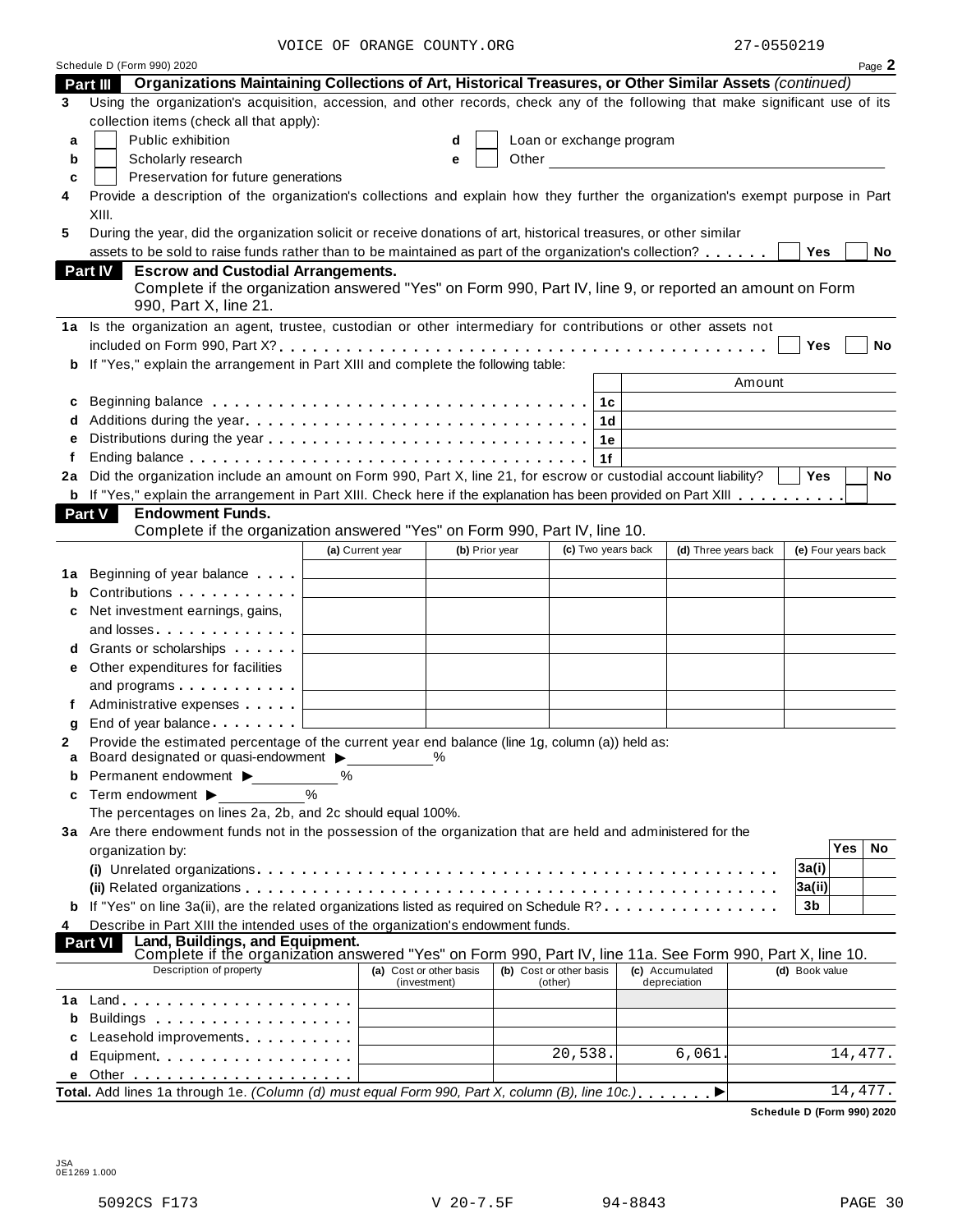| <b>Part VII</b>  | <b>Investments - Other Securities.</b><br>Complete if the organization answered "Yes" on Form 990, Part IV, line 11b. See Form 990, Part X, line 12.                                                                                                                                                   |                              |                                                              |                |
|------------------|--------------------------------------------------------------------------------------------------------------------------------------------------------------------------------------------------------------------------------------------------------------------------------------------------------|------------------------------|--------------------------------------------------------------|----------------|
|                  | (a) Description of security or category                                                                                                                                                                                                                                                                |                              |                                                              |                |
|                  | (including name of security)                                                                                                                                                                                                                                                                           | (b) Book value               | (c) Method of valuation:<br>Cost or end-of-year market value |                |
|                  | (1) Financial derivatives expansion of the state of the state of the state of the state of the state of the state of the state of the state of the state of the state of the state of the state of the state of the state of t                                                                         |                              |                                                              |                |
|                  | (2) Closely held equity interests                                                                                                                                                                                                                                                                      |                              |                                                              |                |
| $(3)$ Other      |                                                                                                                                                                                                                                                                                                        |                              |                                                              |                |
| (A)              |                                                                                                                                                                                                                                                                                                        |                              |                                                              |                |
| (B)              |                                                                                                                                                                                                                                                                                                        |                              |                                                              |                |
| (C)              |                                                                                                                                                                                                                                                                                                        |                              |                                                              |                |
| (D)              |                                                                                                                                                                                                                                                                                                        |                              |                                                              |                |
| (E)              |                                                                                                                                                                                                                                                                                                        |                              |                                                              |                |
| (F)              |                                                                                                                                                                                                                                                                                                        |                              |                                                              |                |
| (G)<br>(H)       |                                                                                                                                                                                                                                                                                                        |                              |                                                              |                |
|                  |                                                                                                                                                                                                                                                                                                        |                              |                                                              |                |
|                  | Total. (Column (b) must equal Form 990, Part X, col. (B) line 12.) $\blacktriangleright$                                                                                                                                                                                                               |                              |                                                              |                |
| <b>Part VIII</b> | <b>Investments - Program Related.</b><br>Complete if the organization answered "Yes" on Form 990, Part IV, line 11c. See Form 990, Part X, line 13.                                                                                                                                                    |                              |                                                              |                |
|                  |                                                                                                                                                                                                                                                                                                        |                              |                                                              |                |
|                  | (a) Description of investment                                                                                                                                                                                                                                                                          | (b) Book value               | (c) Method of valuation:<br>Cost or end-of-year market value |                |
| (1)              |                                                                                                                                                                                                                                                                                                        |                              |                                                              |                |
| (2)              |                                                                                                                                                                                                                                                                                                        |                              |                                                              |                |
| (3)              |                                                                                                                                                                                                                                                                                                        |                              |                                                              |                |
| (4)              |                                                                                                                                                                                                                                                                                                        |                              |                                                              |                |
| (5)              |                                                                                                                                                                                                                                                                                                        |                              |                                                              |                |
| (6)              |                                                                                                                                                                                                                                                                                                        |                              |                                                              |                |
| (7)              |                                                                                                                                                                                                                                                                                                        |                              |                                                              |                |
| (8)              |                                                                                                                                                                                                                                                                                                        |                              |                                                              |                |
| (9)              |                                                                                                                                                                                                                                                                                                        |                              |                                                              |                |
|                  | Total. (Column (b) must equal Form 990, Part X, col. (B) line 13.) $\blacktriangleright$                                                                                                                                                                                                               |                              |                                                              |                |
| <b>Part IX</b>   | Other Assets.                                                                                                                                                                                                                                                                                          |                              |                                                              |                |
|                  | Complete if the organization answered "Yes" on Form 990, Part IV, line 11d. See Form 990, Part X, line 15.                                                                                                                                                                                             |                              |                                                              |                |
|                  |                                                                                                                                                                                                                                                                                                        | (a) Description              |                                                              | (b) Book value |
| <u>(1)</u>       |                                                                                                                                                                                                                                                                                                        |                              |                                                              |                |
| (2)              |                                                                                                                                                                                                                                                                                                        |                              |                                                              |                |
| (3)              |                                                                                                                                                                                                                                                                                                        |                              |                                                              |                |
| (4)              |                                                                                                                                                                                                                                                                                                        |                              |                                                              |                |
| <u>(5)</u>       |                                                                                                                                                                                                                                                                                                        |                              |                                                              |                |
| (6)              |                                                                                                                                                                                                                                                                                                        |                              |                                                              |                |
| (7)              |                                                                                                                                                                                                                                                                                                        |                              |                                                              |                |
| (8)              |                                                                                                                                                                                                                                                                                                        |                              |                                                              |                |
| (9)              |                                                                                                                                                                                                                                                                                                        |                              |                                                              |                |
|                  | Total. (Column (b) must equal Form 990, Part X, col. (B) line 15.).                                                                                                                                                                                                                                    |                              |                                                              |                |
| <b>Part X</b>    | <b>Other Liabilities.</b><br>Complete if the organization answered "Yes" on Form 990, Part IV, line 11e or 11f. See Form 990, Part X,                                                                                                                                                                  |                              |                                                              |                |
|                  | line 25.                                                                                                                                                                                                                                                                                               |                              |                                                              |                |
|                  |                                                                                                                                                                                                                                                                                                        |                              |                                                              |                |
| 1.               | Federal income taxes                                                                                                                                                                                                                                                                                   | (a) Description of liability |                                                              | (b) Book value |
| (1)              |                                                                                                                                                                                                                                                                                                        |                              |                                                              |                |
| (2)              |                                                                                                                                                                                                                                                                                                        |                              |                                                              |                |
| (3)              |                                                                                                                                                                                                                                                                                                        |                              |                                                              |                |
| (4)              |                                                                                                                                                                                                                                                                                                        |                              |                                                              |                |
| (5)              |                                                                                                                                                                                                                                                                                                        |                              |                                                              |                |
| (6)              |                                                                                                                                                                                                                                                                                                        |                              |                                                              |                |
| (7)              |                                                                                                                                                                                                                                                                                                        |                              |                                                              |                |
| (8)              |                                                                                                                                                                                                                                                                                                        |                              |                                                              |                |
| (9)              |                                                                                                                                                                                                                                                                                                        |                              |                                                              |                |
|                  |                                                                                                                                                                                                                                                                                                        |                              |                                                              |                |
|                  | 2. Liability for uncertain tax positions. In Part XIII, provide the text of the footnote to the organization's financial statements that reports the<br>organization's liability for uncertain tax positions under FASB ASC 740. Check here if the text of the footnote has been provided in Part XIII |                              |                                                              | $\mathbf{x}$   |
|                  |                                                                                                                                                                                                                                                                                                        |                              |                                                              |                |

0E1270 1.000<br>16 SO92CS F173 V 20−7.5F 94-8843 PAGE 31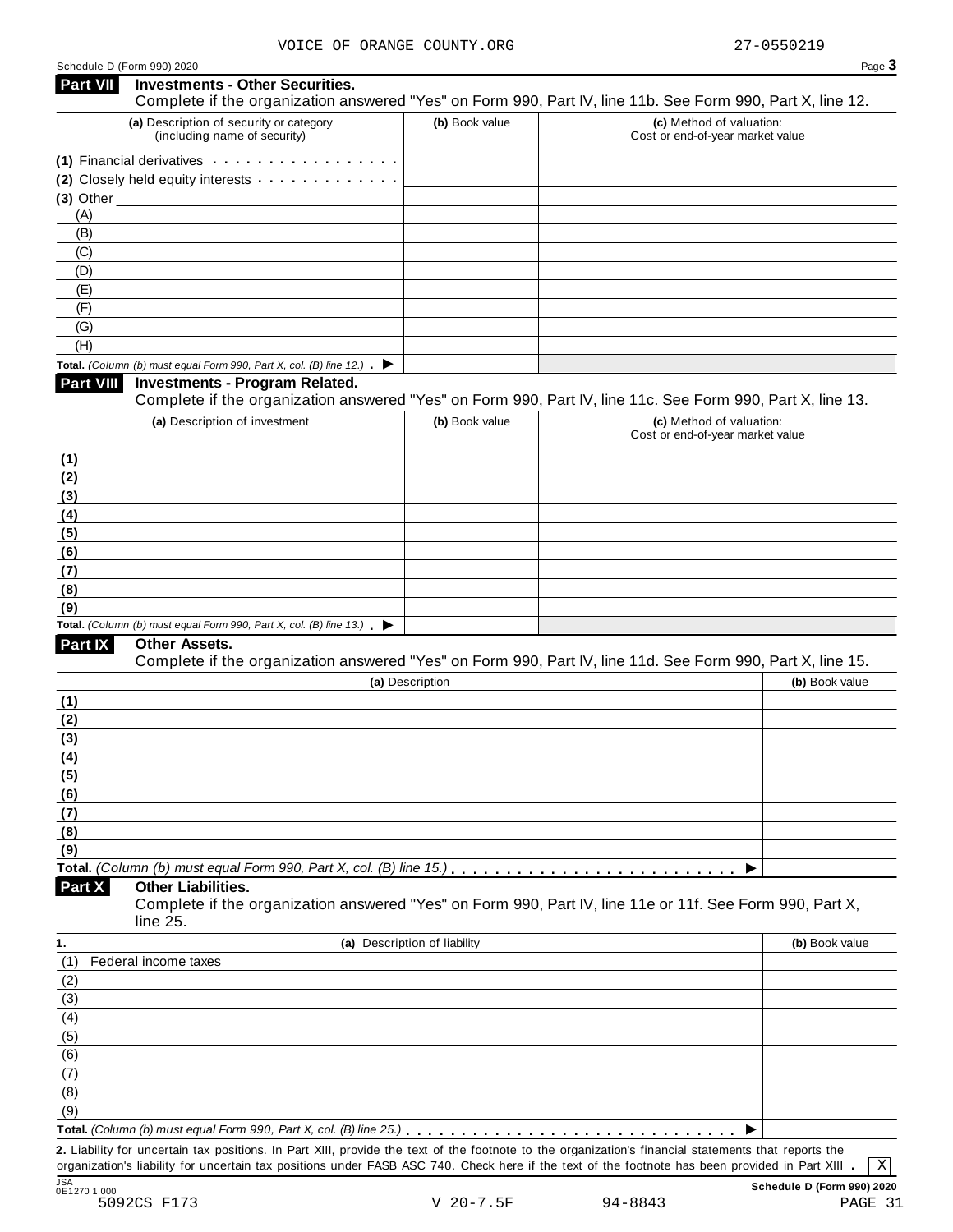|              | Schedule D (Form 990) 2020                                                                                                                         |              | Page 4     |
|--------------|----------------------------------------------------------------------------------------------------------------------------------------------------|--------------|------------|
| Part XI      | Reconciliation of Revenue per Audited Financial Statements With Revenue per Return.                                                                |              |            |
|              | Complete if the organization answered "Yes" on Form 990, Part IV, line 12a.                                                                        |              |            |
| 1            | Total revenue, gains, and other support per audited financial statements                                                                           | $\mathbf{1}$ | 1,058,231. |
| $\mathbf{2}$ | Amounts included on line 1 but not on Form 990, Part VIII, line 12:                                                                                |              |            |
| a            | 2a                                                                                                                                                 |              |            |
| b            | 2 <sub>b</sub><br>Donated services and use of facilities                                                                                           |              |            |
| c            | 2c<br>Recoveries of prior year grants                                                                                                              |              |            |
| d            | 2d                                                                                                                                                 |              |            |
| е            |                                                                                                                                                    | 2е           |            |
| 3            |                                                                                                                                                    | 3            | 1,058,231. |
| 4            | Amounts included on Form 990, Part VIII, line 12, but not on line 1:                                                                               |              |            |
| a            | 4a<br>Investment expenses not included on Form 990, Part VIII, line 7b                                                                             |              |            |
| b            | 4 <sub>b</sub>                                                                                                                                     |              |            |
|              |                                                                                                                                                    | 4c           |            |
| 5.           | Total revenue. Add lines 3 and 4c. (This must equal Form 990, Part I, line 12.)                                                                    | 5            | 1,058,231. |
| Part XII     | Reconciliation of Expenses per Audited Financial Statements With Expenses per Return.                                                              |              |            |
|              | Complete if the organization answered "Yes" on Form 990, Part IV, line 12a.                                                                        |              |            |
| 1            |                                                                                                                                                    | $\mathbf{1}$ | 696, 372.  |
| $\mathbf{2}$ | Amounts included on line 1 but not on Form 990, Part IX, line 25:                                                                                  |              |            |
| a            | 2a<br>Donated services and use of facilities                                                                                                       |              |            |
| b            | 2 <sub>b</sub>                                                                                                                                     |              |            |
| c            | 2c                                                                                                                                                 |              |            |
| d            | 2d                                                                                                                                                 |              |            |
| е            |                                                                                                                                                    | 2е           |            |
| 3            |                                                                                                                                                    | 3            | 696,372.   |
| 4            | Amounts included on Form 990, Part IX, line 25, but not on line 1:                                                                                 |              |            |
| a            | 4a<br>Investment expenses not included on Form 990, Part VIII, line 7b                                                                             |              |            |
| b            |                                                                                                                                                    |              |            |
| C            |                                                                                                                                                    | 4c           |            |
| 5.           | Total expenses. Add lines 3 and 4c. (This must equal Form 990, Part I, line 18.).                                                                  | 5            | 696,372.   |
|              | Part XIII Supplemental Information.                                                                                                                |              |            |
|              | Provide the descriptions required for Part II, lines 3, 5, and 9; Part III, lines 1a and 4; Part IV, lines 1b and 2b; Part V, line 4; Part X, line |              |            |
|              | 2; Part XI, lines 2d and 4b; and Part XII, lines 2d and 4b. Also complete this part to provide any additional information.                         |              |            |

SEE PAGE 5

**Schedule D (Form 990) 2020**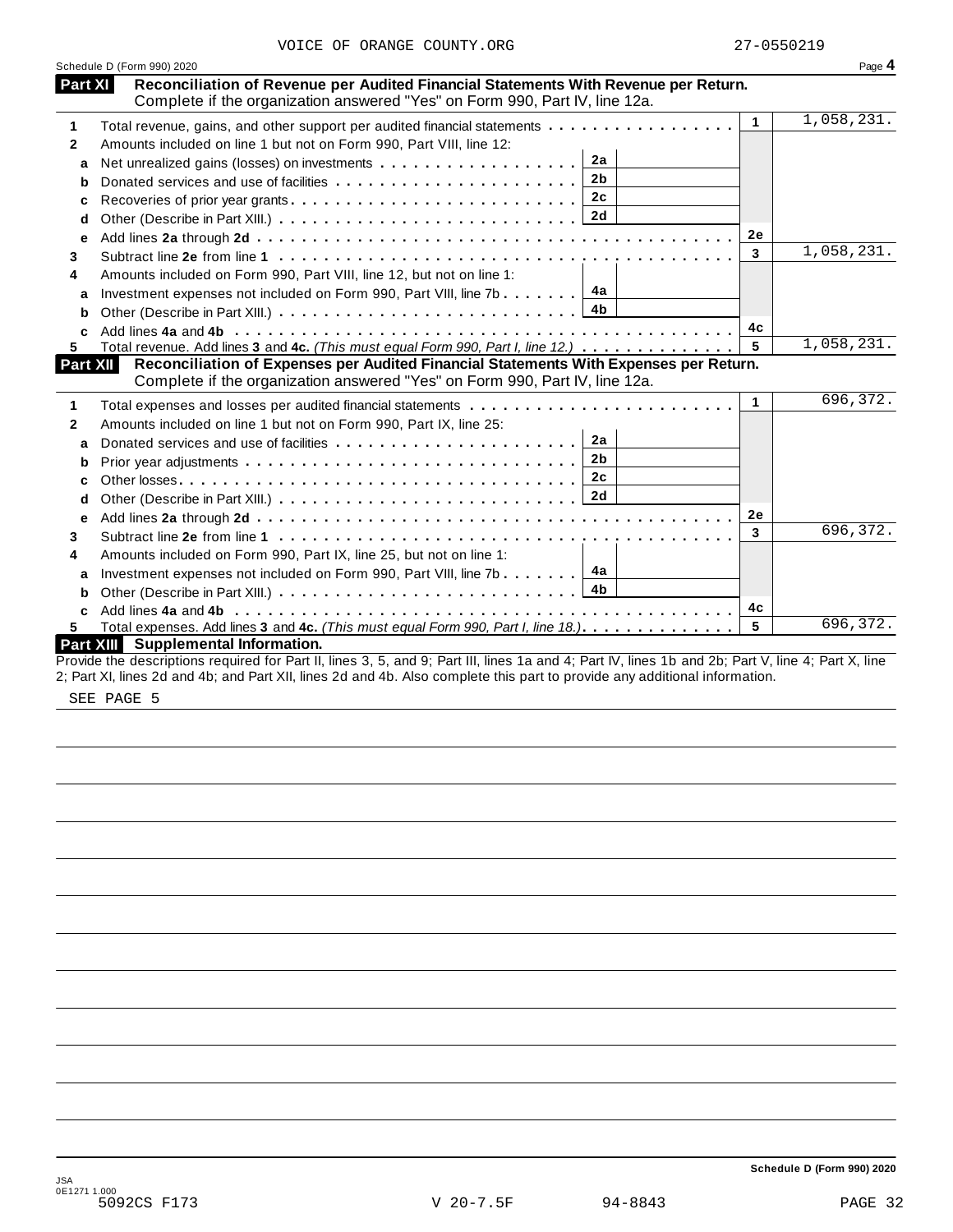**Part XIII Supplemental Information** *(continued)*

#### PART X, LINE 2:

ACCOUNTING PRINCIPLES GENERALLY ACCEPTED IN THE UNITED STATES OF AMERICA REQUIRE MANAGEMENT TO EVALUATE TAX POSITIONS TAKEN BY THE VOICE OF OC AND RECOGNIZE A TAX LIABILITY IF THE VOICE OF OC HAS TAKEN A TAX POSITION THAT MORE LIKELY THAN NOT WOULD NOT BE SUSTAINED UPON EXAMINATION BY A TAX AUTHORITY. THE VOICE OF OC IS SUBJECT TO ROUTINE AUDITS BY TAXING JURISDICTIONS; HOWEVER, THERE ARE CURRENTLY NO AUDITS FOR ANY TAX PERIODS IN PROGRESS.

**Schedule D (Form 990) 2020**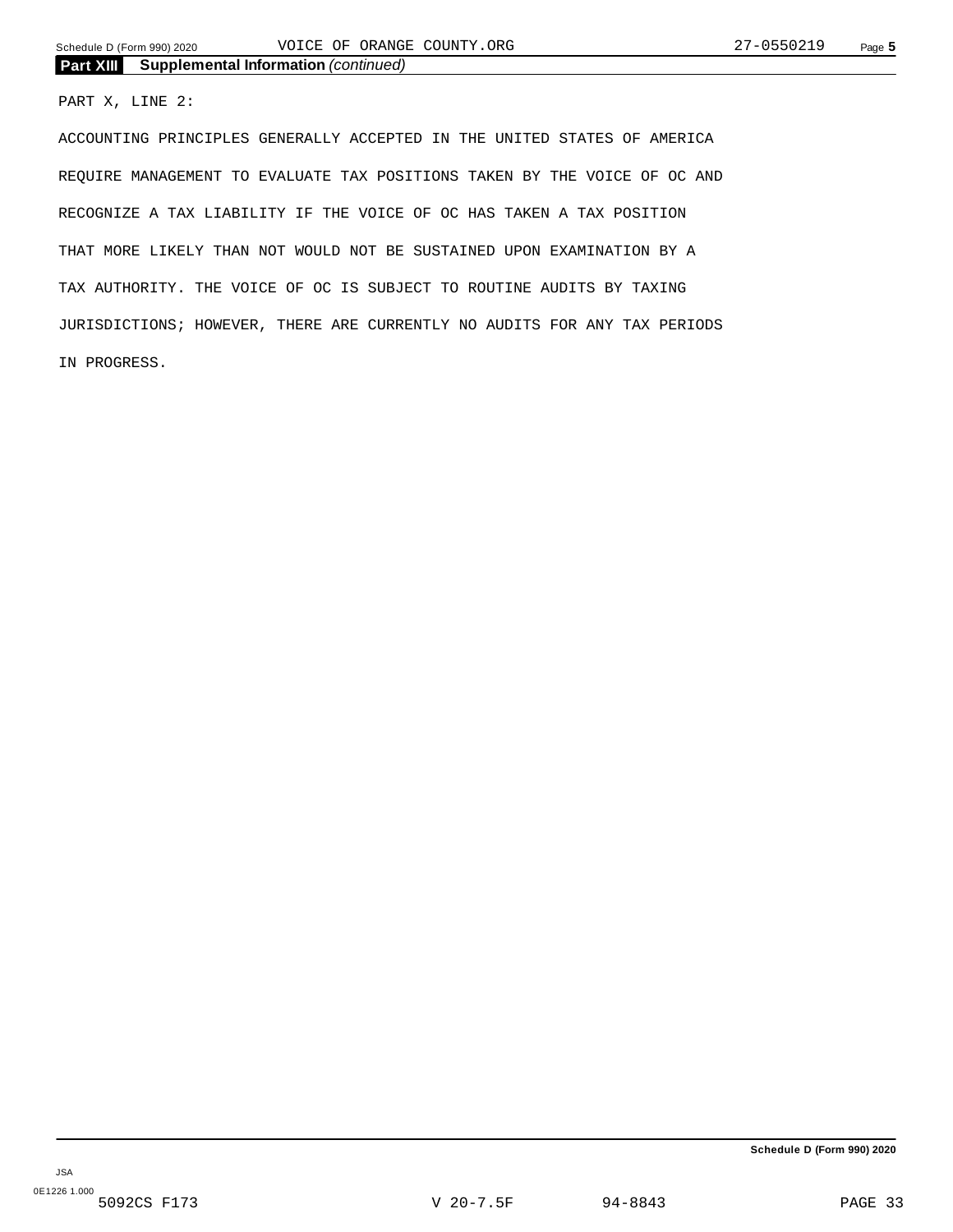### <span id="page-31-0"></span>**SCHEDULE O** Supplemental Information to Form 990 or 990-EZ DMB No. 1545-0047

**(Form 990 or 990-EZ) Complete to provide information for responses to specific questions on** plete to provide information for responses to specific questions on  $\bigotimes_{\mathbb{Z}}\mathbb{Q}$  20 **EVECT**<br>
Attach to Form 990 or 990-EZ.<br>
and the Communication of the Communication of the Communication of the Communication of the Communication of the Communication of the Communication of the Communication of the Commu Department of the Treasury between to Public<br>
Internal Revenue Service between to Public<br>
Name of the organization<br>
Name of the organization



Department of the Treasury<br>Internal Revenue Service

PART I, LINE 1 AND PART III, LINES 1 AND 4A: TO HOLD GOVERNMENT AGENCIES, ELECTED OFFICIALS AND OTHER POWER BROKERS IN ORANGE COUNTY ACCOUNTABLE THROUGH INVESTIGATIVE NEWS COVERAGE. TO BE CATALYST IN THE COMMUNITY FOR A ROBUST AND SOPHISTICATED DISCOURSE ON LOCAL POLITICS AND GOVERNMENT.

PART VI, LINE 8B:

THE ORGANIZATION DOES NOT HAVE ANY COMMITTEES WITH AUTHORITY TO ACT ON BEHALF OF THE GOVERNING BODY.

PART VI, LINE 11B:

THE FORM 990 WAS PROVIDED TO THE RESPONSIBLE OFFICER FOR REVIEW PRIOR TO FILING.

PART VI, LINE 19:

ALL GOVERNING DOCUMENTS ARE AVAILABLE TO THE PUBLIC UPON REQUEST AT THE ORGANIZATION'S PLACE OF BUSINESS.

ATTACHMENT 1

#### FORM 990, PART IX - OTHER FEES

|                             | (A)         | ΈB)          | $^{\prime}$ C $^{\prime}$ | (D)         |
|-----------------------------|-------------|--------------|---------------------------|-------------|
|                             | TOTAL       | PROGRAM      | MANAGEMENT                | FUNDRAISING |
| DESCRIPTION                 | FEES<br>___ | SERVICE EXP. | AND GENERAL               | EXPENSES    |
| CONSULTING AND EDITING FEES | 91,950.     | 91,950.      |                           |             |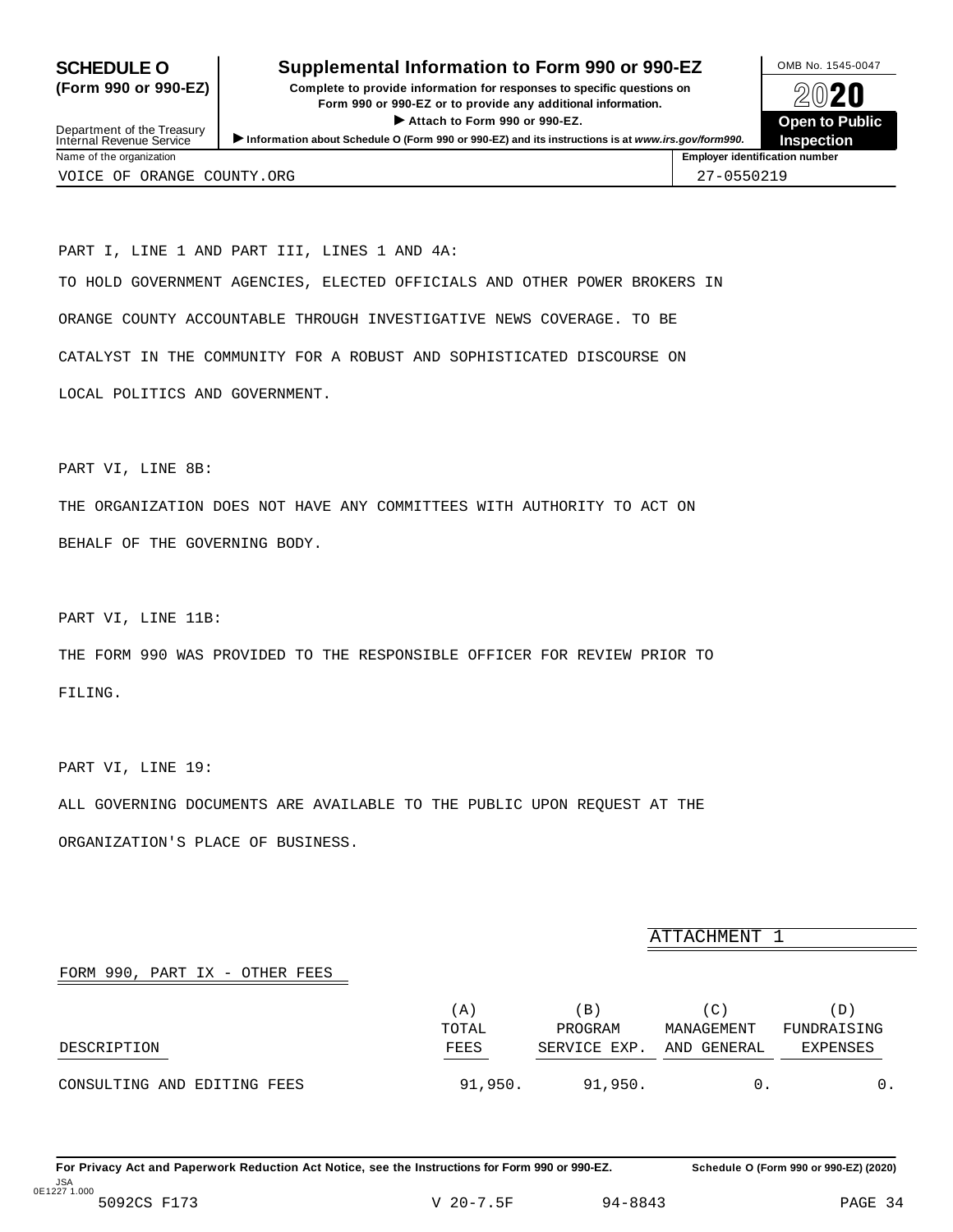| Schedule O (Form 990 or 990-EZ) 2020 |         |                                   |                                       | Page 2      |
|--------------------------------------|---------|-----------------------------------|---------------------------------------|-------------|
| Name of the organization             |         |                                   | <b>Employer identification number</b> |             |
| ORANGE COUNTY.ORG<br>VOICE OF        |         |                                   | 27-0550219                            |             |
|                                      |         |                                   | ATTACHMENT 1                          | (CONT'D)    |
| FORM 990, PART IX - OTHER FEES       |         |                                   |                                       |             |
|                                      | (A)     | $\left( \, \mathrm{B} \, \right)$ | (C)                                   | (D)         |
|                                      | TOTAL   | PROGRAM                           | MANAGEMENT                            | FUNDRAISING |
| DESCRIPTION                          | FEES    | SERVICE EXP.                      | AND GENERAL                           | EXPENSES    |
|                                      |         |                                   |                                       |             |
| TOTALS                               | 91,950. | 91,950.                           |                                       |             |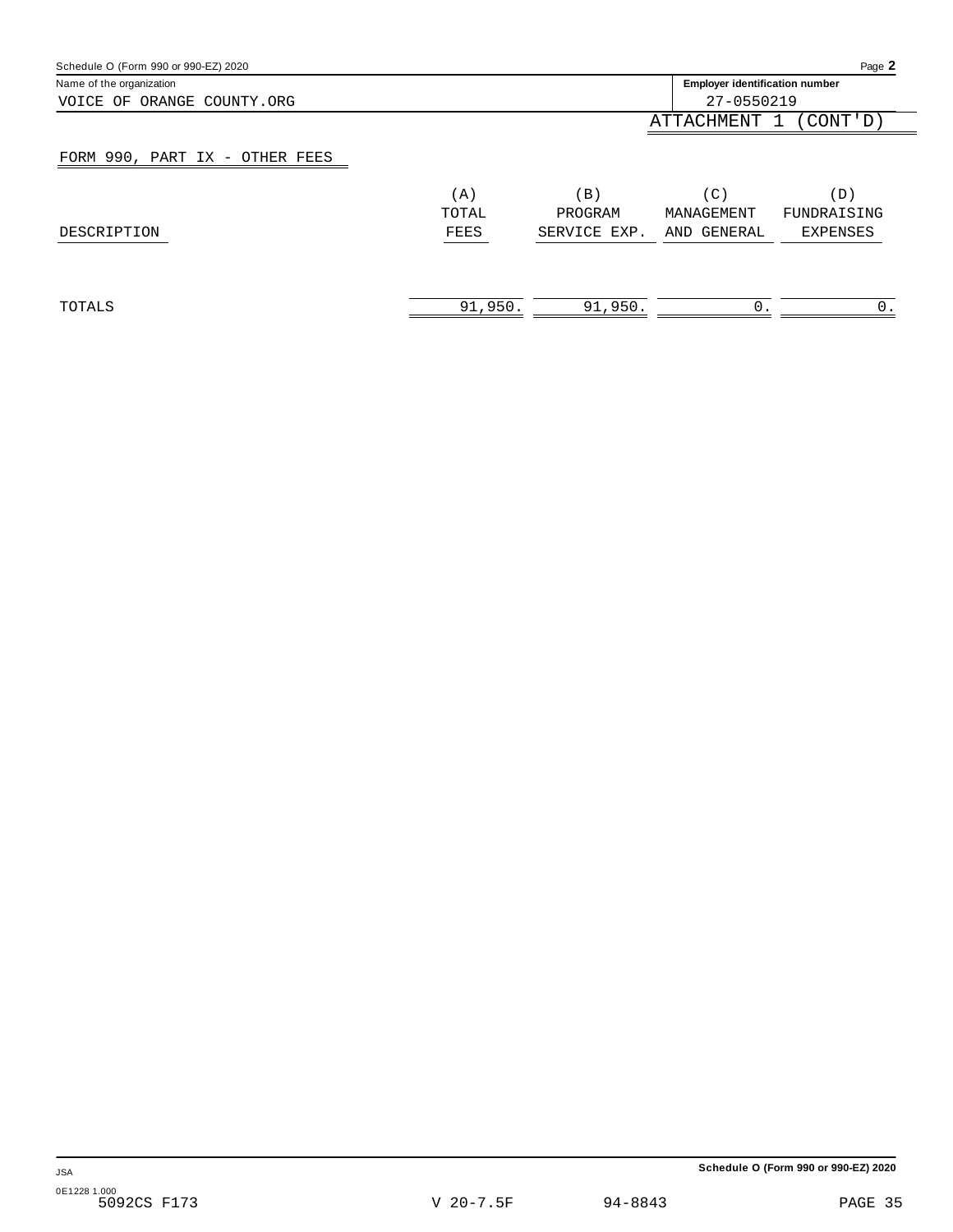# TAXABLE YEAR FORM **California Exempt Organization 2020 Annual Information Return 199**

|                   | Calendar Year 2020 or fiscal year beginning (mm/dd/yyyy)                                                                                                                                                                                                                                                                  | , and ending (mm/dd/yyyy)                                               |              |                                                            |
|-------------------|---------------------------------------------------------------------------------------------------------------------------------------------------------------------------------------------------------------------------------------------------------------------------------------------------------------------------|-------------------------------------------------------------------------|--------------|------------------------------------------------------------|
|                   | Corporation/Organization name                                                                                                                                                                                                                                                                                             |                                                                         |              | California corporation number                              |
|                   | VOICE OF ORANGE COUNTY.ORG                                                                                                                                                                                                                                                                                                |                                                                         | 3211503      |                                                            |
|                   | Additional information. See instructions.                                                                                                                                                                                                                                                                                 | <b>FEIN</b>                                                             |              |                                                            |
|                   |                                                                                                                                                                                                                                                                                                                           |                                                                         |              |                                                            |
|                   |                                                                                                                                                                                                                                                                                                                           |                                                                         | 27-0550219   |                                                            |
|                   | Street address (suite or room)                                                                                                                                                                                                                                                                                            |                                                                         |              | PMB no.                                                    |
|                   | 837 N ROSS ST                                                                                                                                                                                                                                                                                                             |                                                                         |              |                                                            |
| City              |                                                                                                                                                                                                                                                                                                                           |                                                                         | State        | Zip code                                                   |
|                   | SANTA ANA                                                                                                                                                                                                                                                                                                                 |                                                                         | CA           | 92701                                                      |
|                   | Foreign country name<br>Foreign province/state/county                                                                                                                                                                                                                                                                     |                                                                         |              | Foreign postal code                                        |
|                   |                                                                                                                                                                                                                                                                                                                           |                                                                         |              |                                                            |
|                   | $\mathbf{X}$                                                                                                                                                                                                                                                                                                              |                                                                         |              |                                                            |
|                   | Yes<br>No                                                                                                                                                                                                                                                                                                                 | I Did the organization have any changes to its guidelines               |              | $\sqrt{}$ Yes $\boxed{\mathrm{X}}$ No                      |
| в                 | $\overline{X}$<br>No<br>Yes<br>Amended return entering the state of the state of the state of the state of the state of the state of the state of the state of the state of the state of the state of the state of the state of the state of the state of the                                                             | not reported to the FTB? See instructions.                              |              |                                                            |
| c                 | $X _{N_0}$<br>IRC Section 4947(a)(1) trust <b>example 20 years and all the Section 4947(a)(1)</b> trust<br>Yes                                                                                                                                                                                                            | J If exempt under R&TC Section 23701d, has the organization             |              |                                                            |
| D                 | Final information return?                                                                                                                                                                                                                                                                                                 | engaged in political activities? See instructions.                      |              | $\sqrt{Y}$ es $X$ No                                       |
|                   | Surrendered (Withdrawn)<br><b>Dissolved</b><br>Merged/Reorganized                                                                                                                                                                                                                                                         | K Is the organization exempt under R&TC Section 23701g? ●               |              | $\left  \gamma_{\text{es}} \right $ X $\left  N_0 \right $ |
|                   | Enter date: (mm/dd/yyyy) ●                                                                                                                                                                                                                                                                                                | If "Yes," enter the gross receipts from nonmember sources $\frac{5}{2}$ |              |                                                            |
| Е                 | Check accounting method:                                                                                                                                                                                                                                                                                                  | L Is the organization a limited liability company?                      |              | $\overline{X}$ No                                          |
| (1)               | Cash $(2)$ X Accrual $(3)$ Other                                                                                                                                                                                                                                                                                          | M Did the organization file Form 100 or Form 109 to report              |              |                                                            |
| F                 | Federal return filed?                                                                                                                                                                                                                                                                                                     |                                                                         |              | $\vert$ Yes $\vert$ X $\vert$ No                           |
|                   | $(1) \bullet$ 990T $(2) \bullet$ 990PF $(3) \bullet$ Sch H (990) $(4)$<br>Other 990 series                                                                                                                                                                                                                                |                                                                         |              |                                                            |
|                   | $ X _{\mathsf{No}}$                                                                                                                                                                                                                                                                                                       | N Is the organization under audit by the IRS or has the IRS             |              | $\left  \gamma_{\rm es} \right $ $\left  X \right $ No     |
| G                 | Yes                                                                                                                                                                                                                                                                                                                       |                                                                         |              | $Y_{\text{res}} \overline{X} _{\text{No}}$                 |
| н                 | $\overline{X} _{\mathsf{No}}$<br>Yes<br>Is this organization in a group exemption                                                                                                                                                                                                                                         | O Is federal Form 1023/1024 pending?<br>                                |              |                                                            |
|                   | If "Yes," what is the parent's name?                                                                                                                                                                                                                                                                                      |                                                                         |              |                                                            |
|                   |                                                                                                                                                                                                                                                                                                                           |                                                                         |              |                                                            |
|                   |                                                                                                                                                                                                                                                                                                                           |                                                                         |              |                                                            |
| Part I            | Complete Part I unless not required to file this form. See General Information B and C.                                                                                                                                                                                                                                   |                                                                         |              |                                                            |
|                   | 1 Gross sales or receipts from other sources. From Side 2, Part II, line 8                                                                                                                                                                                                                                                |                                                                         | $\mathbf{1}$ | 80,94500                                                   |
|                   | 2 Gross dues and assessments from members and affiliates <b>entitlerance in the contract of Strong</b>                                                                                                                                                                                                                    |                                                                         | $\mathbf{2}$ |                                                            |
|                   | 3 Gross contributions, gifts, grants, and similar amounts received. $\ldots \ldots$ $\ldots$ $\text{ATCH}$ 1                                                                                                                                                                                                              |                                                                         | $\mathbf{3}$ | 977,28600                                                  |
| <b>Receipts</b>   | 4 Total gross receipts for filing requirement test. Add line 1 through line 3.                                                                                                                                                                                                                                            |                                                                         |              |                                                            |
| and               | This line must be completed. If the result is less than \$50,000, see General Information B                                                                                                                                                                                                                               |                                                                         | 4            | $1,058,231$ 00                                             |
| Revenues          | 5 Cost of goods sold $\cdots$ $\cdots$ $\cdots$ $\cdots$ $\cdots$ $\cdots$ $\cdots$ $\cdots$ $\cdots$ $\cdots$                                                                                                                                                                                                            | lo 0                                                                    |              |                                                            |
|                   |                                                                                                                                                                                                                                                                                                                           | lo o                                                                    |              |                                                            |
|                   | 6 Cost or other basis, and sales expenses of assets sold $\bullet$ 6                                                                                                                                                                                                                                                      |                                                                         |              |                                                            |
|                   |                                                                                                                                                                                                                                                                                                                           |                                                                         | 7            | l0 O                                                       |
|                   |                                                                                                                                                                                                                                                                                                                           |                                                                         | 8            | $1,058,231$ 00                                             |
| <b>Expenses</b>   |                                                                                                                                                                                                                                                                                                                           |                                                                         | 9            | 696,37200                                                  |
|                   | 10<br>Excess of receipts over expenses and disbursements. Subtract line 9 from line 8 $\ldots \ldots \ldots$                                                                                                                                                                                                              |                                                                         | 10           | 361,85900                                                  |
|                   |                                                                                                                                                                                                                                                                                                                           |                                                                         | 11           | 00                                                         |
|                   |                                                                                                                                                                                                                                                                                                                           |                                                                         | 12           | 00                                                         |
|                   | 13 Payments balance. If line 11 is more than line 12, subtract line 12 from line 11                                                                                                                                                                                                                                       |                                                                         | 13           | 00                                                         |
| <b>Filing Fee</b> | 14 Use tax balance. If line 12 is more than line 11, subtract line 11 from line 12                                                                                                                                                                                                                                        |                                                                         | 14           | 00                                                         |
|                   |                                                                                                                                                                                                                                                                                                                           |                                                                         |              | 00                                                         |
|                   | <b>15</b> Penalties and Interest. See General Information J                                                                                                                                                                                                                                                               |                                                                         | 15           | 00                                                         |
|                   |                                                                                                                                                                                                                                                                                                                           |                                                                         | 16           |                                                            |
| Sign              | Under penalties of perjury, I declare that I have examined this return, including accompanying schedules and statements, and to the best of my knowledge and belief, it is<br>true, correct, and complete. Declaration of preparer (other than taxpayer) is based on all information of which preparer has any knowledge. |                                                                         |              |                                                            |
| Here              | Title<br>Signature                                                                                                                                                                                                                                                                                                        | Date                                                                    |              | <b>•</b> Telephone                                         |
|                   | ▶<br>of officer                                                                                                                                                                                                                                                                                                           |                                                                         |              | 714-558-9792                                               |
|                   | Date                                                                                                                                                                                                                                                                                                                      | Check if self-                                                          |              | $\bullet$ PTIN                                             |
|                   | Preparer's<br>signature $\blacktriangleright$                                                                                                                                                                                                                                                                             | employed                                                                |              | P01827839                                                  |
|                   |                                                                                                                                                                                                                                                                                                                           |                                                                         |              | <b>• Firm's FEIN</b>                                       |
| Paid              | Firm's name (or yours,<br>if celf-employed) NILLER KAPLAN ARASE LLP                                                                                                                                                                                                                                                       |                                                                         |              | 95-2036255                                                 |
| Preparer's        | and address<br>4123 LANKERSHIM BLVD                                                                                                                                                                                                                                                                                       |                                                                         |              | ● Telephone                                                |
| <b>Use Only</b>   |                                                                                                                                                                                                                                                                                                                           |                                                                         |              |                                                            |
|                   | NORTH HOLLYWOOD, CA 91602-2828                                                                                                                                                                                                                                                                                            |                                                                         |              | 818-769-2010                                               |
|                   | May the FTB discuss this return with the preparer shown above? See instructions                                                                                                                                                                                                                                           |                                                                         |              | X <br>Yes<br><b>No</b>                                     |
|                   |                                                                                                                                                                                                                                                                                                                           |                                                                         |              |                                                            |

0Y0527 1.000 5092CS F173 V 20-7.5F 94-8843 PAGE 36

027 3651204 Form 199 2020 **Side 1**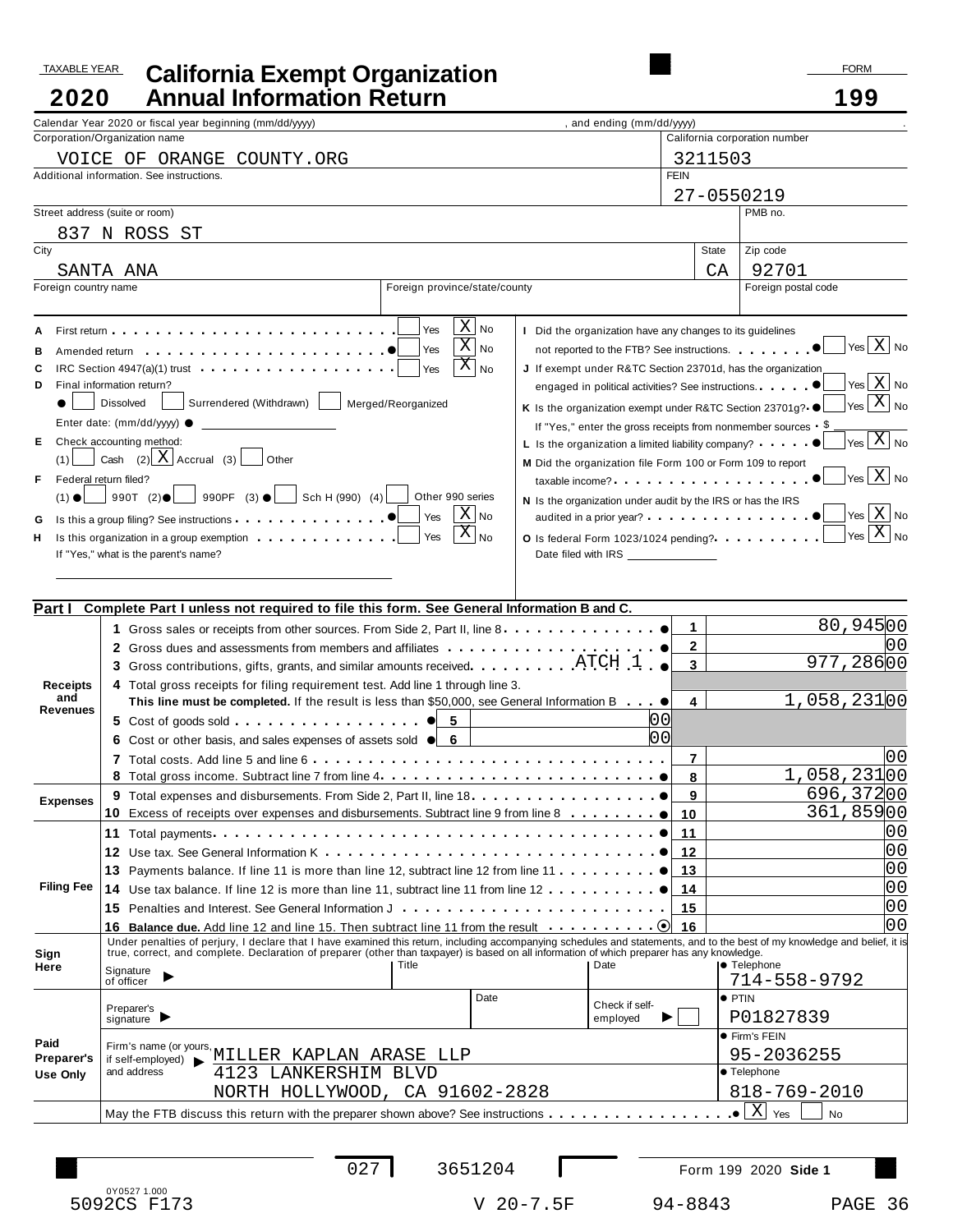| Part II           | Organizations with gross receipts of more than \$50,000 and private foundations<br>regardless of amount of gross receipts - complete Part II or furnish substitute information.                                                      |                           |                                                  |                                                                                                                                                                                                                                |                |                     |
|-------------------|--------------------------------------------------------------------------------------------------------------------------------------------------------------------------------------------------------------------------------------|---------------------------|--------------------------------------------------|--------------------------------------------------------------------------------------------------------------------------------------------------------------------------------------------------------------------------------|----------------|---------------------|
|                   | 1 Gross sales or receipts from all business activities. See instructions                                                                                                                                                             |                           |                                                  |                                                                                                                                                                                                                                | 1              |                     |
|                   |                                                                                                                                                                                                                                      |                           |                                                  |                                                                                                                                                                                                                                | $\overline{2}$ | 15800               |
|                   |                                                                                                                                                                                                                                      |                           |                                                  |                                                                                                                                                                                                                                | 3              |                     |
| <b>Receipts</b>   |                                                                                                                                                                                                                                      |                           |                                                  |                                                                                                                                                                                                                                | 4              | 90000               |
| from<br>Other     |                                                                                                                                                                                                                                      |                           |                                                  |                                                                                                                                                                                                                                | 5              | 00                  |
| <b>Sources</b>    |                                                                                                                                                                                                                                      |                           |                                                  |                                                                                                                                                                                                                                |                | იი                  |
|                   | 6 Gross amount received from sale of assets (See Instructions)                                                                                                                                                                       |                           |                                                  |                                                                                                                                                                                                                                | 6              | 79,88700            |
|                   |                                                                                                                                                                                                                                      |                           |                                                  |                                                                                                                                                                                                                                | $\overline{7}$ |                     |
|                   | 8 Total gross sales or receipts from other sources. Add line 1 through line 7.                                                                                                                                                       |                           |                                                  |                                                                                                                                                                                                                                |                |                     |
|                   |                                                                                                                                                                                                                                      |                           |                                                  |                                                                                                                                                                                                                                | 8              | 80,94500            |
|                   | 9 Contributions, gifts, grants, and similar amounts paid. Attach schedule                                                                                                                                                            |                           |                                                  |                                                                                                                                                                                                                                | 9              | 00                  |
|                   |                                                                                                                                                                                                                                      |                           |                                                  |                                                                                                                                                                                                                                | 10             | იი                  |
|                   | 11 Compensation of officers, directors, and trustees. Attach schedule. ATCH. 3.                                                                                                                                                      |                           |                                                  |                                                                                                                                                                                                                                | 11             | 169,26700           |
|                   |                                                                                                                                                                                                                                      |                           |                                                  |                                                                                                                                                                                                                                | 12             | 200, 34000          |
| <b>Expenses</b>   |                                                                                                                                                                                                                                      |                           |                                                  |                                                                                                                                                                                                                                | 13             |                     |
| and               |                                                                                                                                                                                                                                      |                           |                                                  |                                                                                                                                                                                                                                | 14             | 31,67800            |
| Disburse-         |                                                                                                                                                                                                                                      |                           |                                                  |                                                                                                                                                                                                                                | 15             | 19,65200            |
| ments             |                                                                                                                                                                                                                                      |                           |                                                  |                                                                                                                                                                                                                                | 16             | 2,92800             |
|                   | 17 Other expenses and disbursements. Attach schedule ATCH 4.                                                                                                                                                                         |                           |                                                  |                                                                                                                                                                                                                                | 17             | 272,50700           |
|                   | 18 Total expenses and disbursements. Add line 9 through line 17. Enter here and on Side 1, Part I, line 9                                                                                                                            |                           |                                                  |                                                                                                                                                                                                                                | 18             | 696,37200           |
| <b>Schedule L</b> | <b>Balance Sheet</b>                                                                                                                                                                                                                 | Beginning of taxable year |                                                  |                                                                                                                                                                                                                                |                | End of taxable year |
| <b>Assets</b>     |                                                                                                                                                                                                                                      | (a)                       | (b)                                              |                                                                                                                                                                                                                                | (c)            | (d)                 |
|                   |                                                                                                                                                                                                                                      |                           | 247,652.                                         |                                                                                                                                                                                                                                |                | 518,953             |
|                   | 2 Net accounts receivable expression and the set of the set of the set of the set of the set of the set of the set of the set of the set of the set of the set of the set of the set of the set of the set of the set of the s       |                           | 95,000.                                          |                                                                                                                                                                                                                                |                | 150,000.            |
|                   | 3 Net notes receivable experience in the set of the set of the set of the set of the set of the set of the set of the set of the set of the set of the set of the set of the set of the set of the set of the set of the set o       |                           |                                                  |                                                                                                                                                                                                                                |                |                     |
|                   |                                                                                                                                                                                                                                      |                           |                                                  |                                                                                                                                                                                                                                |                |                     |
|                   | 5 Federal and state government obligations                                                                                                                                                                                           |                           |                                                  |                                                                                                                                                                                                                                |                |                     |
|                   | 6 Investments in other bonds                                                                                                                                                                                                         |                           |                                                  |                                                                                                                                                                                                                                |                |                     |
|                   | 7 Investments in stock                                                                                                                                                                                                               |                           |                                                  |                                                                                                                                                                                                                                |                |                     |
|                   | 8 Mortgage loans                                                                                                                                                                                                                     |                           |                                                  |                                                                                                                                                                                                                                |                |                     |
|                   | <b>9</b> Other investments. Attach schedule                                                                                                                                                                                          |                           |                                                  |                                                                                                                                                                                                                                |                |                     |
|                   | 10 a Depreciable assets                                                                                                                                                                                                              | 13,467.                   |                                                  |                                                                                                                                                                                                                                | 20,538.        |                     |
|                   | <b>b</b> Less accumulated depreciation                                                                                                                                                                                               | 7,827.                    | 5,640.                                           |                                                                                                                                                                                                                                | 6,061.         | 14,477.             |
|                   |                                                                                                                                                                                                                                      |                           |                                                  |                                                                                                                                                                                                                                |                |                     |
|                   |                                                                                                                                                                                                                                      | ATCH 5                    | 2,212.                                           |                                                                                                                                                                                                                                |                | 30,352.             |
|                   | 12 Other assets. Attach schedule                                                                                                                                                                                                     |                           | 350,504.                                         |                                                                                                                                                                                                                                |                | 713,782.            |
|                   | 13 Total assets <b>the contract of the contract of the contract of the contract of the contract of the contract of the contract of the contract of the contract of the contract of the contract of the contract of the contract </b> |                           |                                                  |                                                                                                                                                                                                                                |                |                     |
|                   | Liabilities and net worth                                                                                                                                                                                                            |                           |                                                  |                                                                                                                                                                                                                                |                |                     |
|                   | 14 Accounts payable expression and the set of the set of the set of the set of the set of the set of the set of the set of the set of the set of the set of the set of the set of the set of the set of the set of the set of        |                           | 8,350.                                           |                                                                                                                                                                                                                                |                | 9,769.              |
|                   | 15 Contributions, gifts, or grants payable                                                                                                                                                                                           |                           |                                                  |                                                                                                                                                                                                                                |                |                     |
|                   | 16 Bonds and notes payable <b>contained</b> a set of <b>16</b> Bonds and notes payable                                                                                                                                               |                           |                                                  |                                                                                                                                                                                                                                |                |                     |
|                   | 17 Mortgages payable expression and the material state of the state of the state of the state of the state of the state of the state of the state of the state of the state of the state of the state of the state of the stat       |                           |                                                  |                                                                                                                                                                                                                                |                |                     |
|                   | 18 Other liabilities. Attach schedule                                                                                                                                                                                                |                           |                                                  |                                                                                                                                                                                                                                |                |                     |
|                   | 19 Capital stock or principal fund                                                                                                                                                                                                   |                           |                                                  |                                                                                                                                                                                                                                |                |                     |
|                   | 20 Paid-in or capital surplus. Attach reconciliation                                                                                                                                                                                 |                           |                                                  |                                                                                                                                                                                                                                |                |                     |
|                   | 21 Retained earnings or income fund                                                                                                                                                                                                  |                           | 342,154.                                         |                                                                                                                                                                                                                                |                | <u>704,013.</u>     |
|                   | 22 Total liabilities and net worth                                                                                                                                                                                                   |                           | 350,504.                                         |                                                                                                                                                                                                                                |                | 713,782.            |
|                   | Reconciliation of income per books with income per return<br>Schedule M-1                                                                                                                                                            |                           |                                                  |                                                                                                                                                                                                                                |                |                     |
|                   | Do not complete this schedule if the amount on Schedule L, line 13, column (d), is less than \$50,000                                                                                                                                |                           |                                                  |                                                                                                                                                                                                                                |                |                     |
|                   |                                                                                                                                                                                                                                      |                           | 361,859.<br>7 Income recorded on books this year |                                                                                                                                                                                                                                |                |                     |
|                   | 2 Federal income tax expression and the set of the set of the set of the set of the set of the set of the set of the set of the set of the set of the set of the set of the set of the set of the set of the set of the set of       |                           |                                                  | not included in this return. Attach schedule   .                                                                                                                                                                               |                |                     |
|                   |                                                                                                                                                                                                                                      |                           | 8 Deductions in this return not charged          |                                                                                                                                                                                                                                |                |                     |
|                   | 4 Income not recorded on books this year.                                                                                                                                                                                            |                           |                                                  | against book income this year.                                                                                                                                                                                                 |                |                     |
|                   | Attach schedule <b>Attach Schedule Attach Schedule</b>                                                                                                                                                                               |                           |                                                  | Attach schedule expansion of the set of the set of the set of the set of the set of the set of the set of the set of the set of the set of the set of the set of the set of the set of the set of the set of the set of the se |                |                     |
|                   | 5 Expenses recorded on books this year not                                                                                                                                                                                           |                           | 9 Total. Add line 7 and line 8                   |                                                                                                                                                                                                                                |                |                     |
|                   | deducted in this return. Attach schedule                                                                                                                                                                                             |                           | 10 Net income per return.                        |                                                                                                                                                                                                                                |                |                     |
|                   |                                                                                                                                                                                                                                      |                           |                                                  |                                                                                                                                                                                                                                |                | 361,859.            |
|                   |                                                                                                                                                                                                                                      |                           |                                                  |                                                                                                                                                                                                                                |                |                     |
|                   | 6 Total. Add line 1 through line 5<br>Side 2 Form 199 2020                                                                                                                                                                           | 027                       | 361,859.<br>3652204                              | Subtract line 9 from line 6                                                                                                                                                                                                    |                |                     |

0Y0528 1.000<br>5092CS F173

V 20-7.5F 94-8843 PAGE 37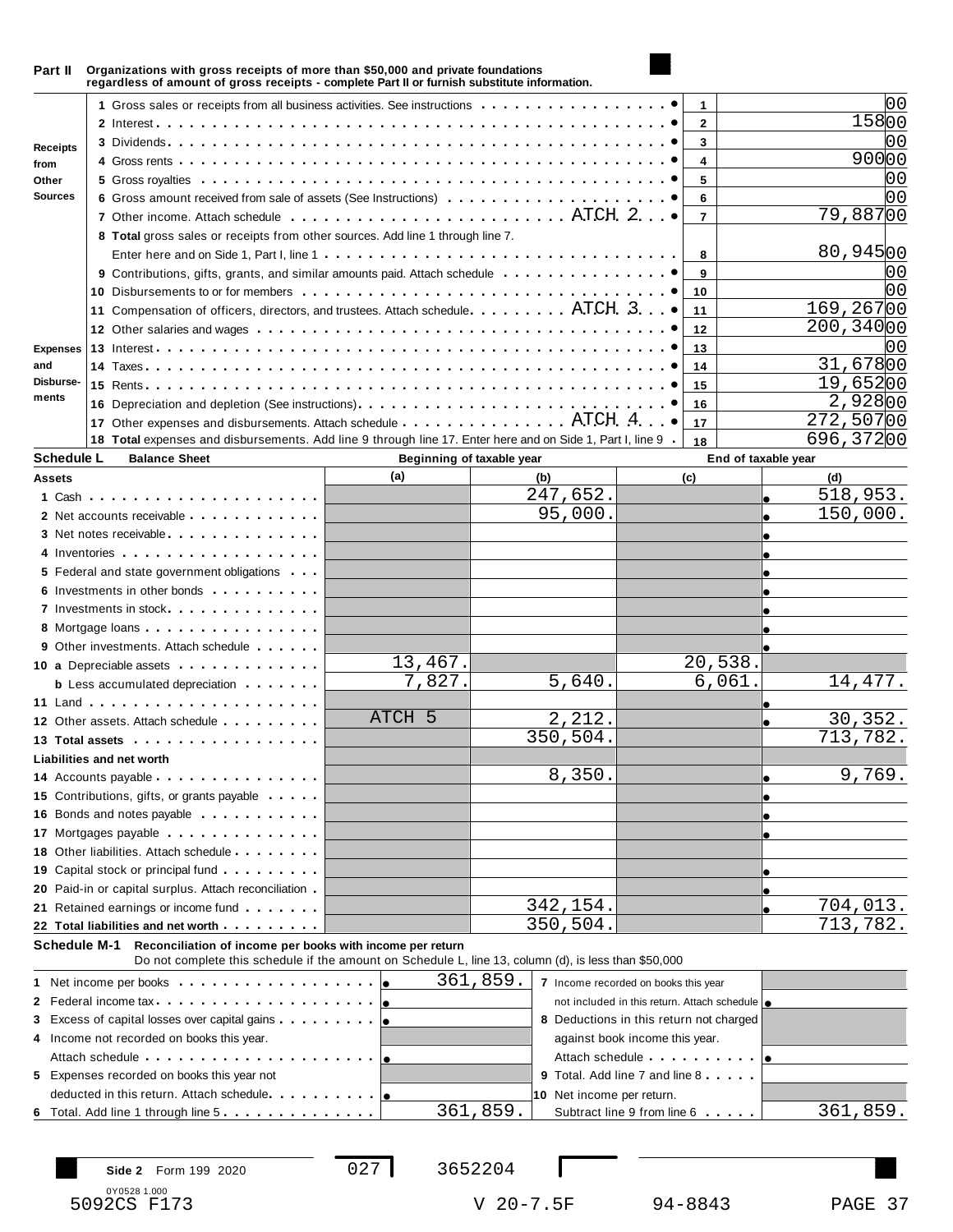### VOICE OF ORANGE COUNTY.ORG 27-0550219

#### FORM 199, PART I, LINE  $3$  - LIST OF CONTRIBUTORS

| <b>ATTACHMENT</b> |  |
|-------------------|--|
|-------------------|--|

| NAME AND ADDRESS                                                                            | DATE       | <b>DIRECT</b><br>PUBLIC<br>SUPPORT |
|---------------------------------------------------------------------------------------------|------------|------------------------------------|
| <b>W. SCHAMPEAU TRUST</b><br>433 N CAMDEN<br>BEVERLY HILLS, CA 92603-4409                   | 12/08/2020 | 20,000.                            |
| FIELDSTEAD AND COMPANY, INC.<br>PO BOX 19599<br>IRVINE, CA 92623-9599                       | 12/31/2020 | 52,500.                            |
| ORANGE COUNTY EMPLOYEES ASSOCIATION 12/31/2020<br>830 N ROSS ST<br>SANTA ANA, CA 92701-3420 |            | 137,500.                           |
| MARY LYONS<br>36 HARBOR ISLAND RD<br>NEWPORT BEACH, CA 92660-7201                           | 02/25/2020 | 25,000.                            |
| LARRY AND HELEN HOAG FOUNDATION<br>18101 VON KARMAN AVE STE 750<br>IRVINE, CA 92612-0005    | 12/31/2020 | 50,000.                            |
| CALIFORNIA ENDOWMENT<br>1000 ALAMEDA ST<br>LOS ANGELES, CA 90012-1804                       | 08/28/2020 | 19,685.                            |
| ARTHUR STRAUSS<br>8 BLANDCHARD<br>IRVINE, CA 92603-3455                                     | 12/18/2020 | 5,000.                             |
| OTHER CONTRIBUTORS UNDER \$5,000<br>827 N ROSS ST<br>SANTA ANA, CA 92701-3419               | 12/31/2020 | 204,351.                           |

5092CS F173 V 20-7.5F 94-8843 PAGE 39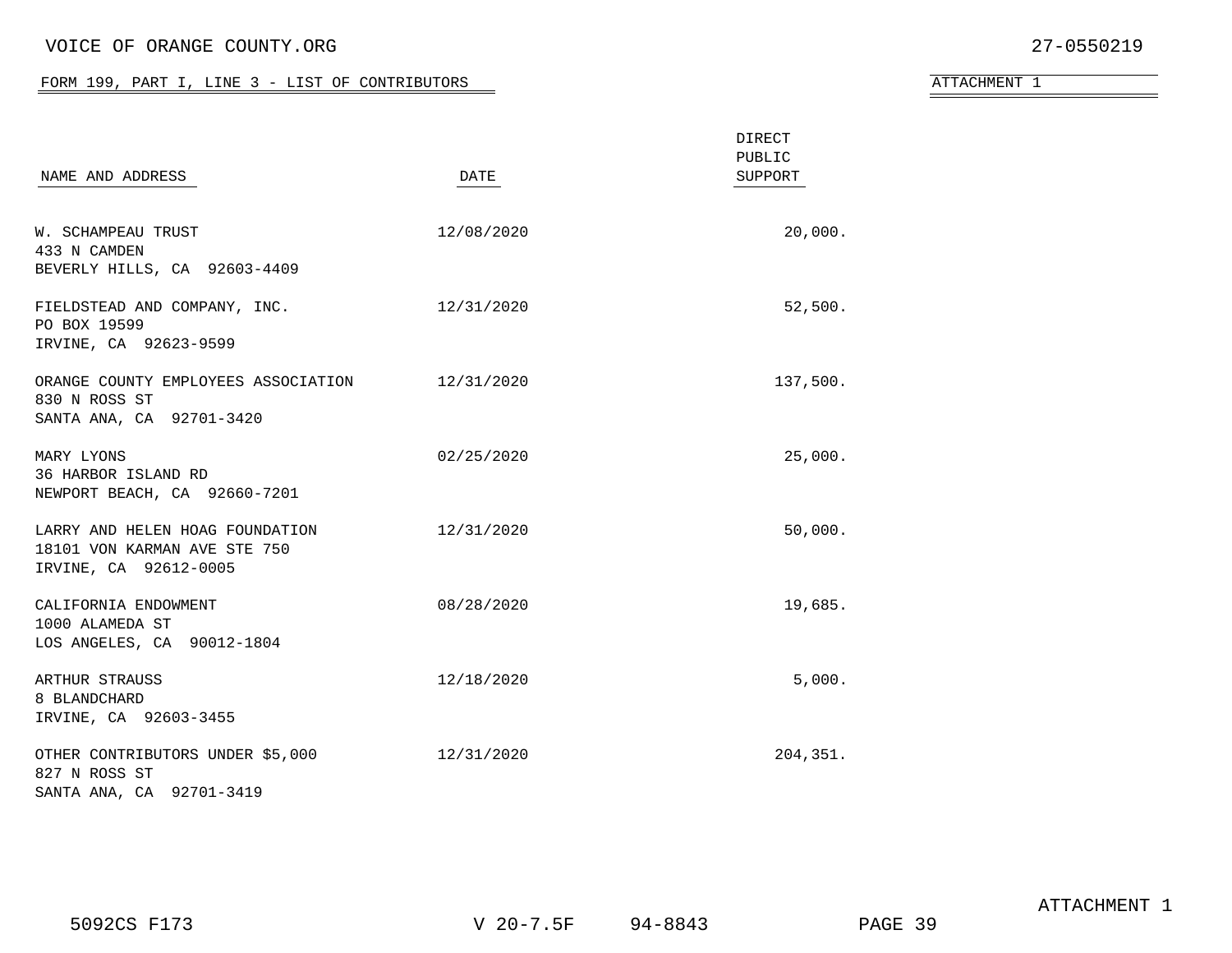### VOICE OF ORANGE COUNTY.ORG 27-0550219

#### FORM 199, PART I, LINE  $3$  - LIST OF CONTRIBUTORS

| ATTACHMENT |  | (CONT' D) |  |
|------------|--|-----------|--|
|------------|--|-----------|--|

| NAME AND ADDRESS                                                                      | DATE       | <b>DIRECT</b><br>PUBLIC<br>SUPPORT |
|---------------------------------------------------------------------------------------|------------|------------------------------------|
| THE JAMES IRVINE FOUNDATION<br>700 S FLOWER ST STE 1950<br>LOS ANGELES, CA 90017-4212 | 10/28/2020 | 300,000.                           |
| <b>MARISLA FUND</b><br>4041 MACARTHUR BLVD STE 510<br>NEWPORT BEACH, CA 92660-2503    | 05/07/2020 | 25,000.                            |
| GROUNDTRUTH PROJECT, INC<br>10 GUEST ST<br>BOSTON, MA 02135-2066                      | 12/31/2020 | 11,250.                            |
| FACEBOOK<br>1 HACKER WAY<br>MENLO PARK, CA 94025-1456                                 | 09/08/2020 | 100,000.                           |
| THE MIAMI FOUNDATION<br>40 NW 3RD ST STE 305<br>MIAMI, FL 33128-1838                  | 03/18/2020 | 22,000.                            |
| <b>GOOGLE</b><br>1 AMPHITHEATRE PKWY<br>MOUNTAIN VIEW, CA 94043-1326                  | 06/17/2020 | 5,000.                             |
| TOTAL CONTRIBUTION AMOUNTS                                                            |            | 977,286.                           |

5092CS F173 V 20-7.5F 94-8843 PAGE 40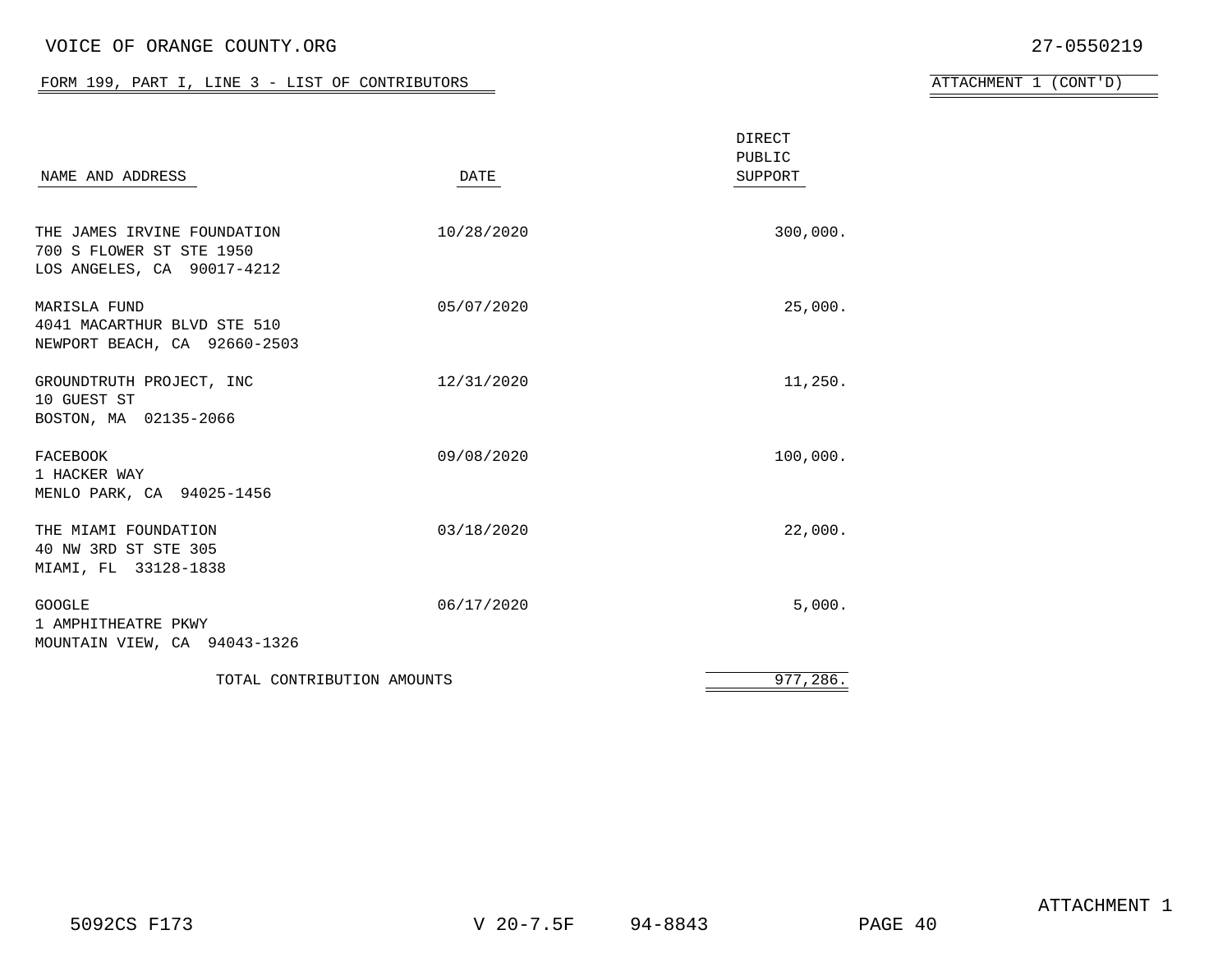ATTACHMENT 2

#### PART II - OTHER INCOME

PAYCHECK PROTECTION PROGRAM  $79,887$ .

TOTAL OTHER INCOME 79,887.

ATTACHMENT 2<br>PAGE 41 5092CS F173 V 20-7.5F 94-8843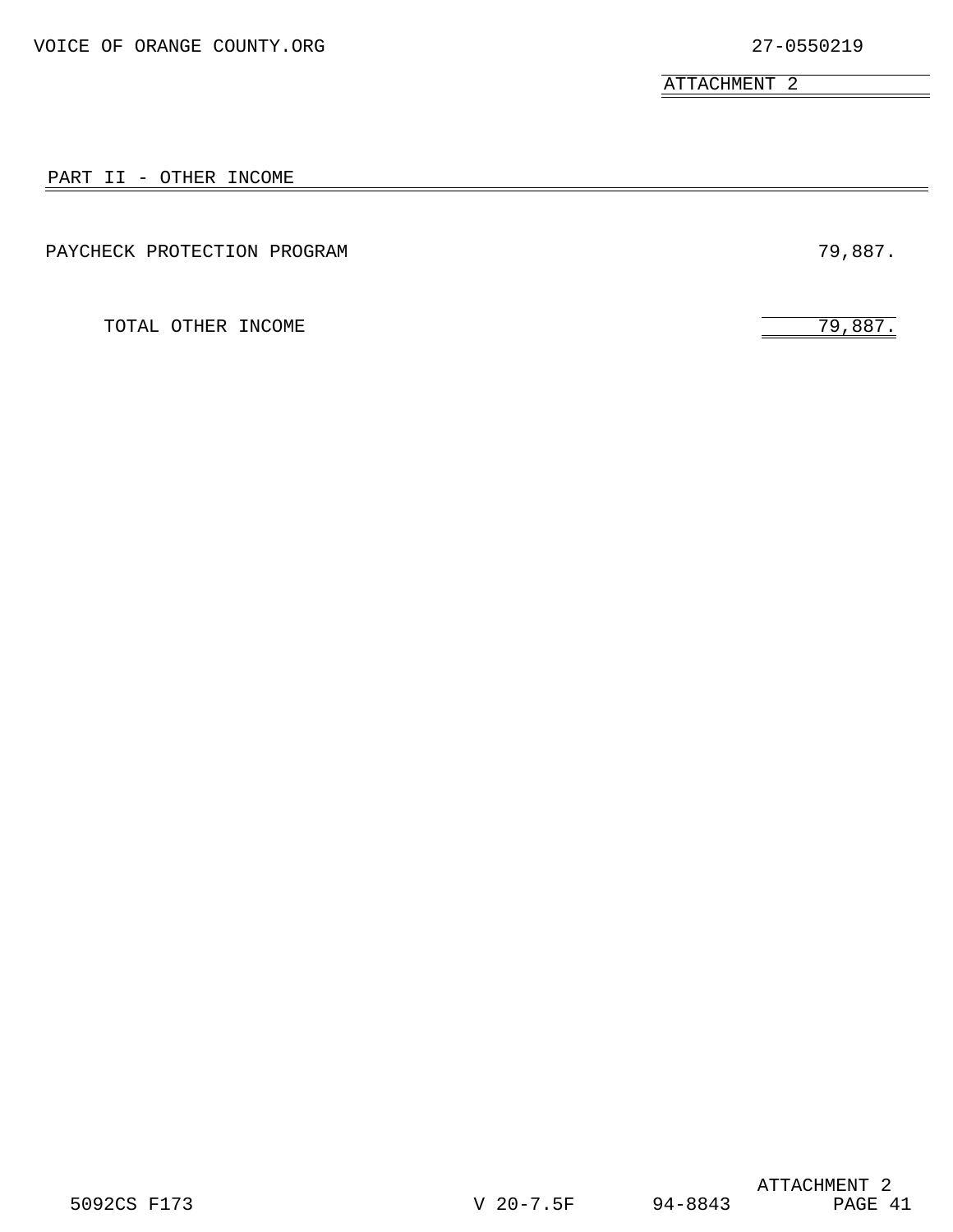ATTACHMENT 3

#### COMPENSATION OF OFFICERS, DIRECTORS, AND TRUSTEES

| NAME                                                    | TITLE                      | COMPENSATION |
|---------------------------------------------------------|----------------------------|--------------|
| NORBERTO SANTANA, JR.                                   | EDITOR-IN-CHIEF/EXEC BOARD | 169,267.     |
| WYLIE A. AITKEN                                         | CHAIRMAN                   |              |
| ERWIN CHEMERINSKY                                       | EXECUTIVE BOARD            | 0.           |
| HENRY WEINSTEIN                                         | EXECUTIVE BOARD            | 0.           |
| COLLEEN CLARK                                           | EXECUTIVE BOARD            | $0$ .        |
| BARBARA VENICIA                                         | EXECUTIVE BOARD            | 0.           |
| TIM STOKES                                              | EXECUTIVE BOARD            | 0.           |
| TOTAL COMPENSATION OF OFFICERS, DIRECTORS, AND TRUSTEES |                            | 169,267.     |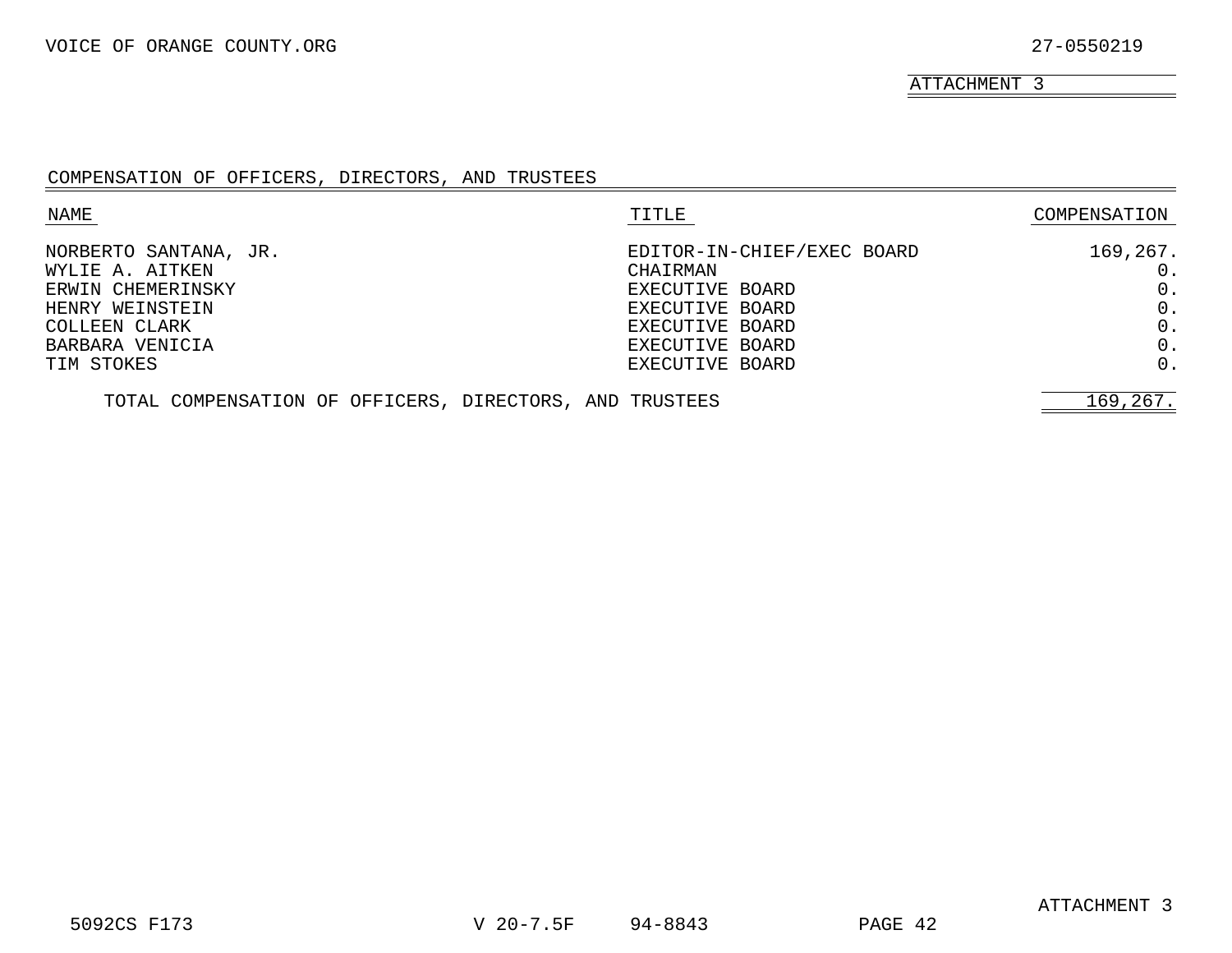$\overline{\phantom{0}}$ 

ATTACHMENT 4

### PART II - OTHER EXPENSES

| MEDICAL INSURANCE BENEFITS<br>INSURANCE<br>OUTSIDE CONTRACTORS<br>WEBSITE AND COMPUTER EXPENSES<br>OFFICE EXPENSES<br>MEALS AND TRAVEL EXPENSES<br>ACCOUNTING FEES<br>MARKETING<br>COMMISSION<br>MISCELLANEOUS EXPENSES | 16,749.<br>13,254.<br>91,950.<br>34,781.<br>37, 255.<br>7,874.<br>8,750.<br>22,971.<br>33,702.<br>85. |
|-------------------------------------------------------------------------------------------------------------------------------------------------------------------------------------------------------------------------|-------------------------------------------------------------------------------------------------------|
| LEGAL EXPENSES                                                                                                                                                                                                          | 5,136.                                                                                                |
| OTHER EXPENSES<br>TOTAL.                                                                                                                                                                                                | 272,507.                                                                                              |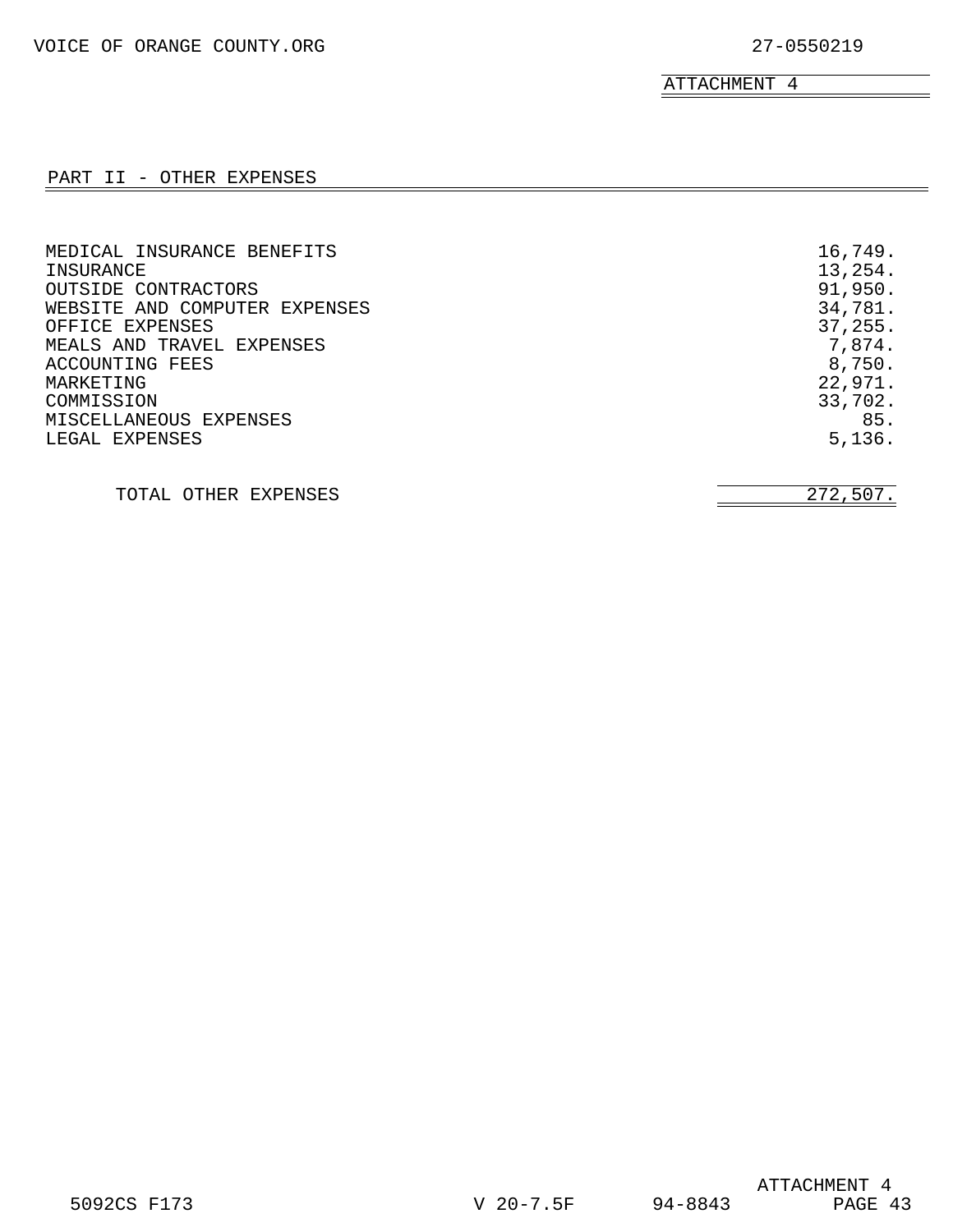ATTACHMENT 5

### SCHEDULE L - OTHER ASSETS

| DESCRIPTION        | BEG. OF YEAR | END OF YEAR |
|--------------------|--------------|-------------|
| PREPAID EXPENSES   | 2,212.       | 30, 352.    |
| TOTAL OTHER ASSETS | 2.212        | 30,352      |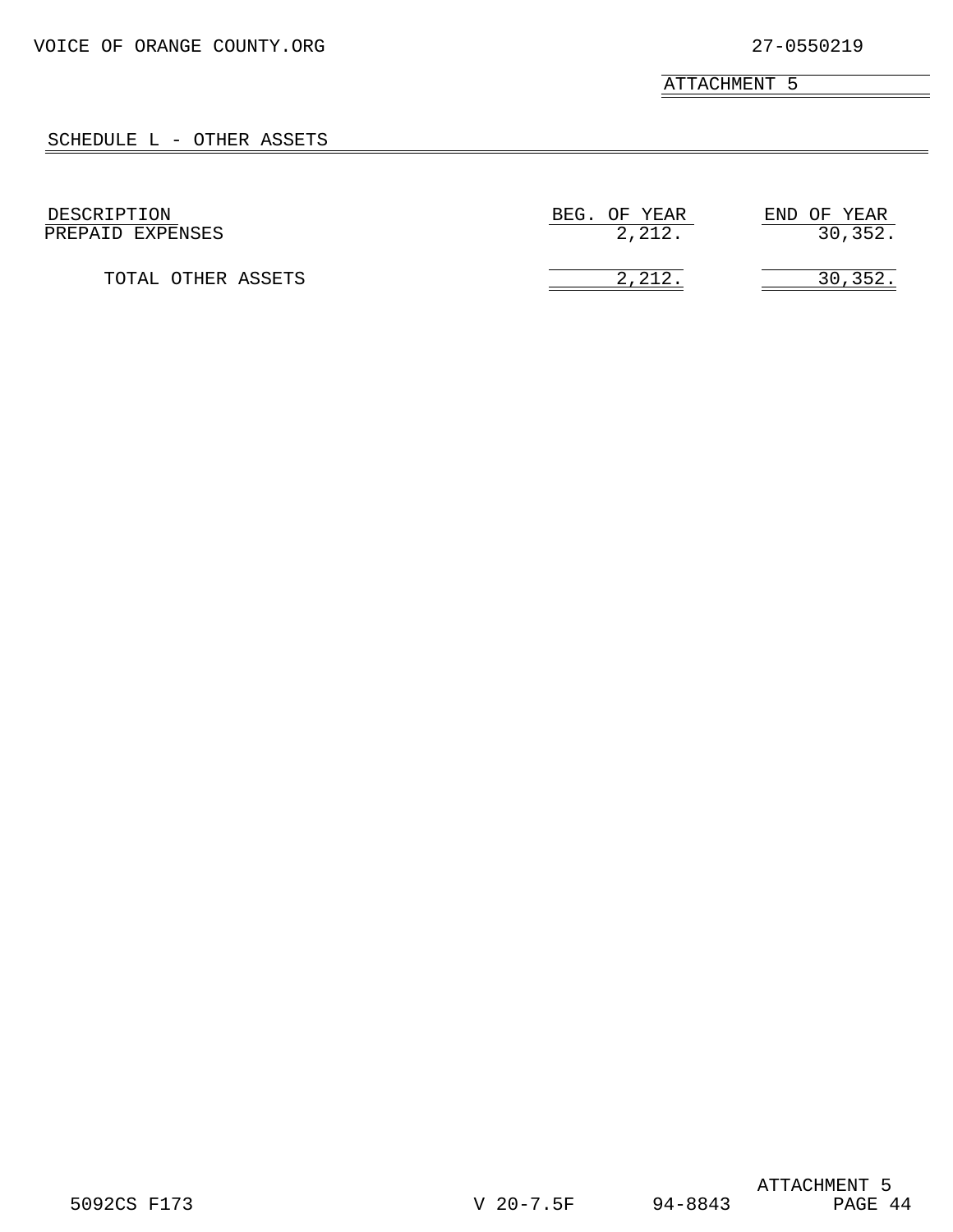| (Rev. 09/2017)                                                                |            |                                                                                                                                                                                                                                                |                                          |                             |                                                                               | DEPARTMENT OF JUSTICE<br>PAGE 1 of 5 |                |
|-------------------------------------------------------------------------------|------------|------------------------------------------------------------------------------------------------------------------------------------------------------------------------------------------------------------------------------------------------|------------------------------------------|-----------------------------|-------------------------------------------------------------------------------|--------------------------------------|----------------|
| MAIL TO:                                                                      |            |                                                                                                                                                                                                                                                |                                          |                             |                                                                               |                                      |                |
| Registry of Charitable Trusts<br>P.O. Box 903447<br>Sacramento, CA 94203-4470 |            | <b>ANNUAL REGISTRATION RENEWAL FEE REPORT</b><br>TO ATTORNEY GENERAL OF CALIFORNIA                                                                                                                                                             |                                          |                             | (For Registry Use Only)                                                       |                                      |                |
| <b>STREET ADDRESS</b>                                                         |            | Sections 12586 and 12587, California Government Code                                                                                                                                                                                           |                                          |                             |                                                                               |                                      |                |
| 1300   Street                                                                 |            | 11 Cal. Code Regs. sections 301-306, 309, 311, and 312<br>Failure to submit this report annually no later than four months and fifteen days after the end of the                                                                               |                                          |                             |                                                                               |                                      |                |
| Sacramento, CA 95814<br>$(916)$ 210-6400                                      |            | organization's accounting period may result in the loss of tax exemption and the assessment of a                                                                                                                                               |                                          |                             |                                                                               |                                      |                |
| <b>WEBSITE ADDRESS:</b>                                                       |            | minimum tax of \$800, plus interest, and/or fines or filing penalties. Revenue & Taxation Code section                                                                                                                                         |                                          |                             |                                                                               |                                      |                |
| www.oag.ca.gov/charities                                                      |            | 23703; Government Code section 12586.1. IRS extensions will be honored.                                                                                                                                                                        |                                          |                             |                                                                               |                                      |                |
| VOICE OF ORANGE COUNTY.ORG                                                    |            |                                                                                                                                                                                                                                                | Check if:                                |                             |                                                                               |                                      |                |
| Name of Organization                                                          |            |                                                                                                                                                                                                                                                | Change of address                        |                             |                                                                               |                                      |                |
| List all DBAs and names the organization uses or has used                     |            |                                                                                                                                                                                                                                                | Amended report                           |                             |                                                                               |                                      |                |
| 837 N ROSS ST                                                                 |            |                                                                                                                                                                                                                                                |                                          |                             |                                                                               |                                      |                |
| Address (Number and Street)                                                   |            |                                                                                                                                                                                                                                                | <b>State Charity Registration Number</b> |                             | CT0190383                                                                     |                                      |                |
| SANTA ANA CA 92701                                                            |            |                                                                                                                                                                                                                                                |                                          |                             |                                                                               |                                      |                |
| City or Town, State and ZIP Code                                              |            |                                                                                                                                                                                                                                                | Corporate or Organization No. 3211503    |                             |                                                                               |                                      |                |
| $(714)558-9792$                                                               |            |                                                                                                                                                                                                                                                |                                          |                             |                                                                               |                                      |                |
| <b>Telephone Number</b>                                                       |            | E-mail Address                                                                                                                                                                                                                                 | Federal Employer I.D. No.                |                             | 27-0550219                                                                    |                                      |                |
|                                                                               |            | ANNUAL REGISTRATION RENEWAL FEE SCHEDULE (11 Cal. Code Regs. sections 301-307, 311, and 312)                                                                                                                                                   |                                          |                             |                                                                               |                                      |                |
| <b>Gross Annual Revenue</b>                                                   | <b>Fee</b> | Make Check Payable to Department of Justice<br><b>Gross Annual Revenue</b>                                                                                                                                                                     | Fee                                      | <b>Gross Annual Revenue</b> |                                                                               |                                      | Fee            |
|                                                                               |            |                                                                                                                                                                                                                                                |                                          |                             |                                                                               |                                      |                |
| <b>Less than \$25,000</b><br>Between \$25,000 and \$100,000                   | 0<br>\$25  | Between \$100,001 and \$250,000<br>Between \$250,001 and \$1 million                                                                                                                                                                           | \$50<br>\$75                             |                             | Between \$1,000,001 and \$10 million<br>Between \$10,000,001 and \$50 million |                                      | \$150<br>\$225 |
| <b>PART A - ACTIVITIES</b>                                                    |            |                                                                                                                                                                                                                                                |                                          | Greater than \$50 million   |                                                                               |                                      | \$300          |
|                                                                               |            |                                                                                                                                                                                                                                                |                                          |                             |                                                                               |                                      |                |
|                                                                               |            | Program Expenses $\frac{426,543.}{\sqrt{25}}$                                                                                                                                                                                                  | Total Expenses \$ 696, 372.              |                             |                                                                               |                                      |                |
| PART B - STATEMENTS REGARDING ORGANIZATION DURING THE PERIOD OF THIS REPORT   |            |                                                                                                                                                                                                                                                |                                          |                             |                                                                               |                                      |                |
| Note:                                                                         |            |                                                                                                                                                                                                                                                |                                          |                             |                                                                               |                                      |                |
|                                                                               |            | All questions must be answered. If you answer "yes" to any of the questions below, you must attach a separate page                                                                                                                             |                                          |                             |                                                                               |                                      |                |
|                                                                               |            | providing an explanation and details for each "yes" response. Please review RRF-1 instructions for information required.                                                                                                                       |                                          |                             |                                                                               | Yes                                  |                |
|                                                                               |            | During this reporting period, were there any contracts, loans, leases or other financial transactions between the organization and any                                                                                                         |                                          |                             |                                                                               |                                      | Χ              |
|                                                                               |            | officer, director or trustee thereof, either directly or with an entity in which any such officer, director or trustee had any financial interest?                                                                                             |                                          |                             |                                                                               |                                      |                |
|                                                                               |            | During this reporting period, was there any theft, embezzlement, diversion or misuse of the organization's charitable property or funds?                                                                                                       |                                          |                             |                                                                               |                                      | Χ              |
|                                                                               |            | During this reporting period, were any organization funds used to pay any penalty, fine or judgment?<br>During this reporting period, were the services of a commercial fundraiser, fundraising counsel for charitable purposes, or commercial |                                          |                             |                                                                               |                                      | Χ              |
| 1.<br>2.<br>3.<br>4.<br>coventurer used?                                      |            |                                                                                                                                                                                                                                                |                                          |                             |                                                                               |                                      | Χ              |
| 5.                                                                            |            | During this reporting period, did the organization receive any governmental funding?                                                                                                                                                           |                                          |                             |                                                                               |                                      | Χ              |
|                                                                               |            | During this reporting period, did the organization hold a raffle for charitable purposes?                                                                                                                                                      |                                          |                             |                                                                               |                                      | Χ              |
| 6.<br>7.<br>Does the organization conduct a vehicle donation program?         |            |                                                                                                                                                                                                                                                |                                          |                             |                                                                               |                                      | Χ              |
|                                                                               |            | Did the organization conduct an independent audit and prepare audited financial statements in accordance with                                                                                                                                  |                                          |                             |                                                                               | Χ                                    |                |
| generally accepted accounting principles for this reporting period?           |            | At the end of this reporting period, did the organization hold restricted net assets, while reporting negative unrestricted net assets?                                                                                                        |                                          |                             |                                                                               |                                      |                |
| 8.<br>9.                                                                      |            | I declare under penalty of perjury that I have examined this report, including accompanying documents, and to the best of my knowledge and                                                                                                     |                                          |                             |                                                                               |                                      | No<br>Χ        |
| belief, it is true, correct and complete, and I am authorized to sign.        |            |                                                                                                                                                                                                                                                |                                          |                             |                                                                               |                                      |                |